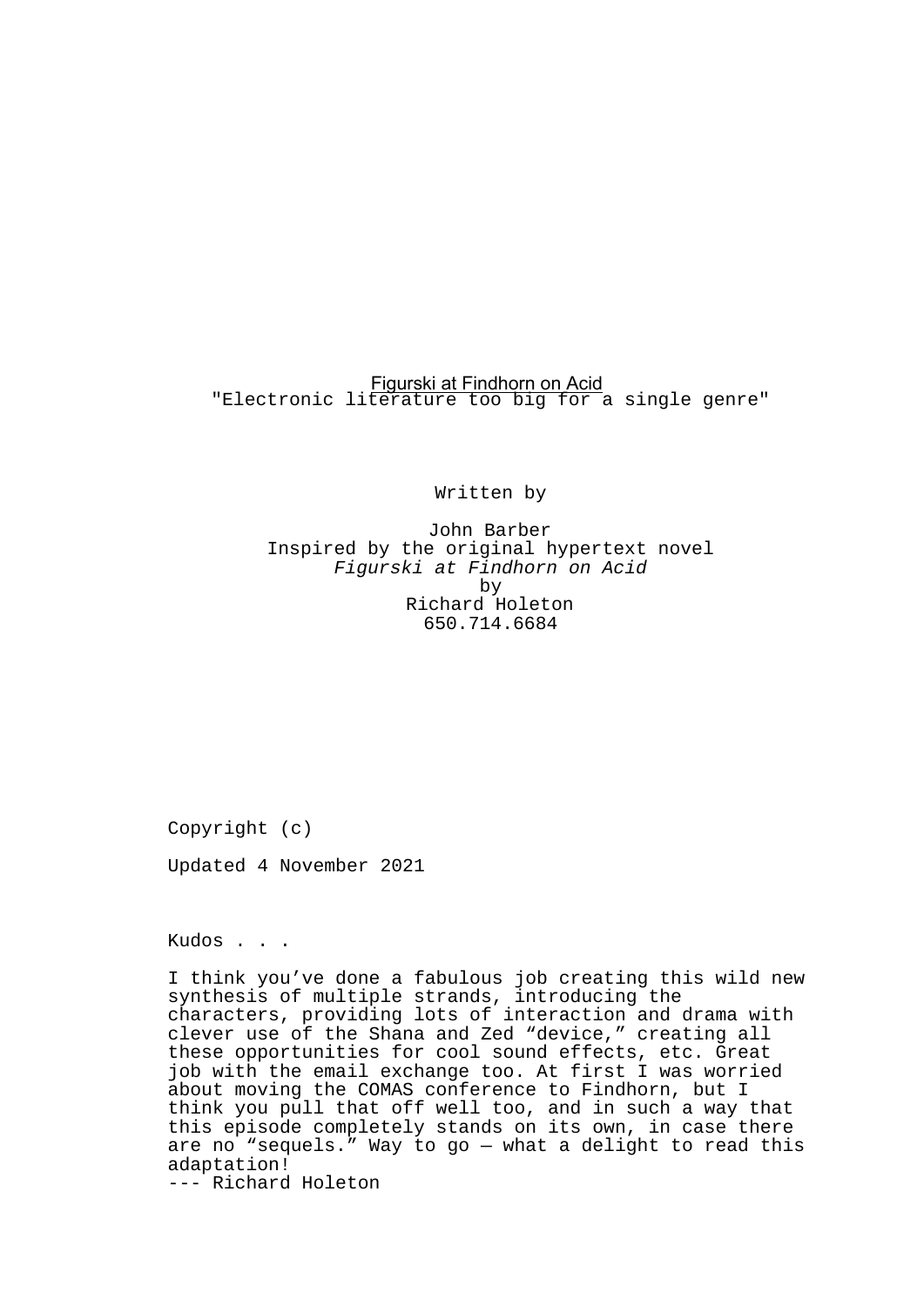FIGURSKI AT FINDHORN ON ACID

"Electronic literature too big for a single genre"

Character Notes provided by the author, Richard Holeton

# **Frank Figurski**

Figurski = Fih-GER-skee (short i, hard g, accent on second syllable)

Age from 1993 to 2000 48 to 55

Place of birth USA, Midwest

Personal background

Bludgeoned to death his dissertation advisor; spent six years in prison for second-degree murder; maintained the murder was justified by his mistreatment as a grad student; refused psychiatric care and claimed to enjoy prison; wrote unpublished memoir; made guest appearances on TV talk shows.

Education ABD (21 years in Harvard PhD program in math without completing dissertation). Worked on (for example) tridimensional harmonic equations.

Accent No.

How you "hear" him speaking; speaking patterns and/or textures, tones Can be gruff, curt, and condescending. I hear his voice as deep, kind of gravelly, sometimes halting, but utterly confident in his own perceptions and agenda. He raises his voice for emphasis. He might pause in the middle of a thought, as if considering his next brilliant outburst, so he's difficult to interrupt. In internal monologues, or emails, etc. (versus when he's in conversation with other people), I hear his voice as a little more flowing, stream of consciousness, less awkward but still a bit crazy.

Other information

Highly intelligent but a bit misogynistic and racist. Also hates Canadians. He's intense, self-focused, socially awkward, irritable, generally annoyed by other people. Goes on rants, unheeding of others. Can be crude, doesn't censor his perceptions or opinions. Has an empirical (as opposed to humanistic) world view.

Figurski is modeled on the real-life Theodore Streleski, and both are large, kind of hulking but un-athletic men. Another model is Theodore Kaczynski (a.k.a. the Unabomber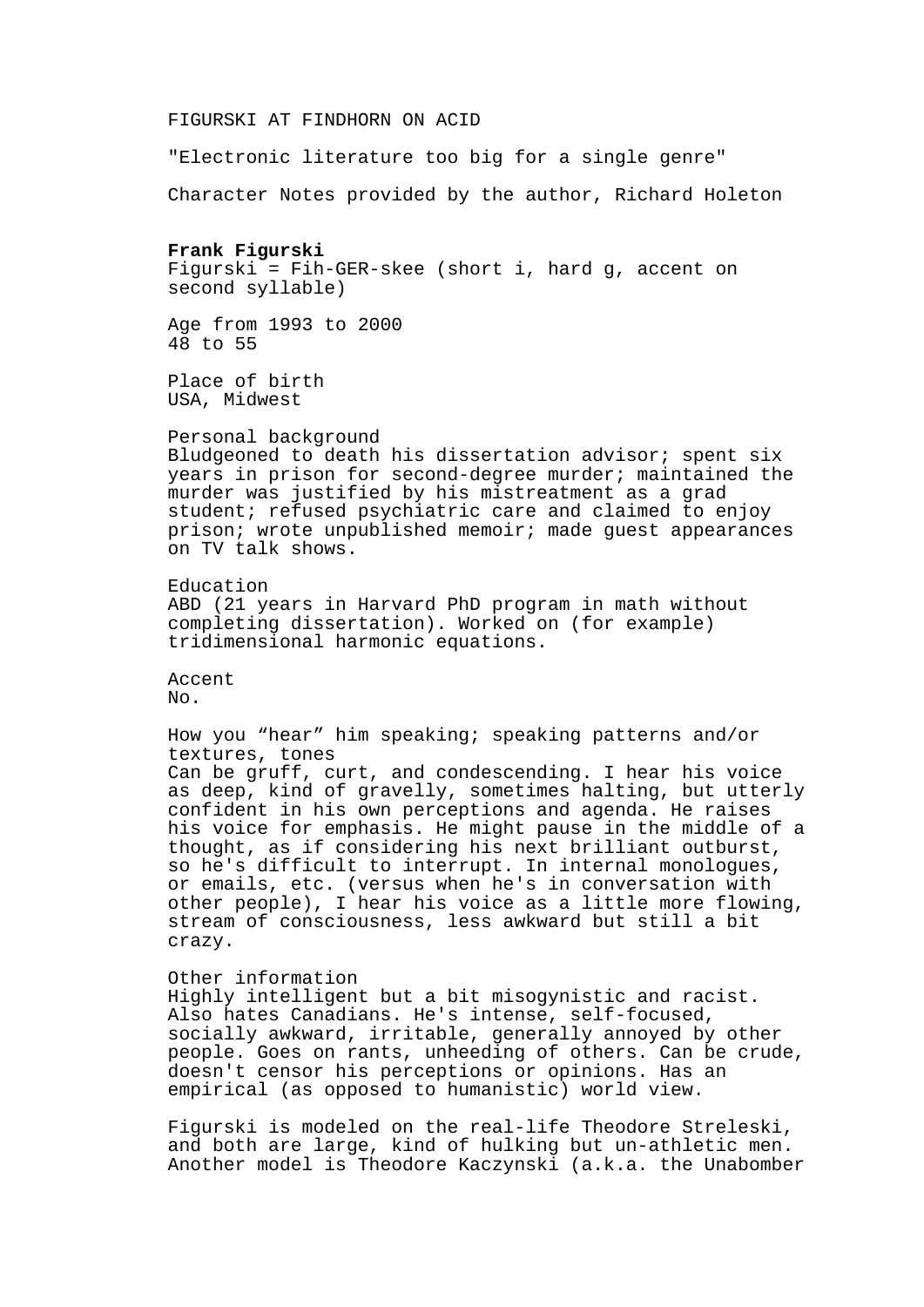and author of "Technological Slavery"). All three of them are committed, self-righteous, and socially maladjusted.

See https://figurskiatfindhornonacid.com/figurski-1x.html https://figurskiatfindhornonacid.com/figurski-2x.html https://figurskiatfindhornonacid.com/figurski-3x.html https://figurskiatfindhornonacid.com/1-2-3.html https://figurskiatfindhornonacid.com/2-2-15.html

**The No-Hands Cup Flipper (Nguyen Van Tho)**Nguyen Van Tho Nguyen = "Ng" is nasal sound with nearly silent g, y is a "w" sound; said almost as one syllable, "na-wen"/"nwen"

Van = rhymes with "tan"

Tho = nearly silent h, soft t like td or dh, halfway between "toe" and "doe"

Age from 1993 to 2000 26 to 33

Place of birth Saigon, Vietnam

Personal background

Lost both hands as a toddler during the Vietnam War when he picked up booby-trapped cans of Spam made by the Viet Cong that had been intended for American soldiers. Escaped with family on one of the boats and immigrated to U.S. Settled in San Jose, CA. Worked odd jobs. Became a talented footbagger (Hackey Sack) then an acrobatic flipper of coffee cups at a California roadside attraction near Gilroy, then on his own as a performance artist. Stopped performing about age 30 to do more personal exploration, including travel, virtual reality, psychedelics, and pilgrimages to Findhorn. Eventually got a sophisticated prosthetic hand and hook and returned to the roadside attraction as a manager.

Education High school, some community college.

Accent Light Southern Vietnamese accent.

How you "hear" him speaking; speaking patterns and/or textures, tones I hear him as a bit nasally, "tonal" or musical as in Asian languages. He talks generally fast, like Figurski, but more Asian-tenor to Figurski's Midwest-bass. He can be smart-assy, sarcastic, and he's not intimidated by Figurski (who is physically much larger), while being more deferential or respectful of Vieuchanger.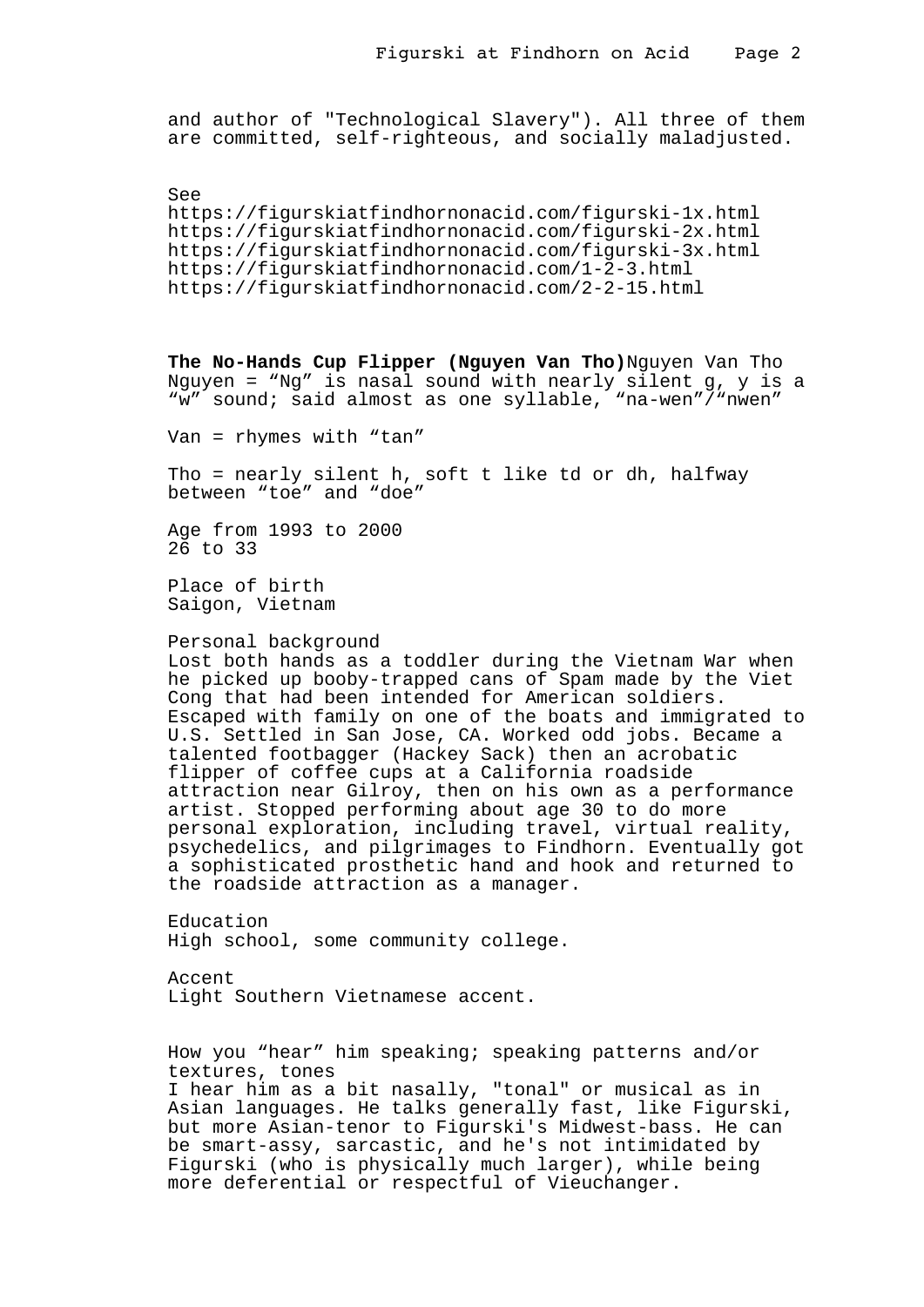```
Other information
He's a survivor, resilient. He's small in stature but
very coordinated and quick, like a martial artist, and
he's quick on the up-take too.
See
https://figurskiatfindhornonacid.com/cup-flipper-1x.html
https://figurskiatfindhornonacid.com/cup-flipper-2x.html
https://figurskiatfindhornonacid.com/cup-flipper-3x.html
Fatima Michelle Vieuchanger
Fatima = FAT-ah-mah (accent on first syllable, rhymes
with "that")
Vieuchanger = French pronounciation = 3 syllables with
equal emphasis = vyuh (said as one syllable) + shonje
(long o sound, soft g) + eh (long a, rhymes with "hay")
Age from 1993 to 2000
35 - 42Place of birth
Fez, Morocco
Personal background
French father, Moroccan mother. Nontraditional or
westernized/European upbringing, became a writer and a
feminist in rebellion against gender stereotypes in
Morocco. Has a son (out of wedlock) named Mohammed, a
preteen at the beginning of the novel. Well-educated and
widely traveled, she is intelligent, savvy, adventurous,
and enterprising. Her many disguises, in pursuit of
interesting stories and the mechanical pig, include as a
man disguising himself as a woman with U.S. commandos in
Iraq, as the girlfriend of a Yakusa kingpin, as a male
Jewish tourist in Florida, as a Lebanese shopkeeper
immigrant, as a CIA agent code-named "Tanya," etc. She
publishes her apparently entertaining autobiographical
accounts regularly and after sharing in movie rights to
some of here work, she resettles in Morocco and regains
joint custody of her now-teenage son.
Education
Private schools in Morocco. College degree in journalism
(university in France).
Accent
Speaks English with a French-Moroccan accent.
How you "hear" her speaking; speaking patterns and/or
textures, tones
English is her third language (after Maghrebi-Arabic and
French) but she is fluent and highly literate in all
three. She's confident and articulate, usually chooses
```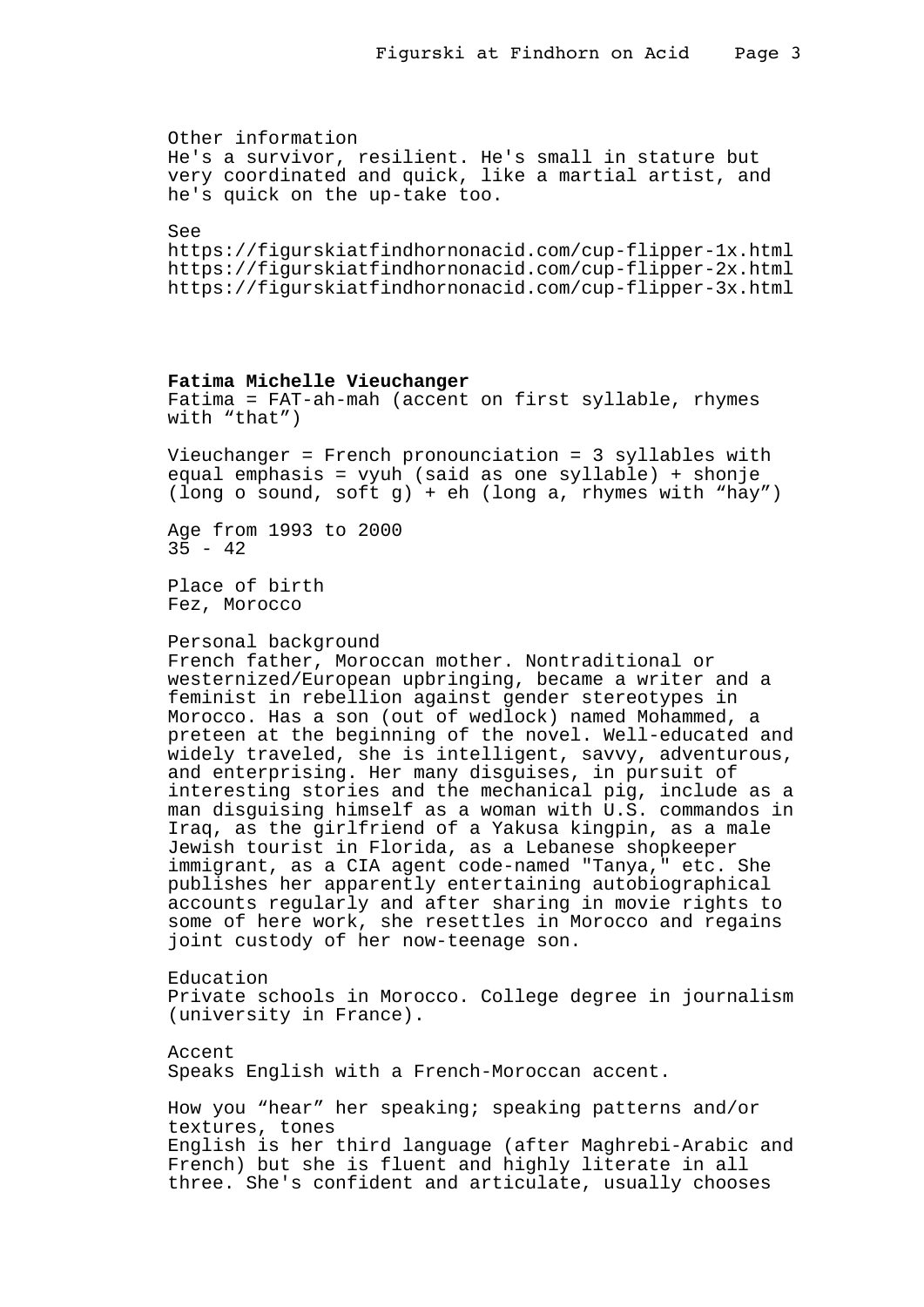her words carefully. She can successfully impersonate men so her voice is mid-range at the highest, contralto or mezzo-soprano. Her French accent in English is tinged by her Moroccan heritage and Darija language. Here's a short YouTube video on the French-speaking Moroccan accent in English, by a female, that is a fine approximation of how I hear Vieuchanger: https://www.youtube.com/ watch?v=QXFmenYxBhY

### Other information

Vieuchanger, as a fellow writer, sometimes speaks as, and/or is portrayed as, a kind of alter-ego to the author. She makes meta-commentary on the novel, and, also like the author, she may speak directly to the reader. Unlike Figurski, Vieuchanger is politically a leftist and artistically or intellectually a postmodernist.

# See

https://figurskiatfindhornonacid.com/vieuchanger-1x.html https://figurskiatfindhornonacid.com/vieuchanger-2x.html https://figurskiatfindhornonacid.com/vieuchanger-3x.html https://figurskiatfindhornonacid.com/1-2-20.html

Findhorn = short i, 1st syllable rhymes with "sinned"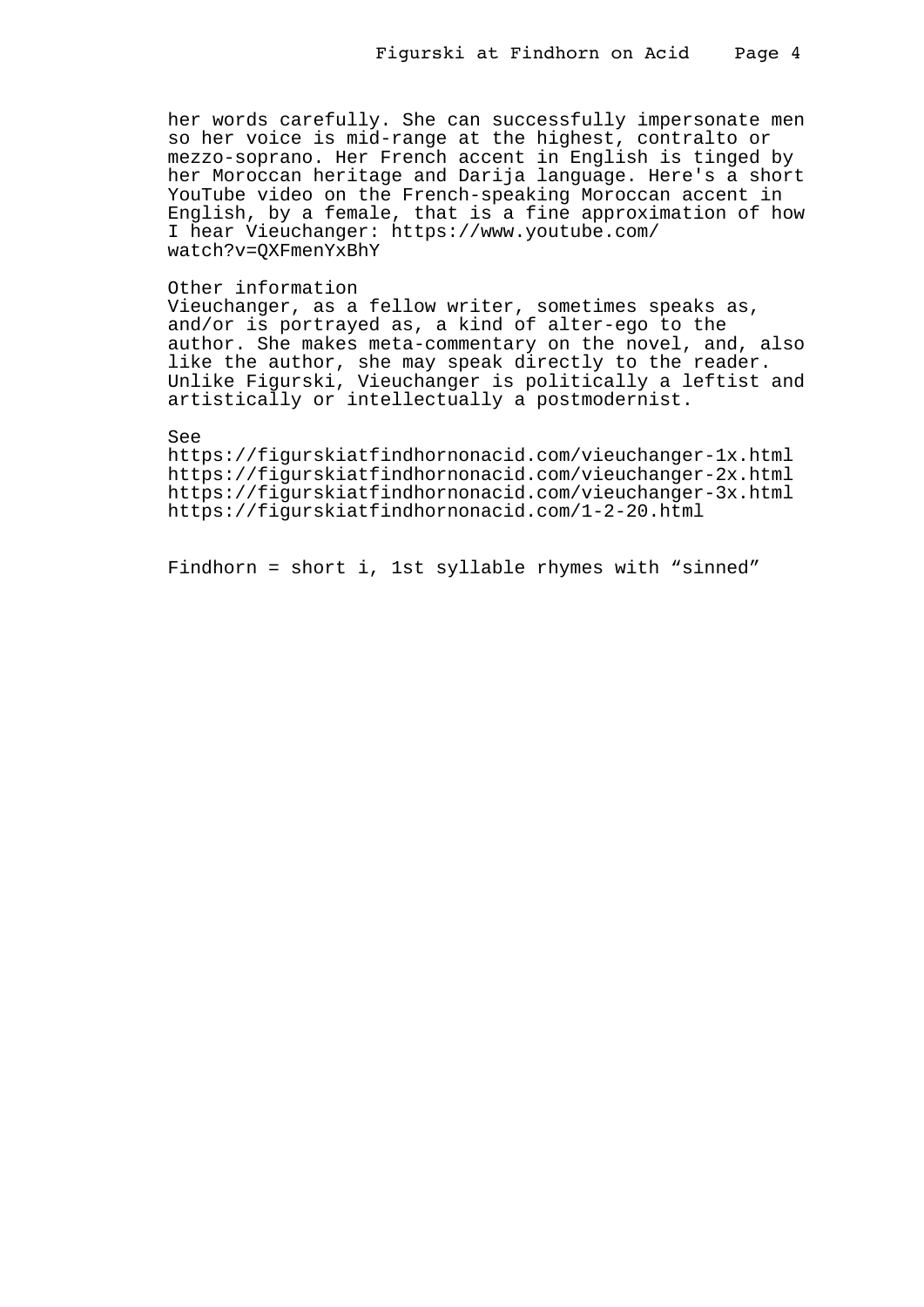# COLD OPEN

#### SFX: SAMPLE FROM EPISODE CONTENT

# MUSIC: RIR OPENING

ANNOUNCER Welcome to Re-Imagined Radio, a program about radio storytelling. I'm Jack Armstrong. With each episode we combine dialogue, sound effects, and music to engage your listening imagination. This episode is no different, and here to tell you about it is John Barber, producer and host.

# MUSIC: RIR THEME

HOST Thank you Jack, and hello everyone. I'm John Barber.

> This episode of Re-Imagined Radio is adapted from Figurski at Findhorn on Acid, a hypertext novel published by Richard Holeton in 2001 using Storyspace software. With upgrades in computer hardware and operating systems, the Storyspace platform as orphaned. Figurski was unavailable until 2021 when it was reconstituted by Dr. Dene Grigar and her team of researchers at the Electronic Literature Lab at Washington State University Vancouver. By making Figurski available for contemporary computers, the ELL team provided the source for our radio adaptation.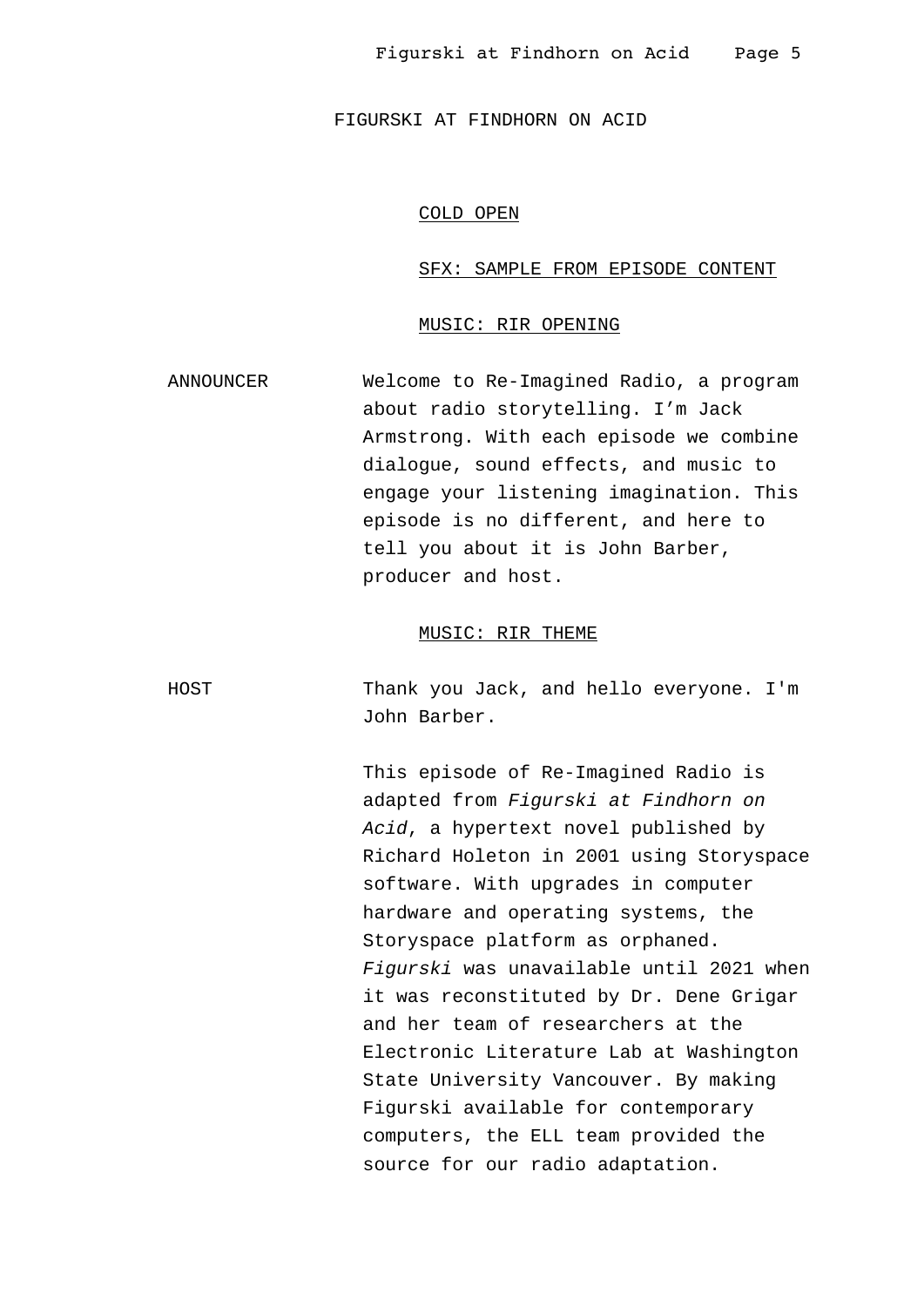Figurski is called by some "electronic literature too big for a single genre." We agree, and are excited to share our radio adaptation, made with Mr. Holeton's help, as part of the 20th Anniversary celebration for this pioneering work and an interesting storytelling experiment for Re-Imagined Radio.

> SFX: HOLETON AUDIO BUMPER? SOME OTHER SFX TO INDICATE DISRUPTION, CHANGE, SOMETHING NEW

HOLETON "Electronic Literature?" "Hypertext Novel?" What's he talking about? Hi, I'm Richard Holeton, author of Figurski at Findhorn on Acid with some brief notes before we get started.

> Electronic literature is often characterized by hyperlinks, words that when tapped or clicked them lead to connecting or new information.

Figurski at Findhorn on Acid has 2001 hyperlinks that provide many different paths through the story.

The path of this radio adaptation follows the three characters of the novel, Frank Figurski, The No Hands Cup Flipper, and Fatima Michelle Vieuchanger, as they converge at Findhorn, Scotland, seeking one—or maybe two!—mechanical pigs of incalculable value while stewing in Spam, acid, yes THAT acid, and wit-slathered repartee.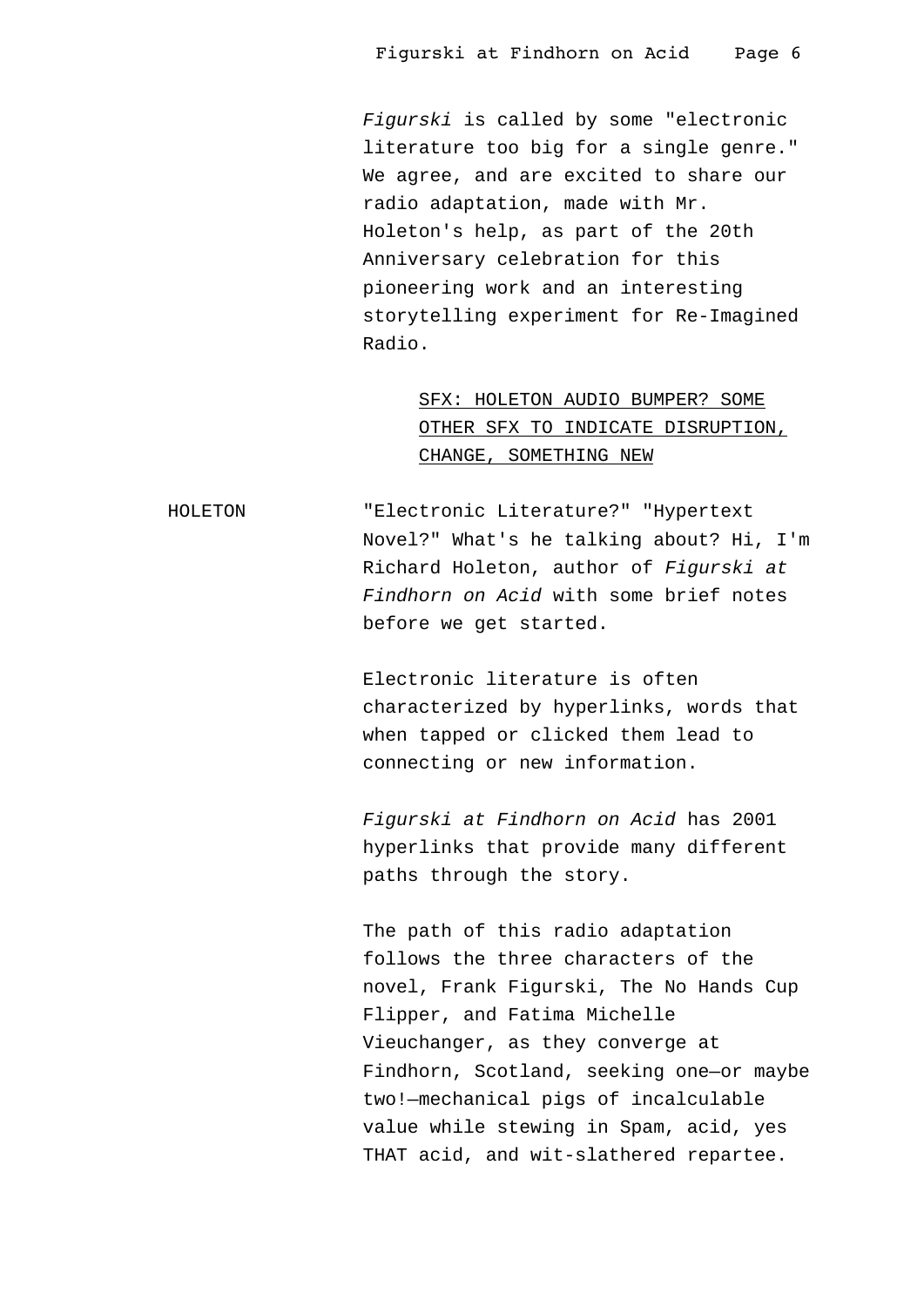HOST Now that you know the story behind the story, I hope you enjoy listening to our adaptation of Figurski at Findhorn on Acid, performed by our ensemble of very talented voice actors, The Voices.

> SFX: RIR OPENING . . . LINGERS BEFORE THE FOLLOWING . .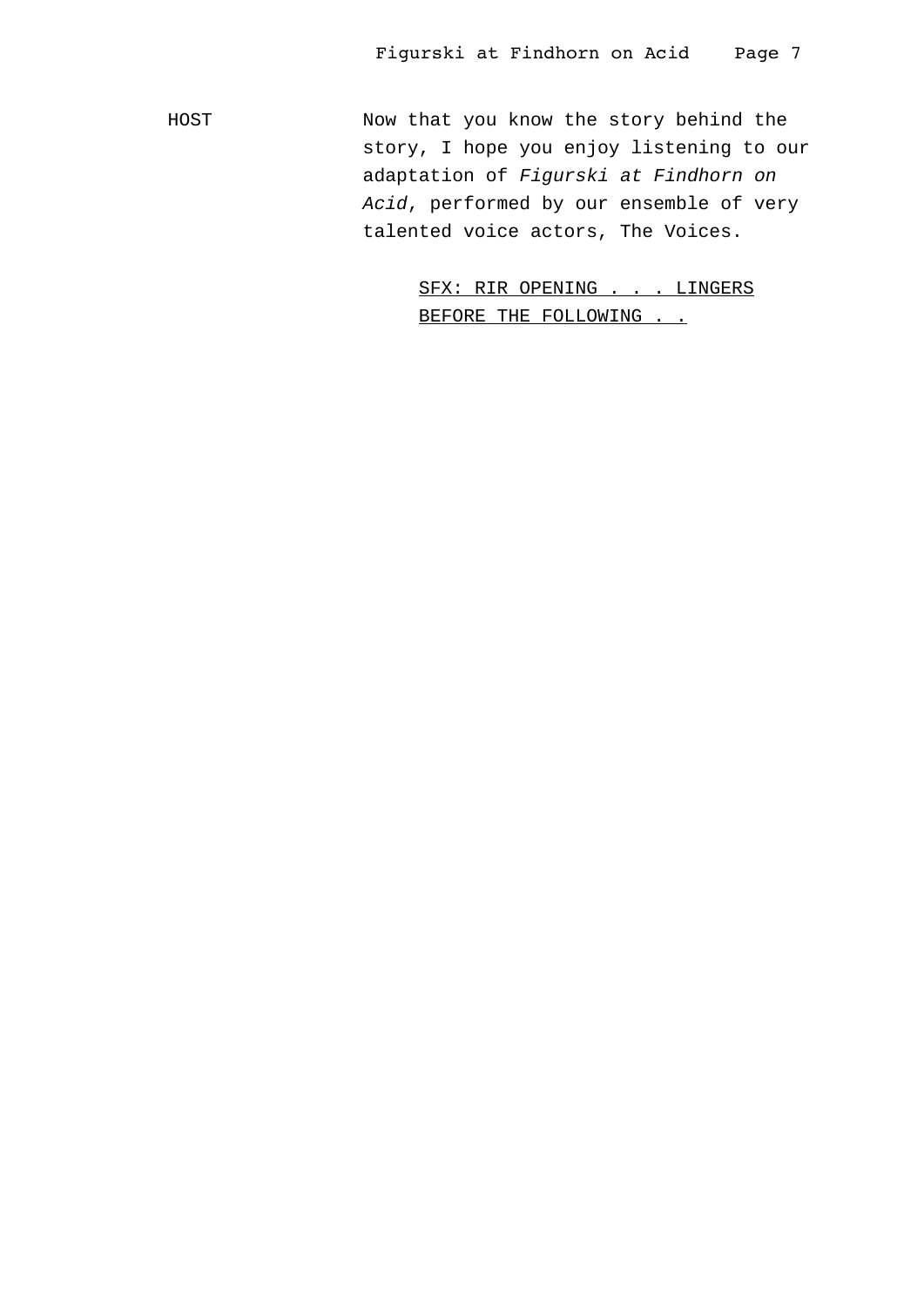ACT 1 > FIGURSKI, FINDHORN, FRIDAY NIGHT SHARING

SFX: EXTERIOR, OCEAN WAVES BREAK ON A BEACH IN THE MIDDLE DISTANCE, SEAGULLS, ALL SWIRLING LIKE FOG GATHERING FOR A WEREWOLF CONVENTION, ESTABLISH AND DUCK UNDER THE FOLLOWING . . .

HOLETON (Source: Lexia Findhorn 1.x) This path through the story is set at Findhorn, a small fishing village in Northern Scotland, and its nearby intentional community founded in 1962 by Peter and Eileen Caddy and Dorothy Maclean. They agreed to use Maclean's purported contacts with Nature Spirits—she called them "devas"—to help with growing food.

#### SFX: SPIRIT SOUNDS?

HOLETON Anecdotal accounts of Findhorn, including those from the 1981 movie My Dinner with Andre, told of remarkable gardens producing exceptionally large vegetables.

> (Source: Lexia 1.2.02) When the North Sea winds blow cold, Findhornians gather inside The Universal Hall, hand-crafted of local stone and wood and stained glass, symbolically pentagonal, spiritually and astronomically aligned to be an attractive landing site for extraterrestrials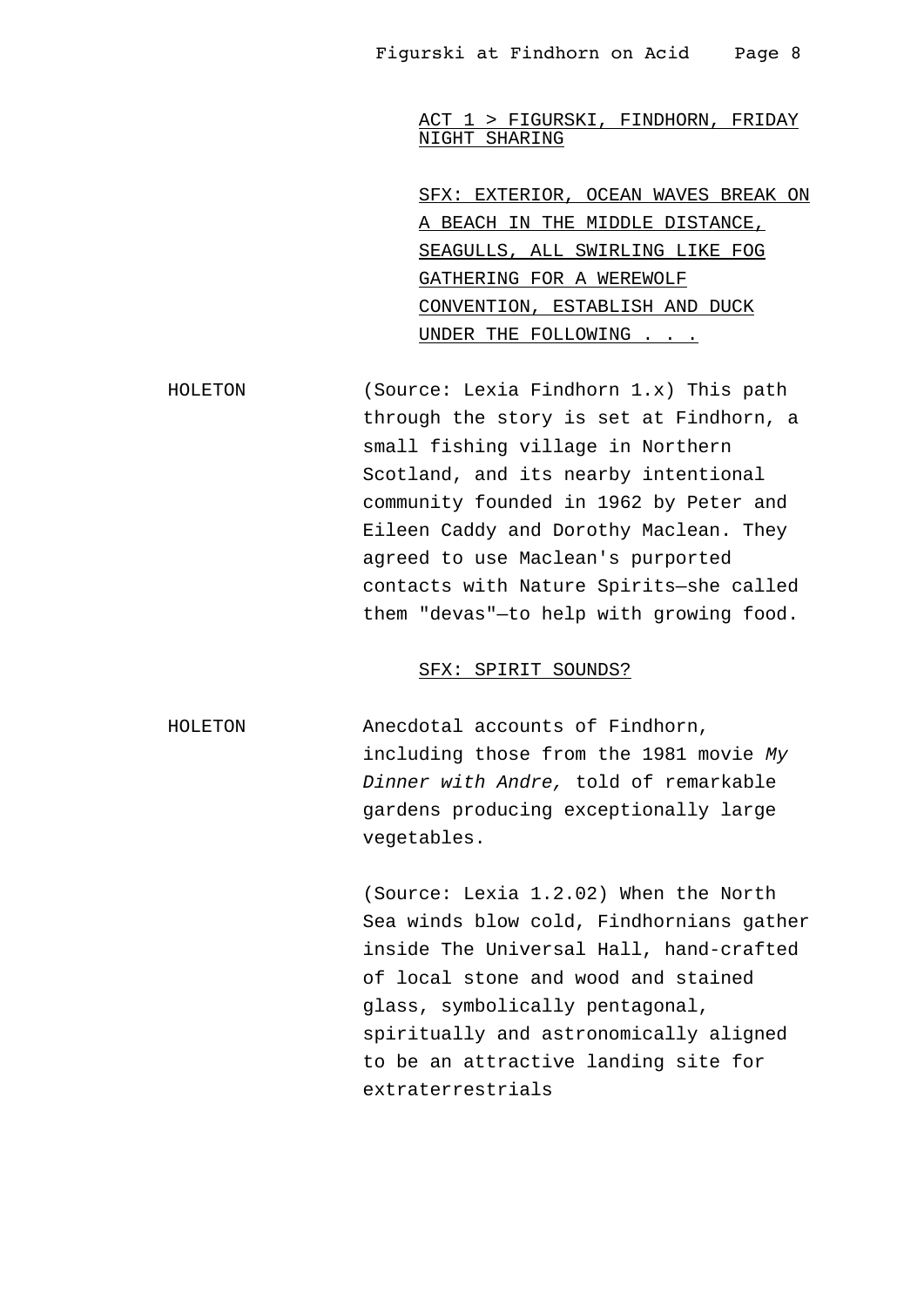SFX: INTERIOR, UNIVERSAL HALL. THE WALLS AND FLOORS ARE WOOD, STONE, AND GLASS. FADE IN RESIDENTS OF FINDHORN CHATTING. WE HEAR LAYERS OF VOICES REVERBERATING IN THIS LARGE SPACE. SOME GLASSES CLINK. OCCASIONAL LAUGHTER. ESTABLISH SCENE, THEN DUCK UNDER. . .

SFX: FADE OUT CROWD NOISES AS SHANA TAPS THE PA MICROPHONE AND BEGINS TO SPEAK . . .

SFX: FILTER SHANA AND ZED'S VOICES SO THEY SOUND AS IF COMING THROUGH PA SYSTEM SPEAKERS. CONTINUE THIS UNTIL THE NARRATOR SPEAKS . . .

SHANA Good evening everyone and welcome! I am Shana from Sweden . . .

ZED And I am Zed from Amsterdam.

SHANA Welcome to Friday Night Sharing. We are the Findhorn Ambassadors on duty.

ZED Tonight's Friday Night Sharing will be an international talent show. Shana will sing "A Little Help from My Friends."

## SFX: BRIEF CROWD APPLAUSE

We'll enjoy a big hug from Gudrun of Germany who does a modern dance interpreting three Gregorian chants . .

> SFX: CROWD CHANTS "GUDRUN, GUDRUN, GUDRUN"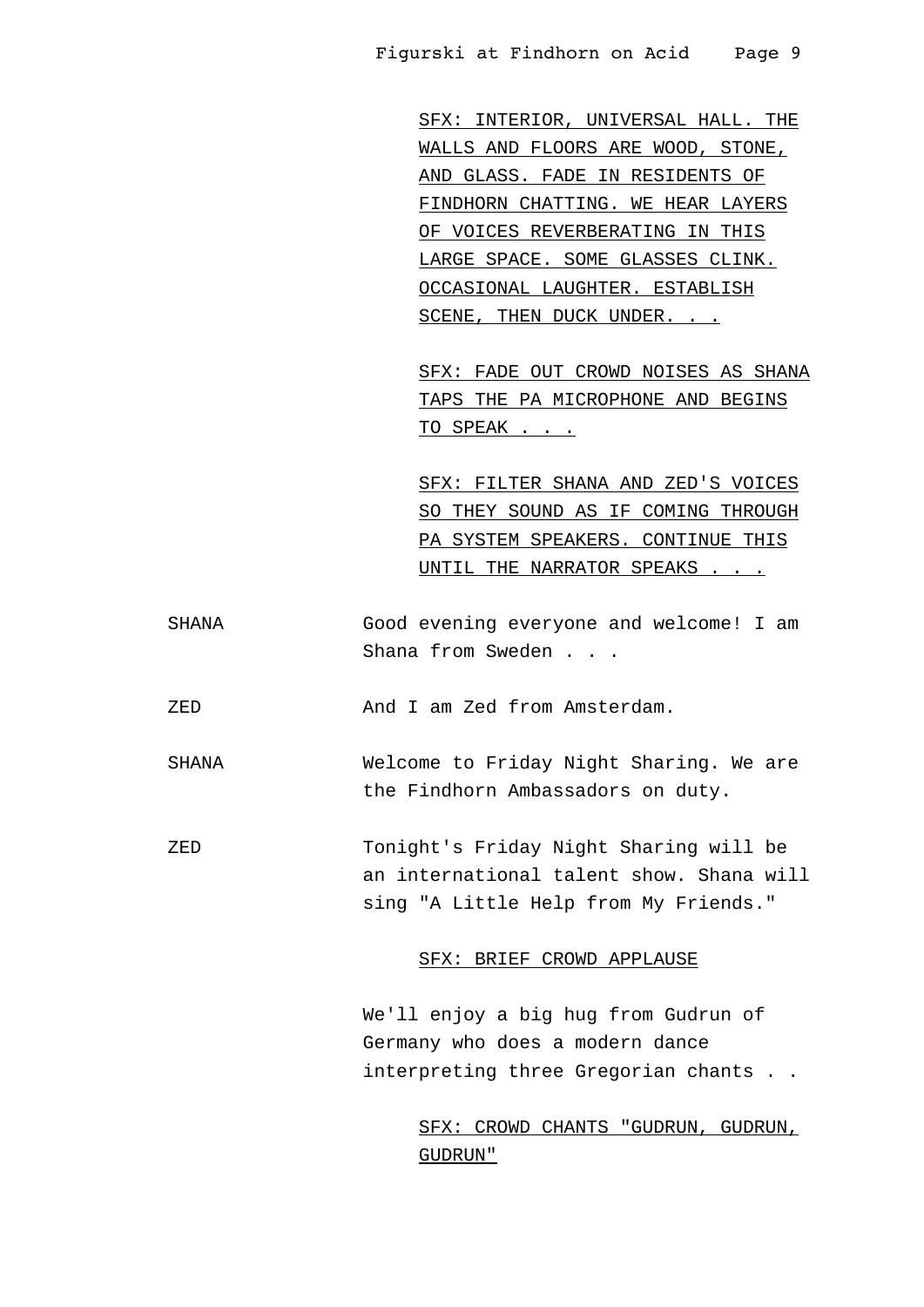SHANA (jumping in) . . . and Zed will do stand-up comedy about Winter Solstice Zazen.

#### SFX: CROWD APPLAUSE AND LAUGHTER

ZED Friday Night Sharing is meant to promote Universal Consciousness . . .

SHANA (finishing Zed's sentence) . . . and we have provided Apple Almond Nectar herbal tea, Spam on shortbread, and tabs of windowpane acid at the refreshments table. Please help yourself.

ZED The acid tonight is especially good, so don't take more than two. I always say, "You are either manufacturing darkness through your own inner states of anxiety and fear and separation, or you are creating light and revelation through your abandonment of those past states and your attunement to new ones."

> MUSIC: PSYCHEDELIC STINGER TO PUNCTUATE THE WEIGHTINESS OF THIS STATEMENT, ESTABLISH, THEN FADE UNDER . . .

# SFX: CROWD WALLAH

SHANA We begin tonight with a guest who has recently arrived from America. Perhaps you have seen him around our community and know that he is shy and quiet . . .

ZED

#### INTERRUPTING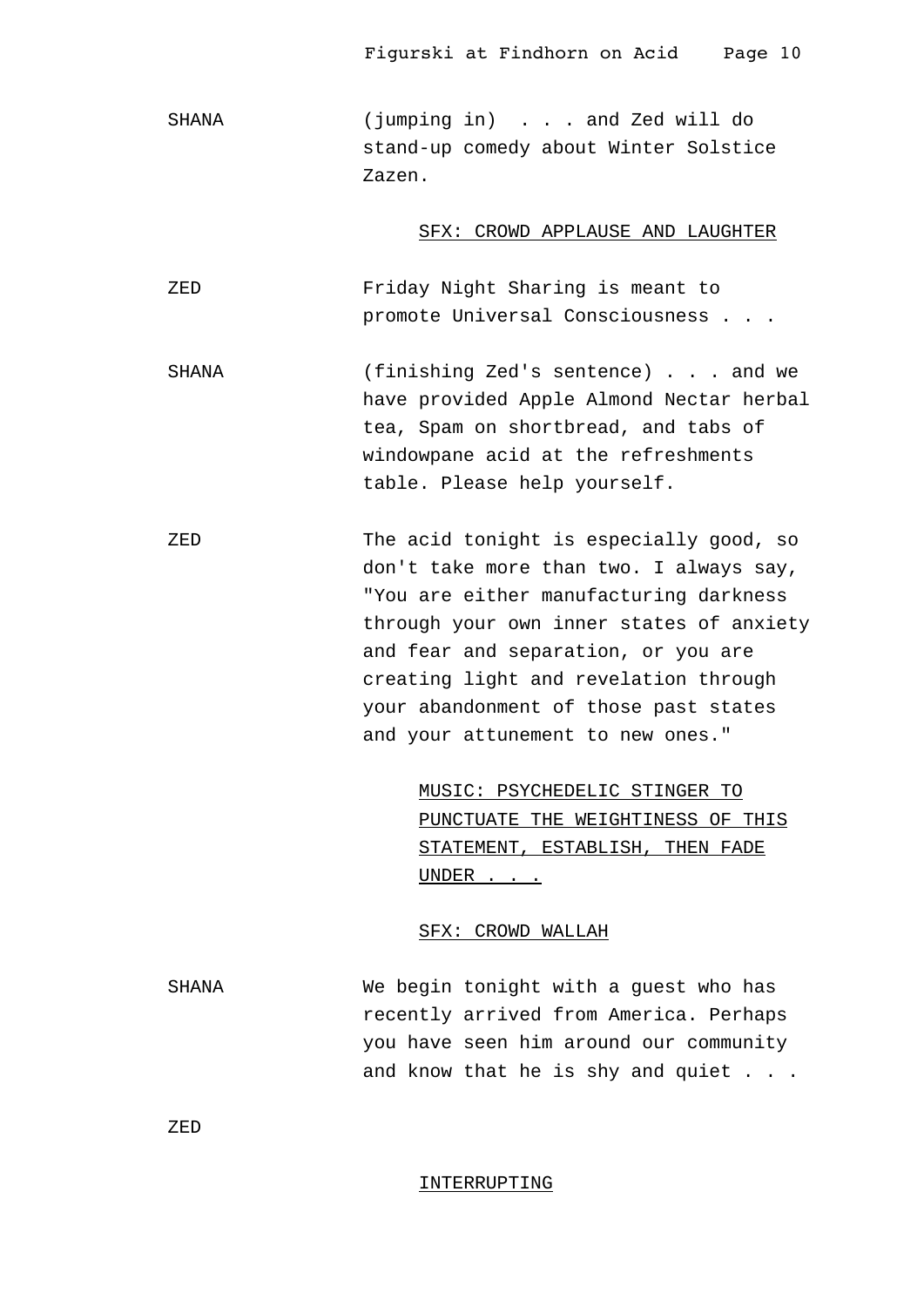Shana and I tweezed him a tiny square of windowpane about an hour ago so he should be very talkative, or not.

SHANA

### TAKING BACK HER INTRODUCTION

Please welcome Frank Figurski . . .

SFX: CROWD APPLAUSE AND WALLAH

#### SFX: HOLETON SOUND BUMPER?

HOLETON (Source: Lexia Figurski 1.x) Frank Figurski spent 21 years in graduate school without completing his Ph.D. In 1987 he was convicted of second-degree murder with diminished capacity for killing Harvard mathematics professor Quentin Kingsley. After spending six years in the Massachusetts Correctional Institution, at Walpole, he was paroled in 1993 at age 48.

# SFX: FIGURSKI AUDIO BUMPER?

FIGURSKI

#### NERVOUS MONOLOGUE

(Source: Lexia 1.2.03) . . . kept to myself in prison at Walpole they called me egghead . . . "Cu cu ce Chew"

# NERVOUS, RAPID MONOLOGUE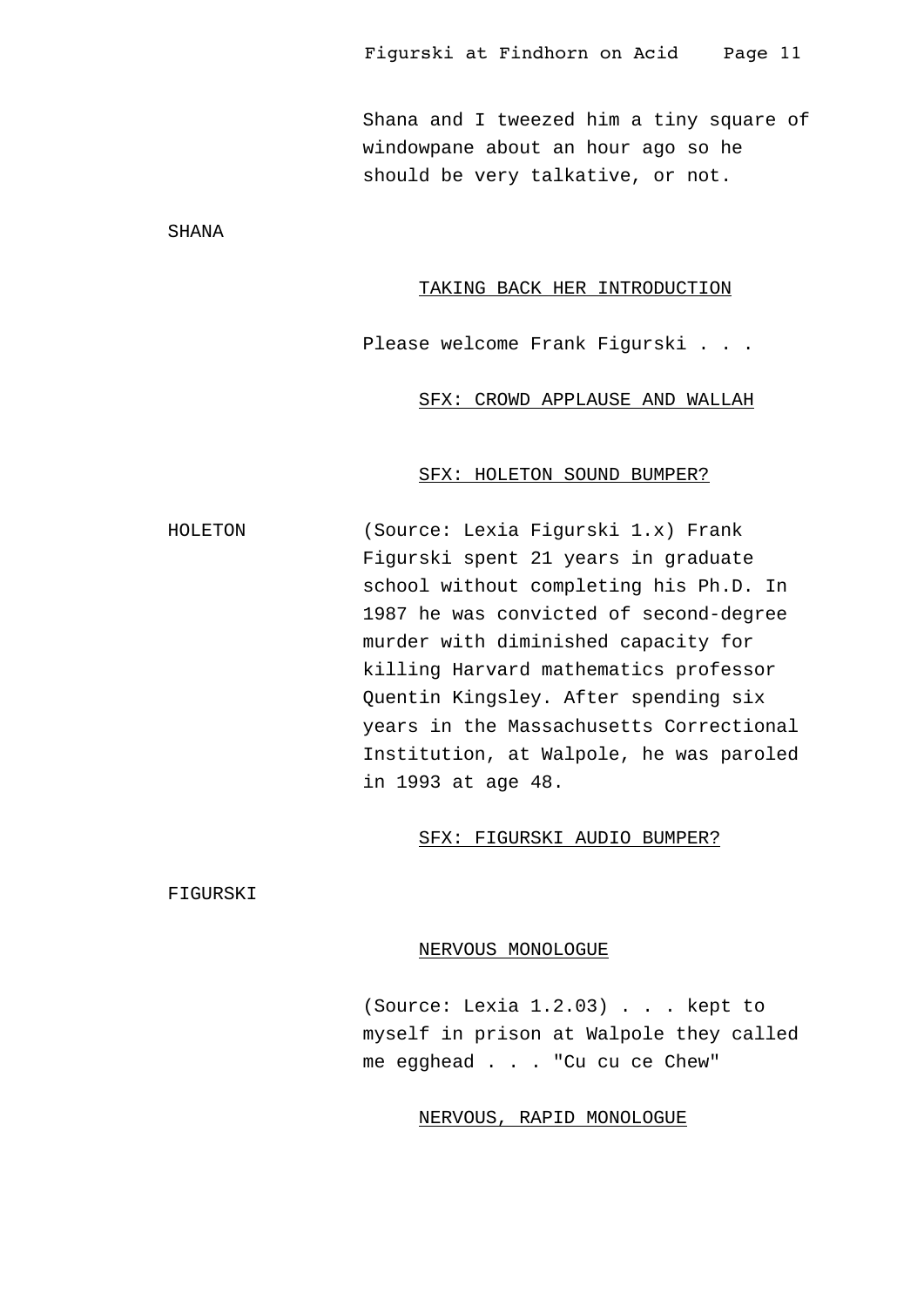here on the outside it's like waking up from an orderly dream into a nightmarish chaos there is no up or down no right or left you just keep returning to the starting place time and time again the one dimension going out in all directions containing all the others welcome to another day at the edge of the 21st century

> SFX: CROWD WALLAH, "RIGHT ON MAN!", "FIGURSKI IS GOD!" "YEAH, THAT'S THE ACID TALKING!". DUCK UNDER

FIGURSKI

#### NERVOUS MONOLOGUE CONTINUES

I'm trying to act normal trying to follow the action be part of the scene

I think you know I found something in the dunes you probably want it maybe it was intended for you but it just dropped out of the sky is what I think

Wooden crate partially buried in the sand pried off a board with pocket knife found inside something marvelous

Easy enough to hide you're used to seeing me carry my duffel around now taking up the extra seat beside me

Couldn't share but didn't want to arouse suspicions by staying alone in the trailer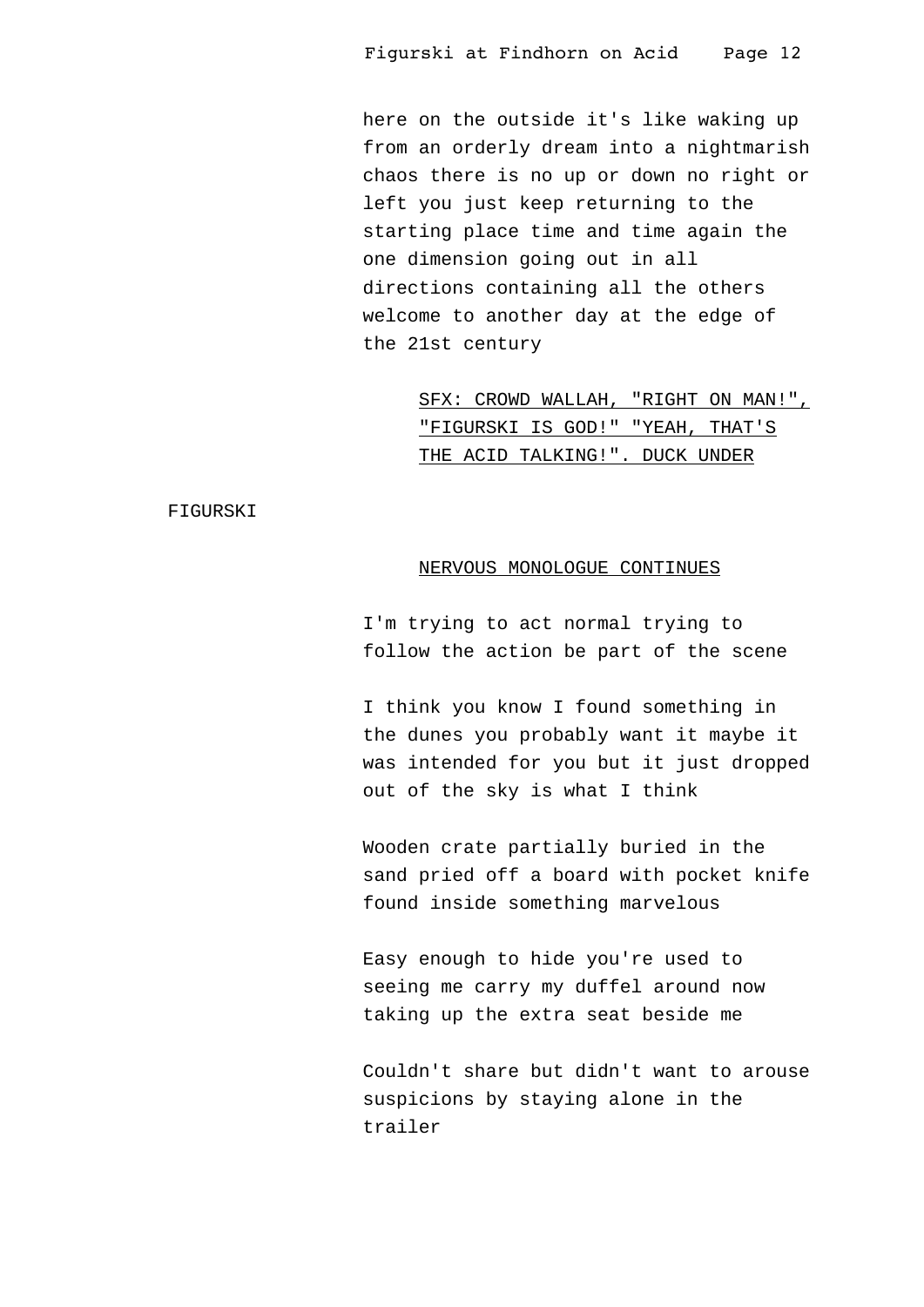# SFX: FADE UP CROWD WALLAH, DUCK BACK UNDER

So here I am up on the stage feels like I'm drawn here natural and unnatural at same time that I wonder if I'm dreaming. Could this be the acid?

> SFX: MUFFLED HEAVY METAL OBJECT PLACED ON WOODEN STAGE TABLE. CANVAS CLOTH RUSTLES AS FIGURSKI OPENS BAG.

Here is what I've been carrying around a mechanical pig it's mine finders keepers losers weepers . . .

## SFX: EXCITED, AMAZED CROWD WALLAH

FIGURSKI

#### SPEAKING TO CROWD

It's a mechanical pig. One of two said to exist in the world. Have you seen the second one?

> SFX: MORE CROWD WALLAH, EXCITED, AMAZED

TRANSITION TO . . .

## SFX: HOLETON SOUND BUMPER?

HOLETON (Source: Lexia Pig 1.x) About one meter long, half again high, the mechanical pig was a sophisticated automaton. Figurski alludes to there being two mechanical pigs! The original, designed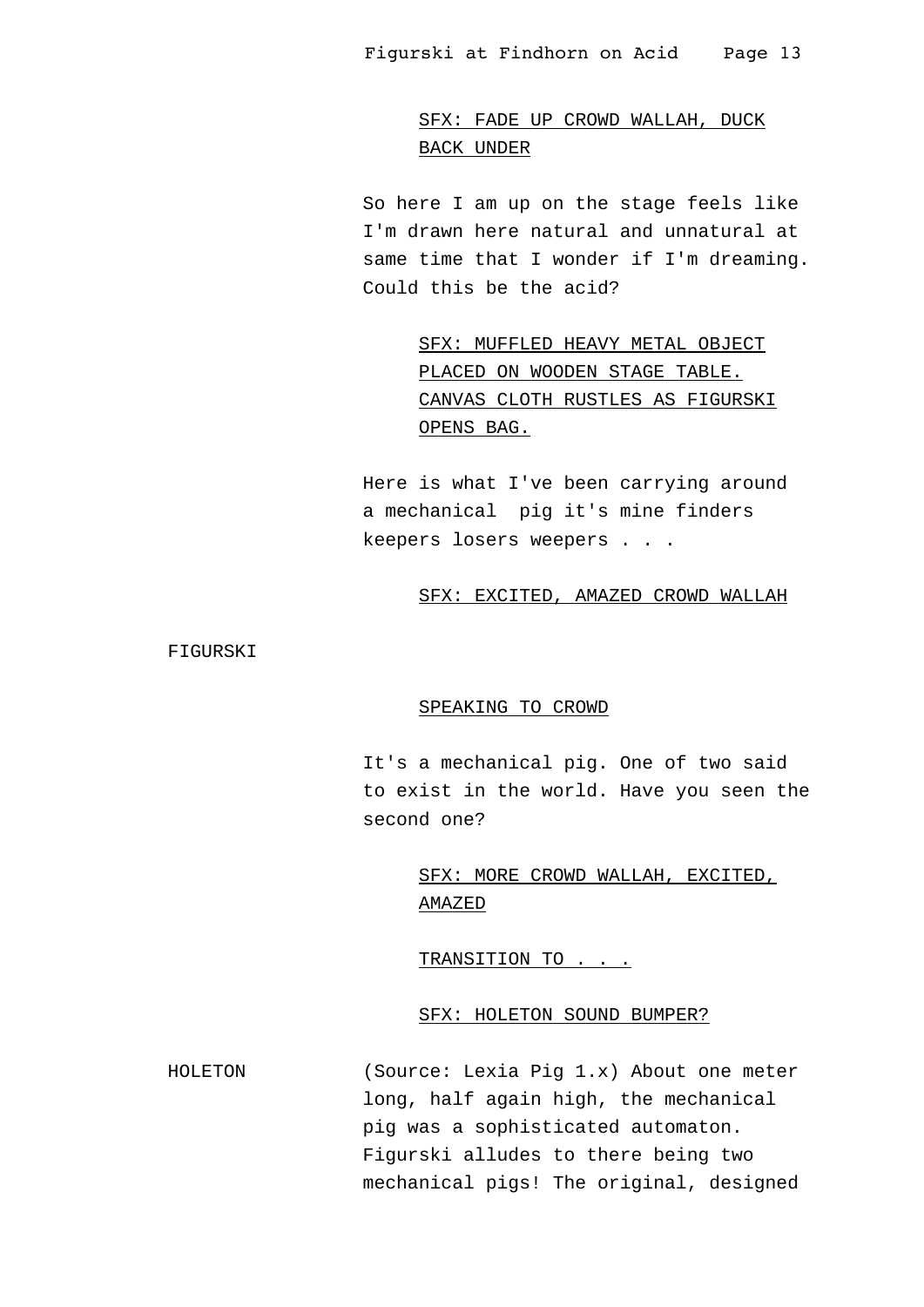and built in 1737 by veterinarian/ engineer Guillermo Rosellini of Venice, was operated by a complex and largely invisible system of hand cranks, gears, pulleys, and clock mechanisms said to comprise 147 moving parts. The result was that the mechanical pig convincingly and accurately walked, blinked, swam, snorted, rooted, digested some of what it was fed, and defecated the remains.

SHANA

#### RECITING EVENTS WITH DISBELIEF

He opened a can of Spam from the refreshment table and spooned some into the pig's mouth. He turned controls on the pig's side and it began to chew slowly with some of the Spam kind of squishing out and dribbling down the chin. Then he worked other controls and the pig defecated all the mushy Spam right there on the stage. It was quite the grand finale. Good thing he thought to put newspaper down on the polished wood first . . .

> SFX: CROWD WALLAH . . . OH, THAT'S DISGUSTING! . . . DID YOU SEE THAT? . . . THE PIG MADE A REAL MESS! AT LEAST HE PUT DOWN NEWSPAPER . . .

FIGURSKI

#### INTERNAL MONOLOGUE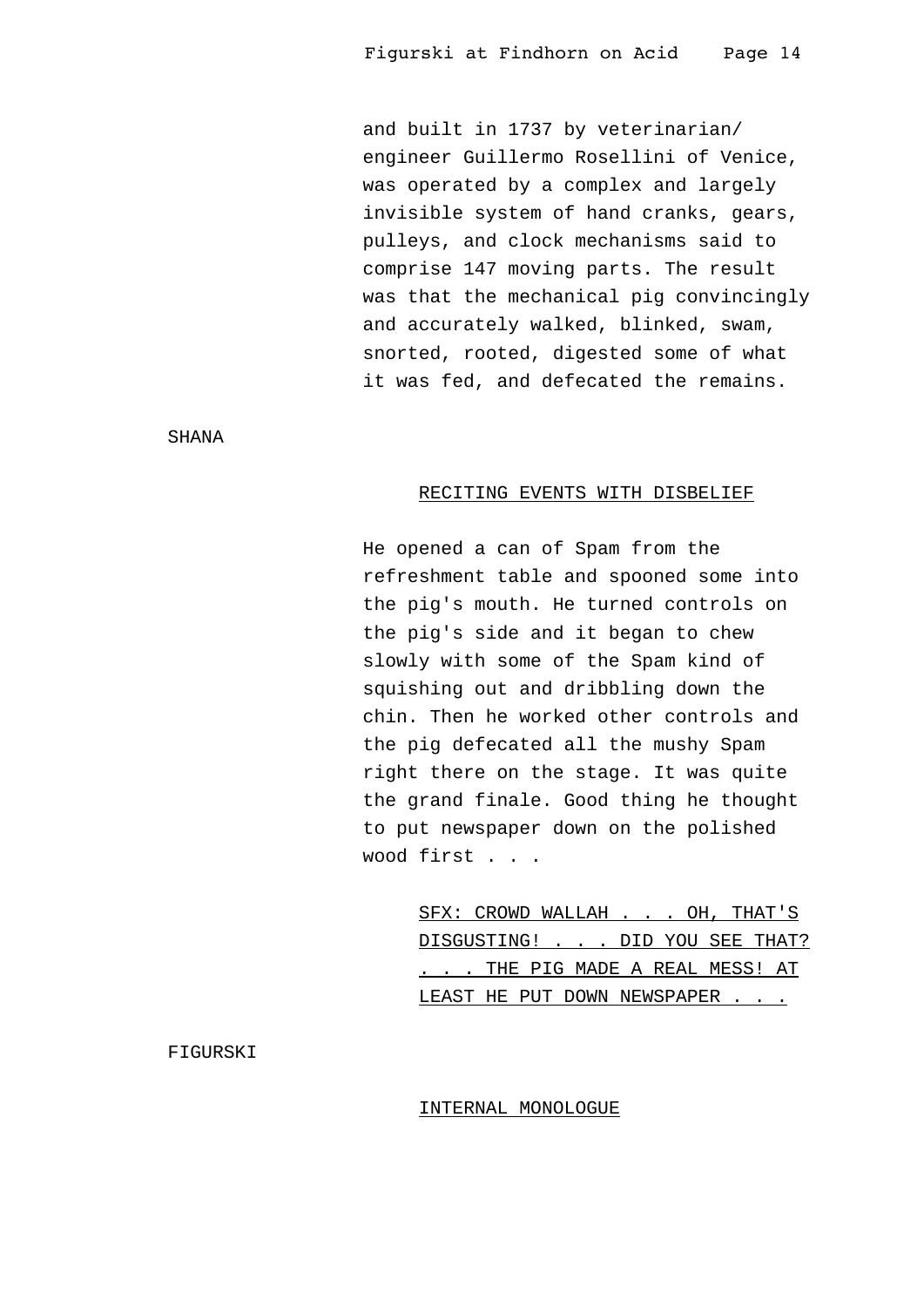(Source: Lexia 1.2.03) They all just look at me like "is that it then?" so as an encore I have the pig do a little dance and they applaud courteously as we both walk off the stage and back to my room where I hide the mechanical pig.

> MUSIC: INDIAN DRONE FADE UP, THEN CROSSFADE TO . . .

MUSIC: RIR BREAK LOOP

ESTABLISH, THEN FADE UNDER AND OUT

HOST

# BREAK 1, FUSEBOX

You are listening to Re-Imagined Radio and our adaptation of Figurski at Findhorn on Acid, a hypertext novel by Richard Holeton. I'm John Barber.

So far, this episode has considered, as the novel asks you to do at one point, the connections between the forces of attraction and repulsion at work between mass and/or matter (like Figurski) and curved spacetime (like Findhorn).

This same focus can be applied to our partner radio program, The Fusebox Show. This is a radio program for everyone, but not everyone will like it. We leave it up to you to make your own decisions about the interesting characters and their observations, responses, and reactions to local events that both stir our imagination and boil our blood.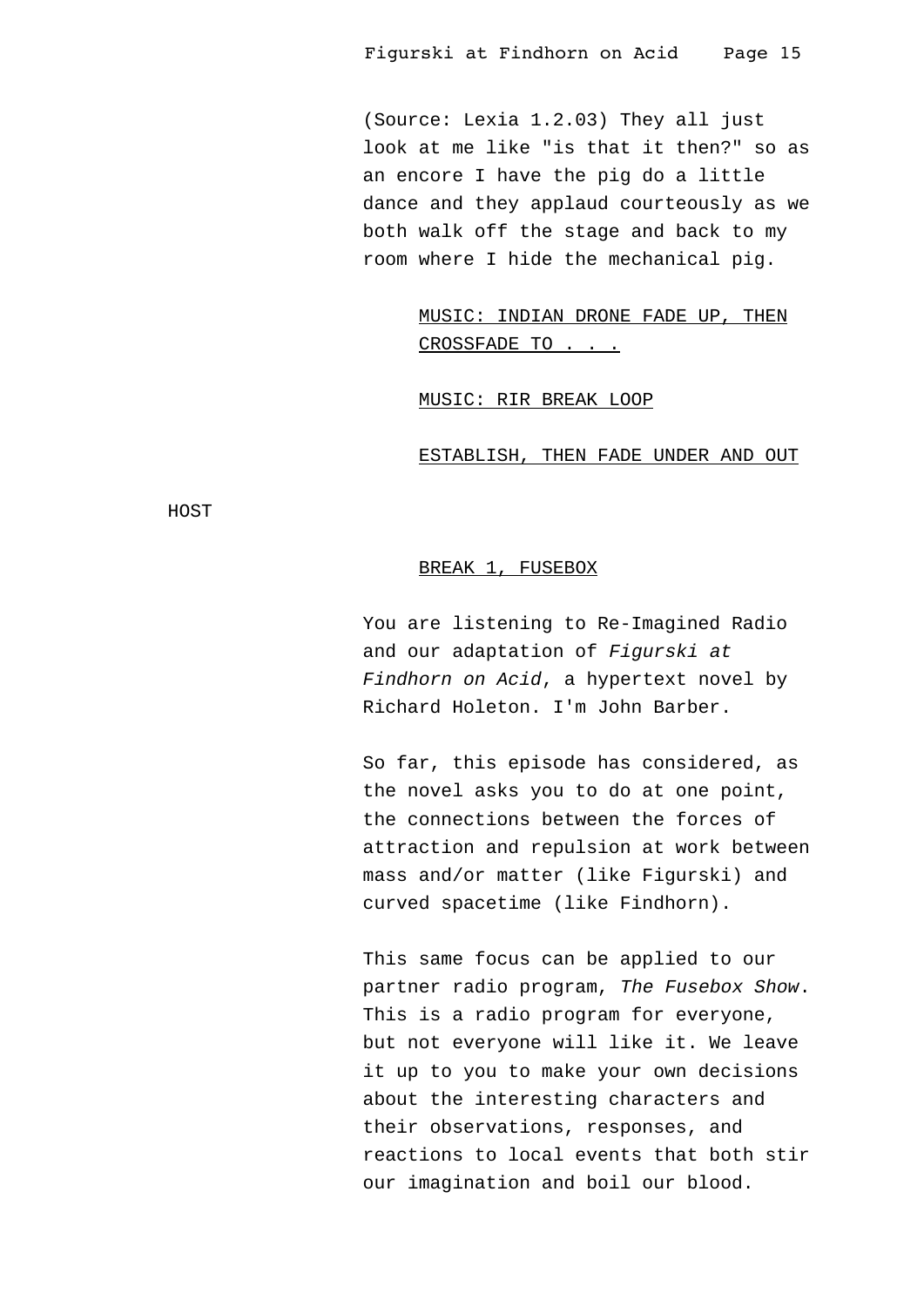Here's a sample . . .

#### (FUSEBOX TRAILER)

As you heard, The Fusebox Show is "ear food" . . . rich in production value, satirical humor, and sometimes outrageous absurdity. The Fusebox Show is an prophylactic for these strange and dangerous times. The humor is biting, but uplifting. The characters are scary, but just who you want to talk with while sitting in a coffee shop or brew pub waiting for whatever comes next. And, because it's not for everyone, The Fusebox Show is exactly the program for discerning listeners like yourself. Learn more at The Fusebox Show website, www dot thefuseboxshow dot com. Everything is there, full episodes, full disclosures, full grandeur. Listen for episodes on this and other radio stations, or subscribe to The Fusebox Show podcast feed at all the usual media spigots.

#### MUSIC: RIR BREAK LOOP

HOST This is Re-Imagined Radio. The Voices are performing our adaptation of Figurski at Findhorn on Acid, a hypertext novel by Richard Holeton. So far we've met Frank Figurski and his mechanical pig during Friday Night Sharing in The Universal Hall at Findhorn Park. Let's continue with our story . . .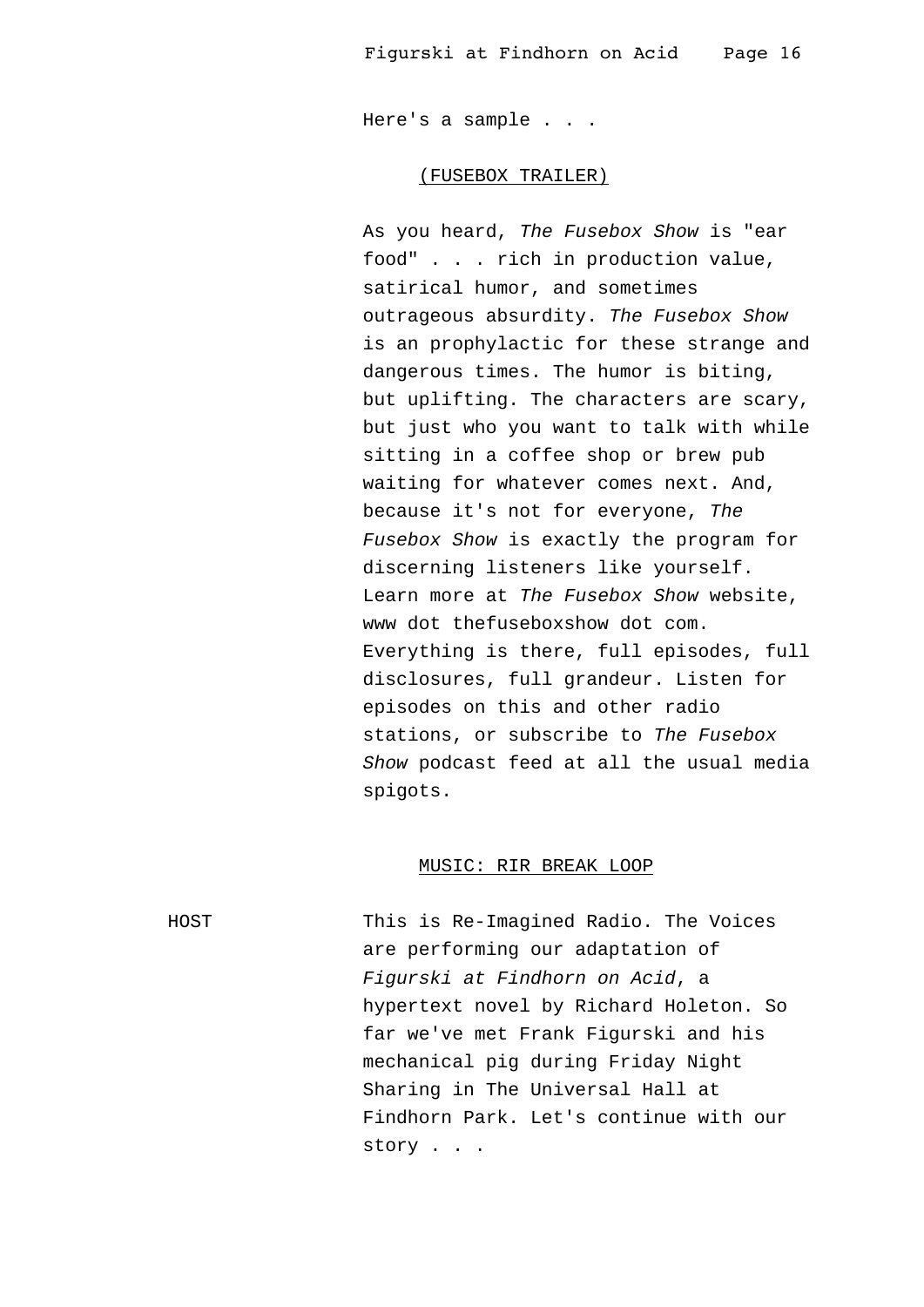# ACT 2  $>$  \*\*\*

#### SFX: HOLETON SOUND BUMPER?

HOLETON After his release from prison, Figurski invested in the bull market. He sold a batch of Microsoft shares in 1997, and devoted his time and effort to finding Rosellini's 1737 mechanical pig.

> SFX: SOUNDS OF A LARGE BUILDING ON FIRE. FADE UNDER THE FOLLOWING AND THEN OUT.

Unfortunately, Rosellini's mechanical pig, along with his drawings and notebooks, and indeed Rosellini himself, were apparently destroyed in a 1752 Rome hotel fire.

An uncannily similar automaton shown at the 1889 Paris Exhibition, was later alleged to be a forgery crafted by Dutch puppeteer Gilbert van Gelderschott.

But, Figurski isn't the only one obsessed with a fully-functional porcine automaton. In fact, two determined competitors are at Findhorn on the pig's tail, I mean trail.

> MUSIC: FLOURISH (THEREMIN?) OR CROWD WALLAH: "OH, YEAH-H-H-H-H!"

SFX: HOLETON SOUND BUMPER?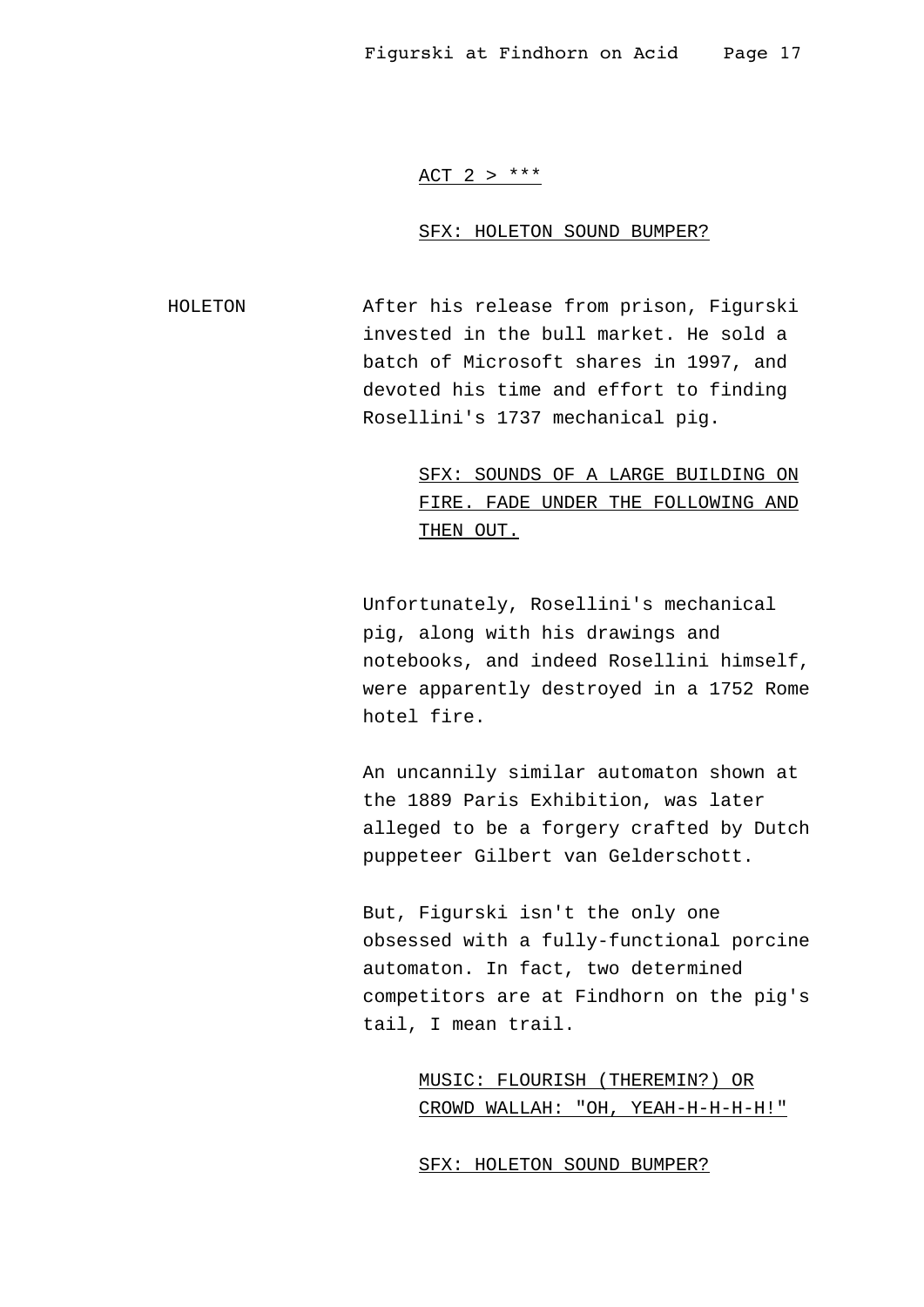HOLETON (Source: Cup-Flipper 1.x) The first is Nguyen Van Tho, also known as The No-Hands Cup Flipper, who lost both hands as a toddler during the Vietnam War. After immigrating to the United States, he became a talented Hackey-Sack player, or footbagger. Hired as a busboy at Casa de Fruta outside Gilroy, California, Nguyen spent his free time learning from his boss, The World Famous Cup Flipper, to flip coffee cups. Becoming adept with both arm stubs as well as his Hackey-Sack-trained feet, he took his show on the road for several years. Then, hearing about the alleged regenerative powers of Nature Spirits to restore lost limbs, The No-Hands Cup Flipper traveled to Findhorn, Scotland.

SFX: CUPP FLIPPER SOUND BUMPER?

SFX: INTERIOR OF UNIVERSAL HALL, AFTER FRIDAY NIGHT SHARING. SOME BACKGROUND SOUNDS OF INDIVIDUALS WHO REMAIN, PERHAPS ON ACID

CUP FLIPPER

# DETACHED, OBJECTIVELY DESCRIBING HIS ACID TRIP

#### MUSIC: PSYCHEDELIC, DREAMY, UNDER?

(Source: Lexia 1.1.13) Shana and Zed tweezed me a shiny black square of acid before the start of Friday Night Sharing and an hour later all of Findhorn is glowing and growing, alive with Nature Spirits. Outrageous roses explode liquid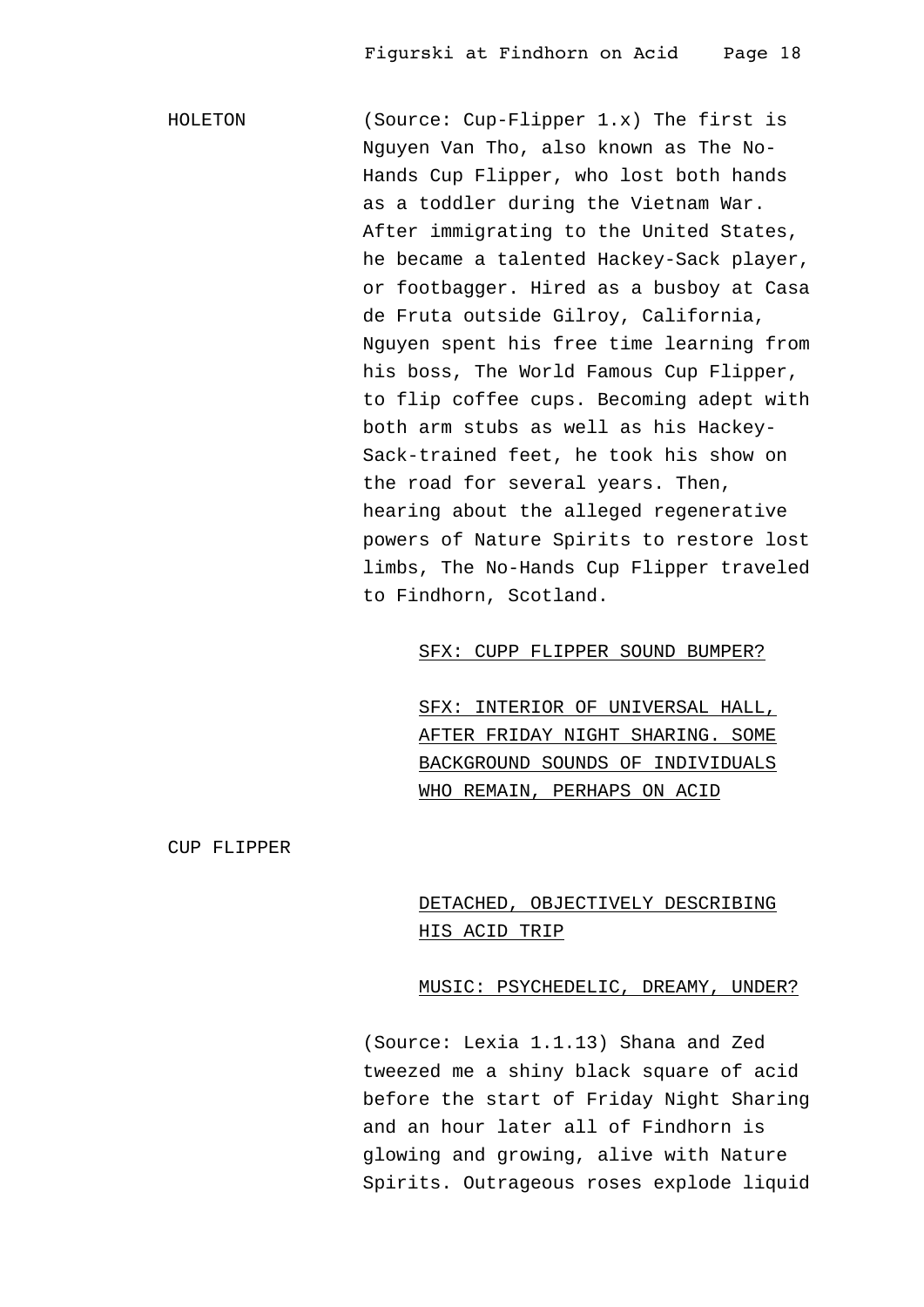reds and yellows into the snow, threefoot zucchinis and basketball-size broccolies erupt from volcanoes of sparkly sand. The human characters all seem connected by luminous threads to the Earth and the Sky. Voices ping and zip and mingle with the previouslyundetectable low squeaking sounds of plants and, in the distance, the ocean like a giant woolen muffler. All of us together sing a chorus to the Great Circle of Being.

#### SFX: HOLETON SOUND BUMPER?

HOLETON The effects of acid vary widely according to dosage level, personality, and social context, but generally may include increased impact of sensory stimuli such as colors and sounds and attention to normally unnoticed aspects of the environment.

HOLETON Another interesting effect of acid is .

. .

SFX: APPLY FILTER TO THE FOLLOWING TO LITERALLY SLOW DOWN AND/OR DEFLATE THE SOUNDING OF HOLETON'S WORDS . . .

HOLETON

#### FILTERED

. . . the sense . . . of time . . . slowing down-n-n-n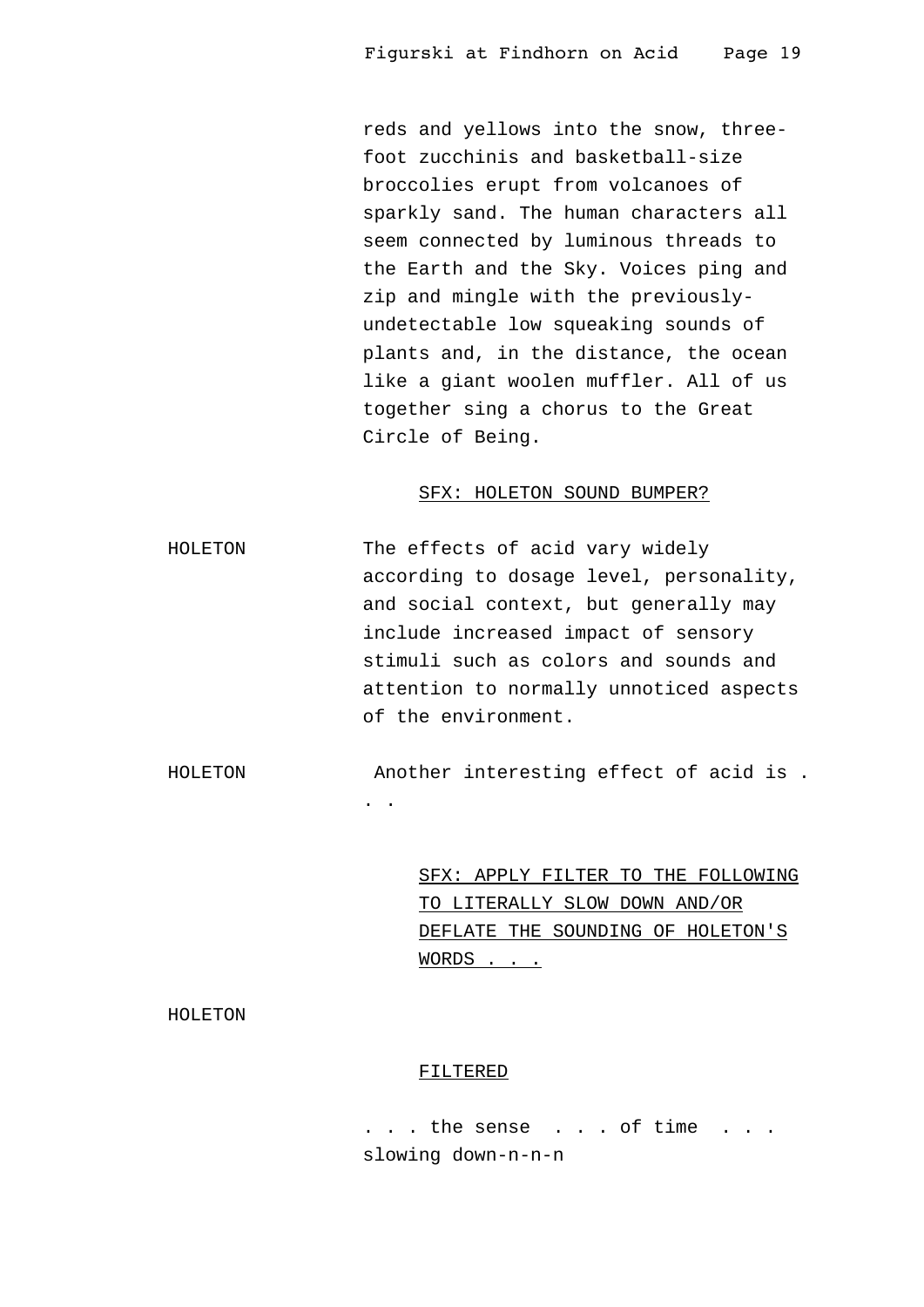CUP FLIPPER

# CONTINUES DETACHED, OBJECTIVE, DESCRIPTION

(Source: Lexia 1.1.14) Those billowy clouds blanketing the Moray Firth with polka-dot shadows are shape-shifters, a Time Portal through which all of history seems to unfold. As the sunset bends the light across the dunes, the clouds gather and darken into scenes of giant rose blooms painted in the sky.

> SFX: PAN HOLETON'S FOLLOWING LINE RAPIDLY BACK AND FORTH FROM RIGHT TO LEFT, PERHAPS INCLUDE SOME SLIGHT PHASING . . .

HOLETON Emotional effects of acid may include increased susceptibility to suggestion; and heightened sensitivity.

CUP FLIPPER

# CONTINUES ABSTRACT, OBJECTIVE, DESCRIBING HIS ACID TRIP

(Source: Lexia 1.1.15) This cloud movie reminds me of Figurski's story about the aging wooden crate down low in the dunes, half-hidden in scrub grass. But this is not my crate, it's another, perhaps nearly identical when new, but now beginning to decay. Suspicious.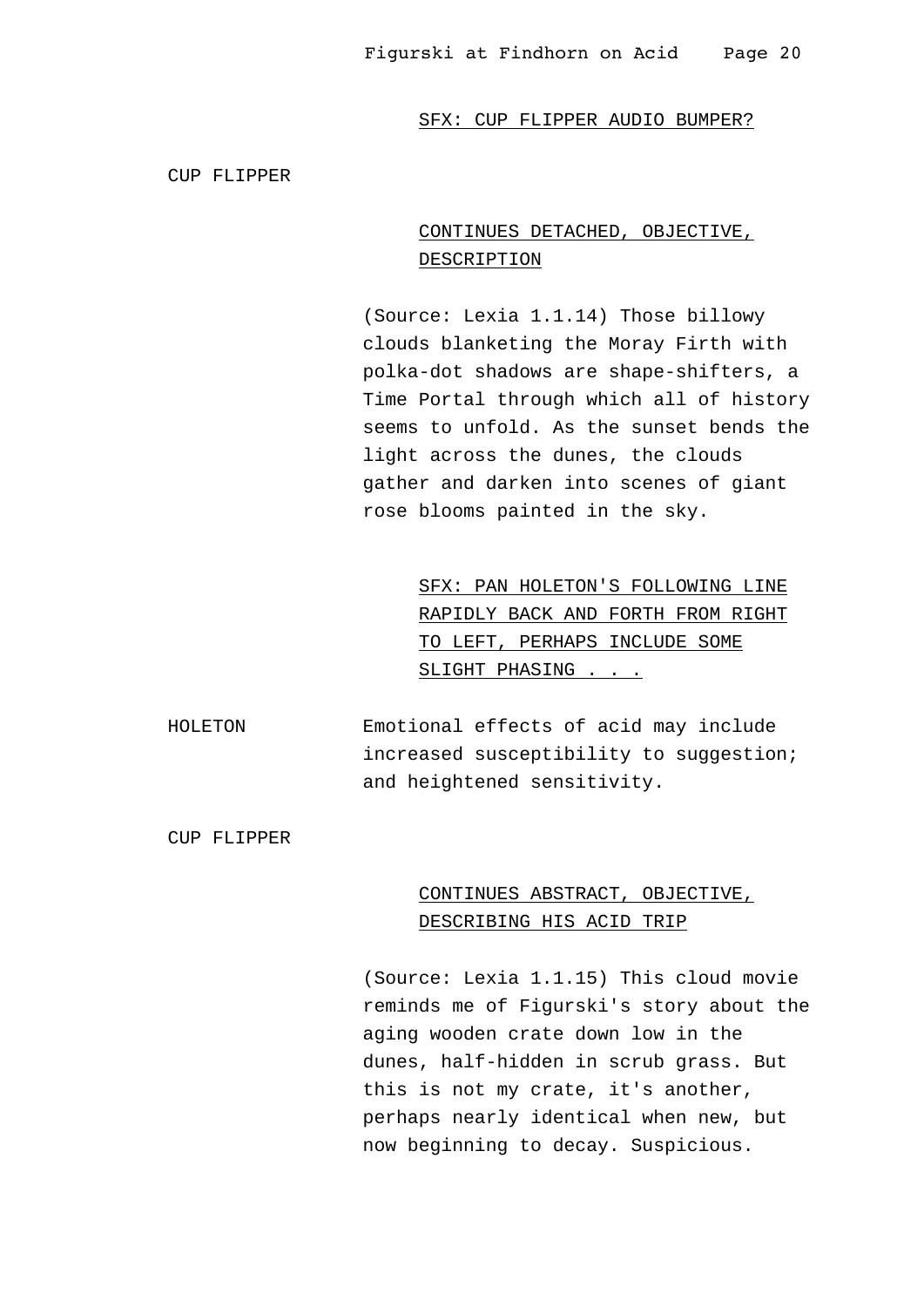Could there be two mechanical pigs here at Findhorn?

# MUSIC: STINGER OF PSYCHEDELIC MUSIC OR INDIAN DRONE

HOLETON (Source: Vieuchanger 1.x) Next . . . we present Fatima Michelle Vieuchanger, female French-Moroccan journalist, who on assignment with L'Express Marrakech disguised herself as a man disguising himself as a woman in order to embed herself with an elite U.S. commando squad allegedly trying to assassinate Iraqi leader Saddam Hussein during the 1991 Persian Gulf War. Subsequently, using other disguises, Vieuchanger had briefly possessed Rosillini's 1737 Mechanical Pig, but she had let it slip through her fingers, before tracking it to Findhorn.

# MUSIC: INDIAN DRONE, DUCK UNDER

# SFX: VIEUCHANGER SOUND BUMPER?

VIEUCHANGER

#### INTERNAL MONOLOGUE

Shana and Zed welcomed me to Findhorn with Apple Almond Nectar herbal tea reminding me of my travels among the tribes of the Middle East.

> MUSIC: FADE UP INDIAN DRONE FOR A MOMENT, DUCK UNDER THE FOLLOWING?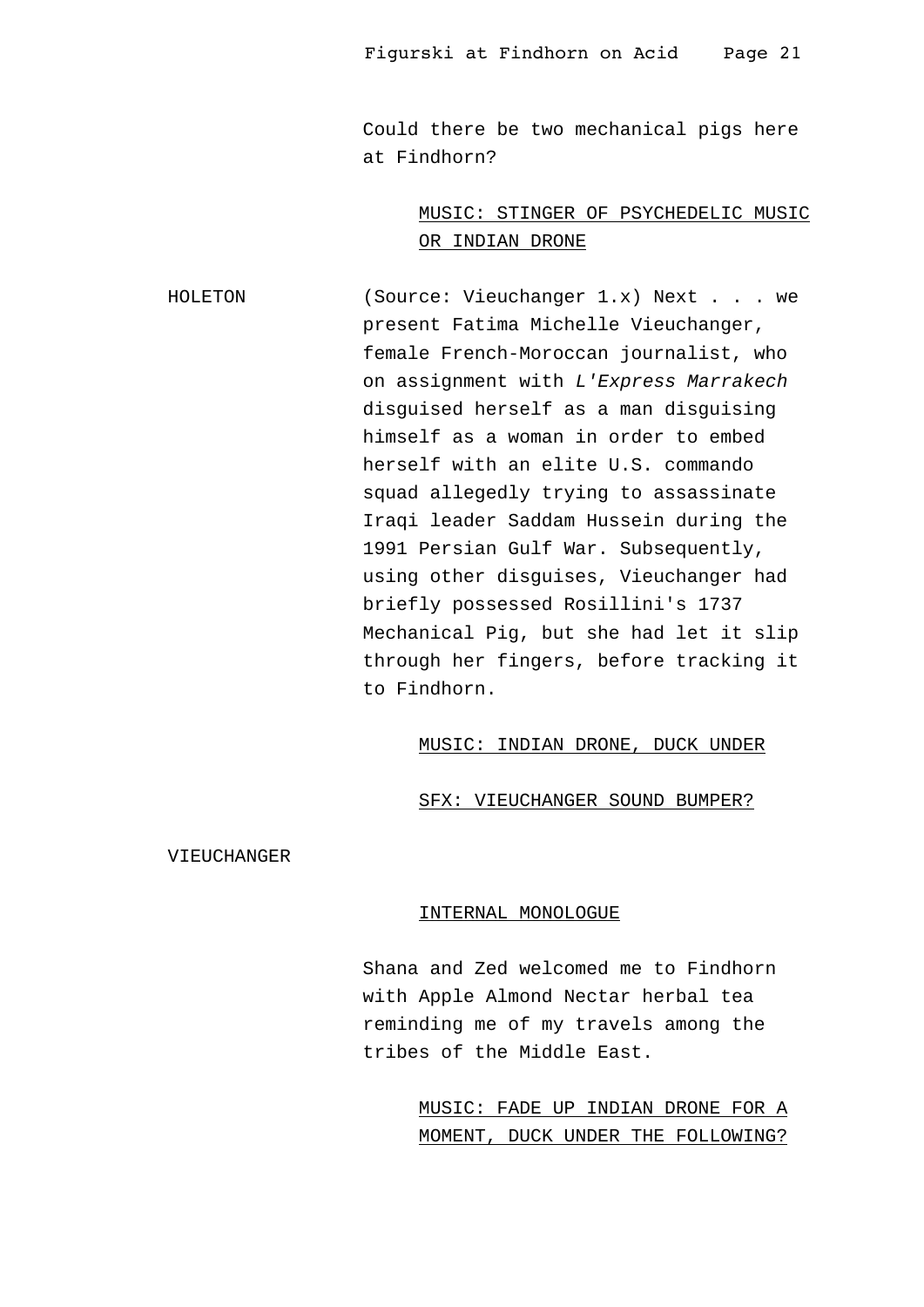(Source: Lexia 1.1.22) The acid was a new twist . . . and I better develop a Plan of Action. Right. Here it is: Listen to good music. Avoid mirrors, and modems. Avoid thoughts about fear of heights, losing control, death, pain, misery. If unpleasant thoughts intrude, try a mantra or move physically to new location. Don't forget to say goodbye to previous spot. Eat an orange. Study the orange's layers. Move my body at least once an hour but not more than twice an hour. Look around, don't be in a hurry. The most important thing is to recapture that mechanical pig!

SHANA

# FEMALE, SWEDISH ACCENT, TALKING TO VIEUCHANGER

(Source: Lexia 1.1.24) . . . Yes, right after I sang "A Little Help from My Friends" . . . that's when the big crazy American guy he feeds it some of that . . .

ZED

# MALE, DUTCH ACCENT

SPAM . . . and the robot pig, how do you say, does its business right on our polished hardwood stage! SPAM. Chewed-up SPAM!

## SFX: HOLETON SOUND BUMPER?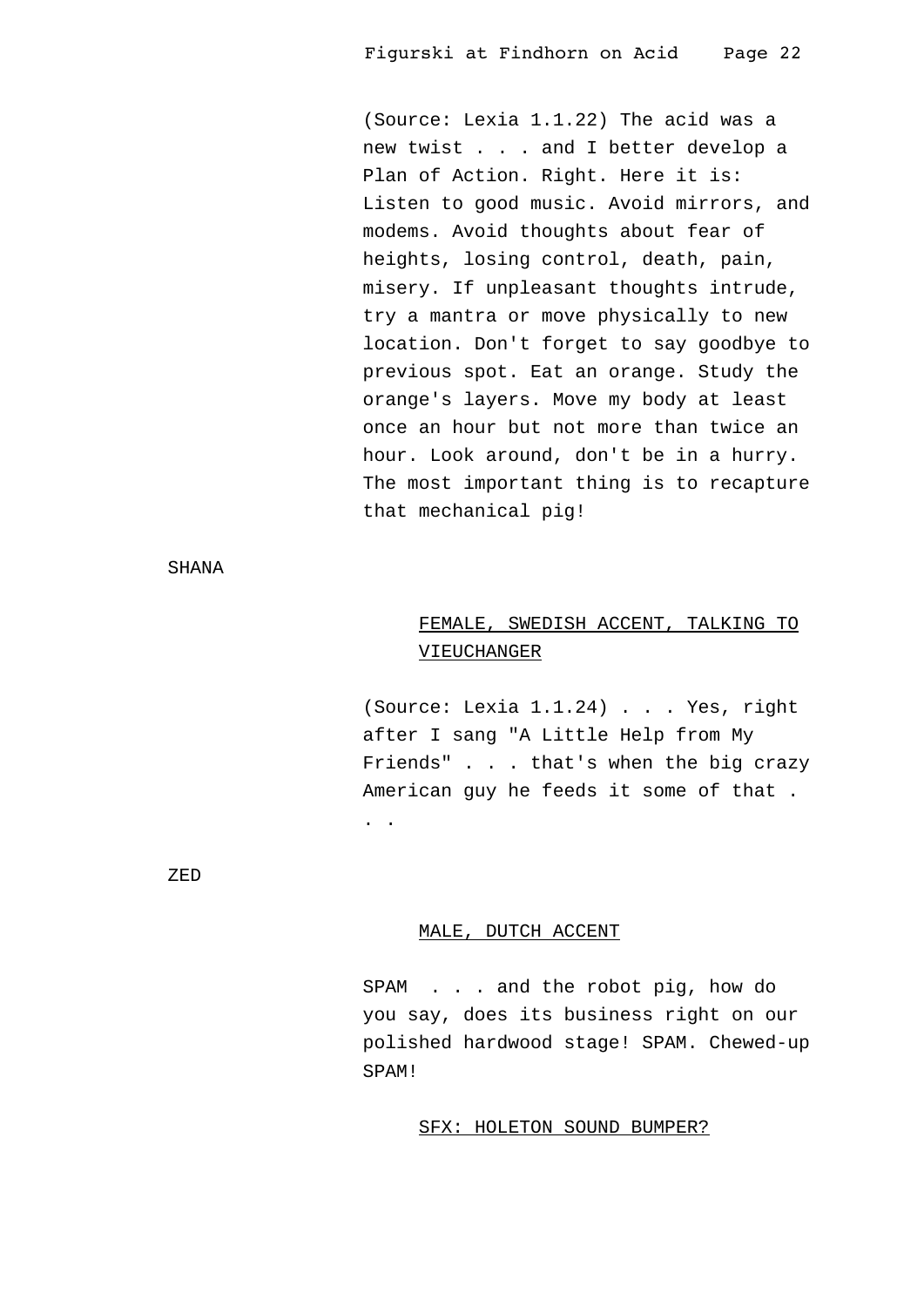HOLETON (Source: Spam 2.x) Fun facts about SPAM. In the 1990s, according to Hormel Foods, Americans consumed 3.8 cans of SPAM per second. Hormel recommended Riesling and Gewürztraminer as wine pairings for its processed meat delicacy.

# VIEUCHANGER

#### INTERNAL MONOLOGUE CONTINUES

(Source: Lexia 1.2.22) Revised Plan of Action. Transform identity into undercover revolutionary Algerian freedom fighter "Tanya." As Tanya, recapture the mechanical pig and book passage from Aberdeen to Casablanca on a freighter where no questions will be asked about my baggage or final destination.

ZED You should have seen everybody's faces!

#### SFX: VIEUCHANGER SOUND BUMPER?

VIEUCHANGER

#### SPEAKING TO SHANA AND ZED

All right, I'm only going to tell you this once. I'm not who I seem. According to the CIA I'm an Algerian terrorist code-named "Tanya." Personally I prefer "revolutionary freedom fighter" to "international terrorist." Anyway, Vieuchanger is only a cover. As Tanya, I've come to return the mechanical pig to its rightful owners.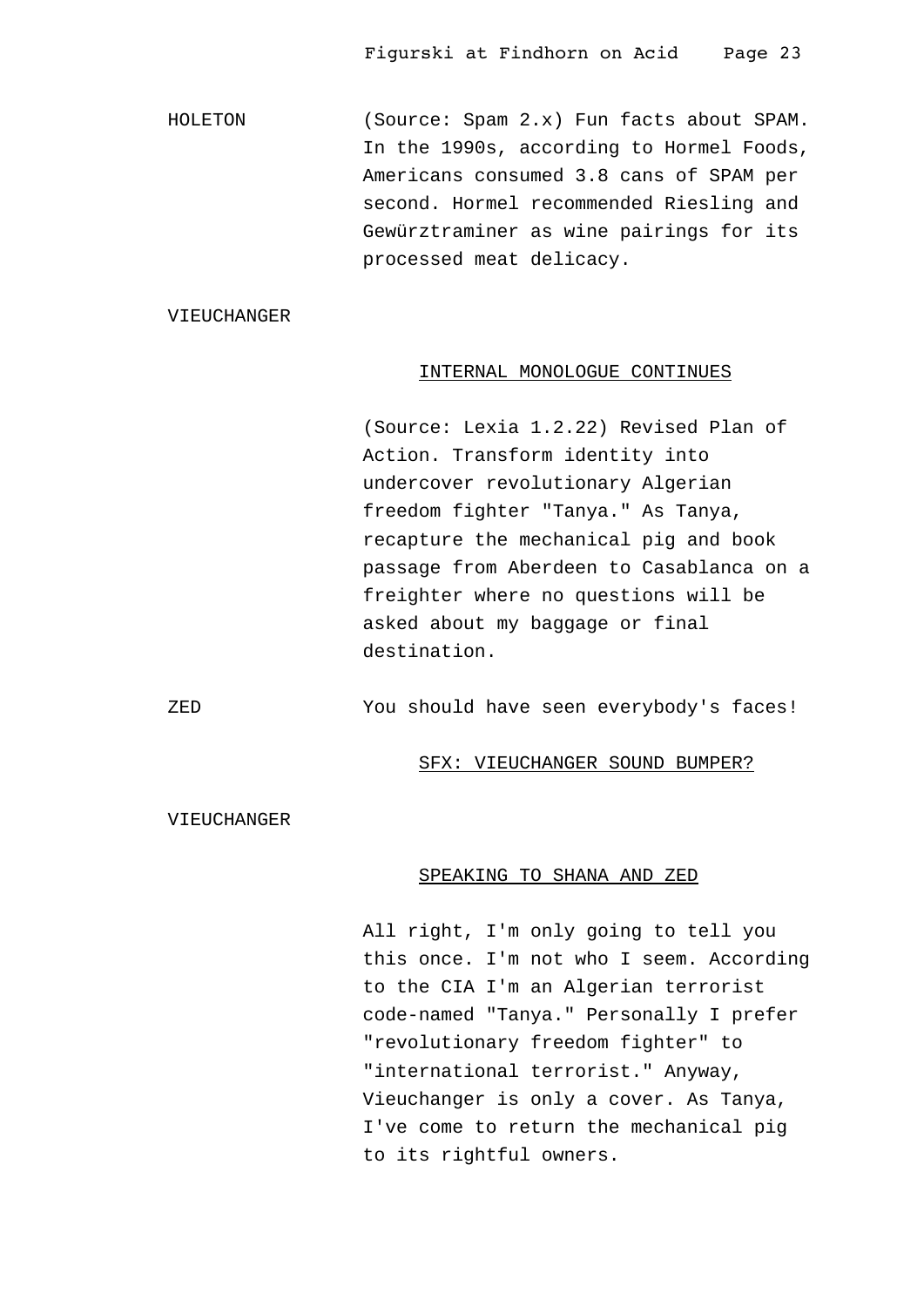SFX: CUP FLIPPER SOUND BUMPER?

SFX: COMING FROM ASIDE TO JOIN THE GROUP

- CUP FLIPPER Excuse me, please. Did you say CIA? I was sitting just over there. Couldn't help but overhear you talking. Acid makes my ears like radar dishes . . . I hear everything. But I don't always understand. Love your accent. Where are you from?
- VIEUCHANGER (Source: Lexia 1.1.19 and 1.1.20) Morocco. I spent my childhood in Fez, the oldest city.

My father was French, mother Moroccan. Nontraditional, "westernized" family believing in money as destiny.

Private schools. Journalism. Writing was to be my destiny.

CUP FLIPPER What about the CIA?

VIEUCHANGER Yes, CIA. A dangerous bunch. Don't make me call them.

CUP FLIPPER Why have you come here, to Findhorn?

VIEUCHANGER (Source: Lexia 1.1.21 and 1.2.19 and 1.2.21 and 1.3.07) I traveled extensively. First around the Arab world researching international Mafia operations in my native Morocco. Through that research I learned of a mechanical pig and tracked it to a Sicilian family compound near West Palm Beach, Florida.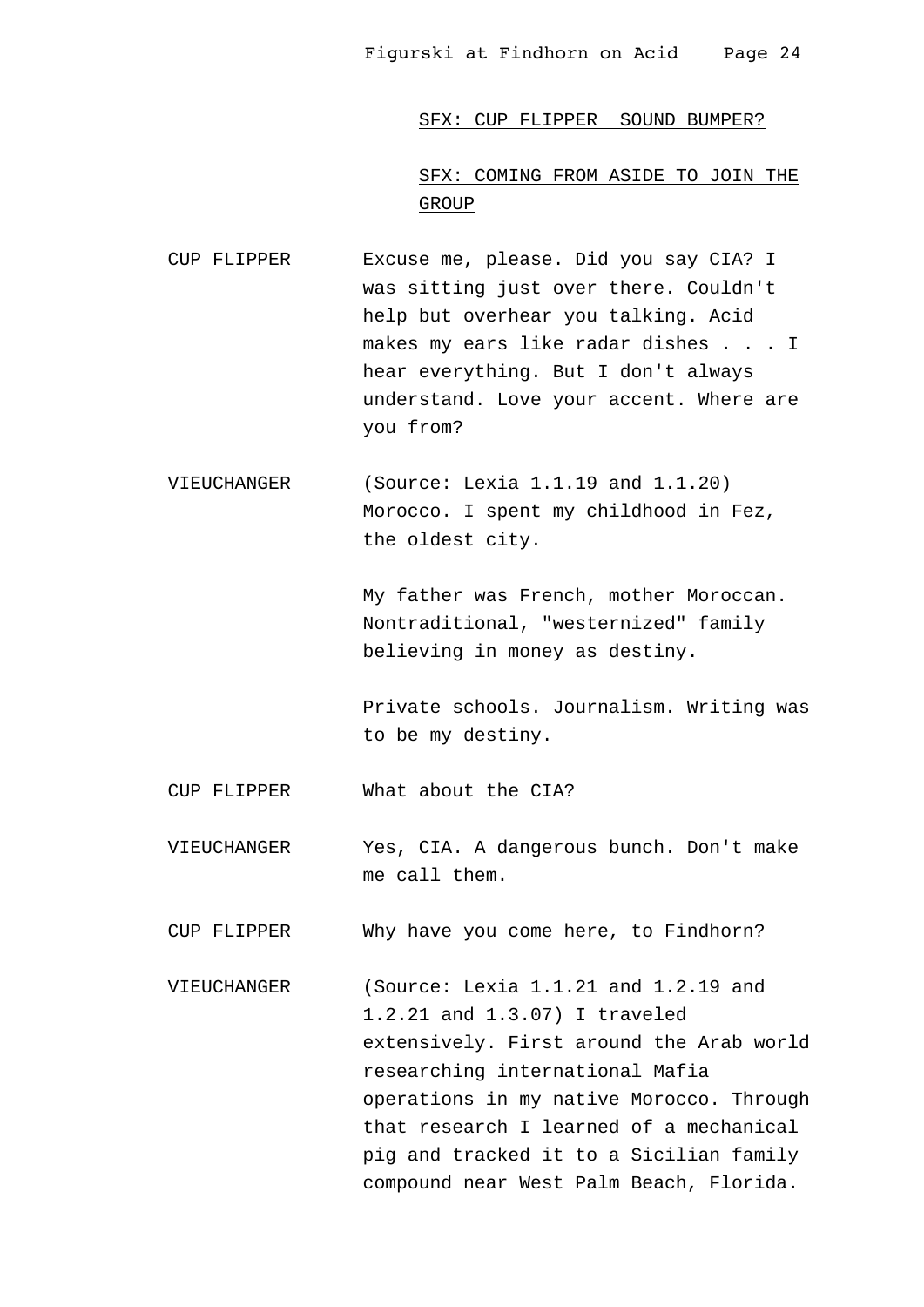Using subterfuge I was able to obtain the pig.

The mechanical pig was taken from me by a Moroccan Mafia hit man with an assault rifle. I have not seen it since, until tonight when that American pulled it from his duffel bag.

# SFX: STINGER, OR TRANSITION?

#### SFX: CUP FLIPPER SOUND BUMPER?

CUP FLIPPER

#### DETACHED, DREAMY

(Source: 1.1.17) In 1973, as a child in Viet Nam, I found a can of American GI Spam. Did not know it had been fashioned by Viet Cong into an explosive device. Lost my hands . . .

In America I became The No Hands Cup Flipper. While on tour, in Florida, I found a mechanical pig swimming in the Intercoastal Waterway next to my motel.

Soon after I participated in a medical study of phantom limb syndrome, and heard stories about acid rewiring the brain-to-hands connection, if not actually regenerating lost limbs. What did I have to lose?

I came to Findhorn, early in 1994, with my mechanical pig. Hid it under the floor of my guest trailer.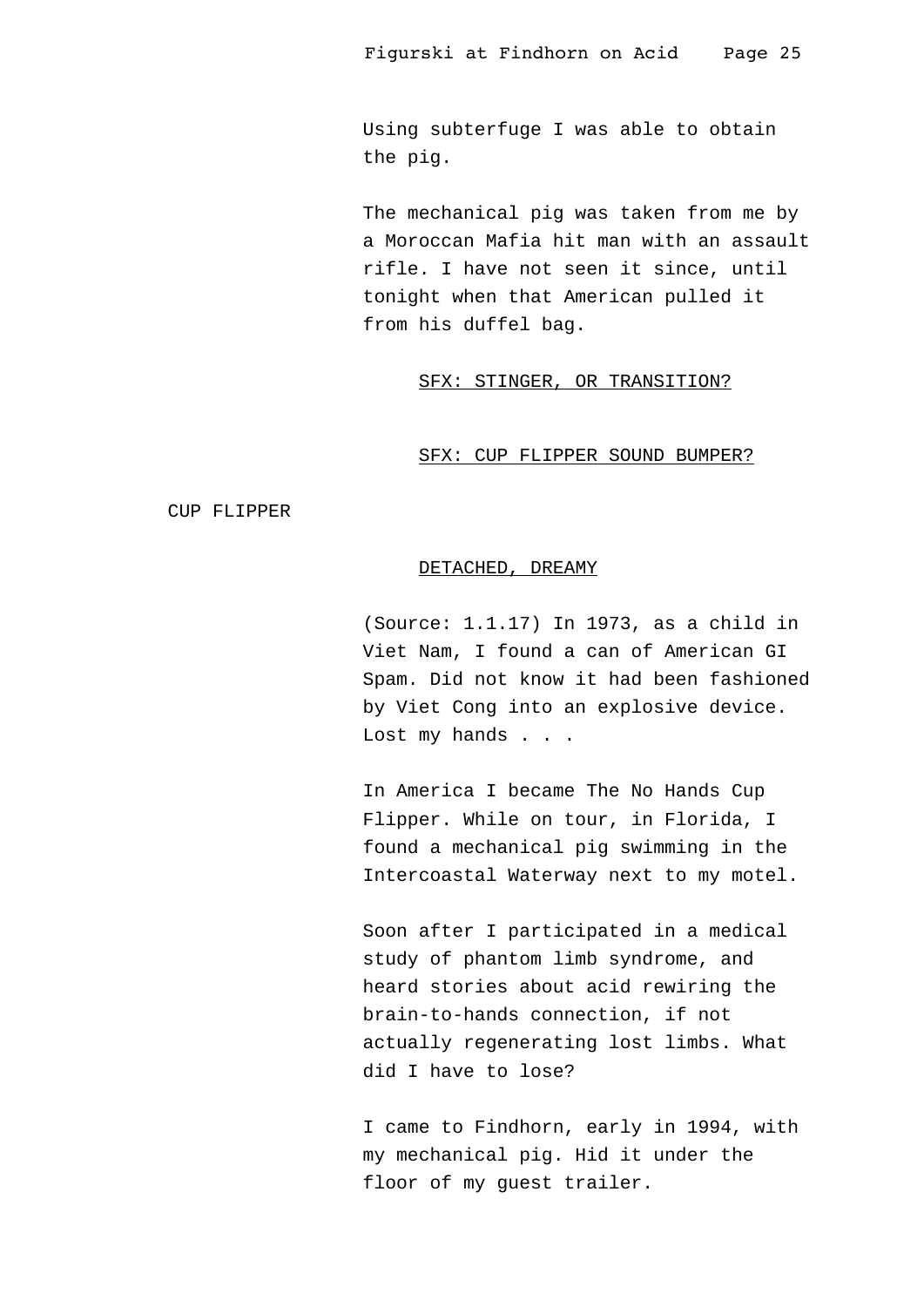The acid did not regenerate my hands, but it did expand my mind. I left Findhorn, but could never get the mechanical pig, which I left here, or the acid, out of my head. Now I'm back.

# MUSIC: OMINOUS PSYCHEDELIC OR DRONE MUSIC.

VIEUCHANGER

## EXCITED, INCREDULOUS

What!? Do you mean there are two mechanical pigs here at Findhorn!? Both the Rosellini 1737 original AND the van Gelderschott 1884 near-exact duplicate are HERE!?

## SFX: HOLETON SOUND BUMPER?

HOLETON There had been no confirmed sightings in the 20th century of either the original Rosellini or the van Gelderschott mechanical pigs. So, you can imagine Mademoiselle Vieuchanger's surprise that TWO mechanical pigs might be within the same space and time she occupied. She was already thinking about the implications for her writing career. The rewards for a story about the legendary pig—not to mention a scoop about BOTH of the remarkable automatons—would be astronomical!

# MUSIC: RIR BREAK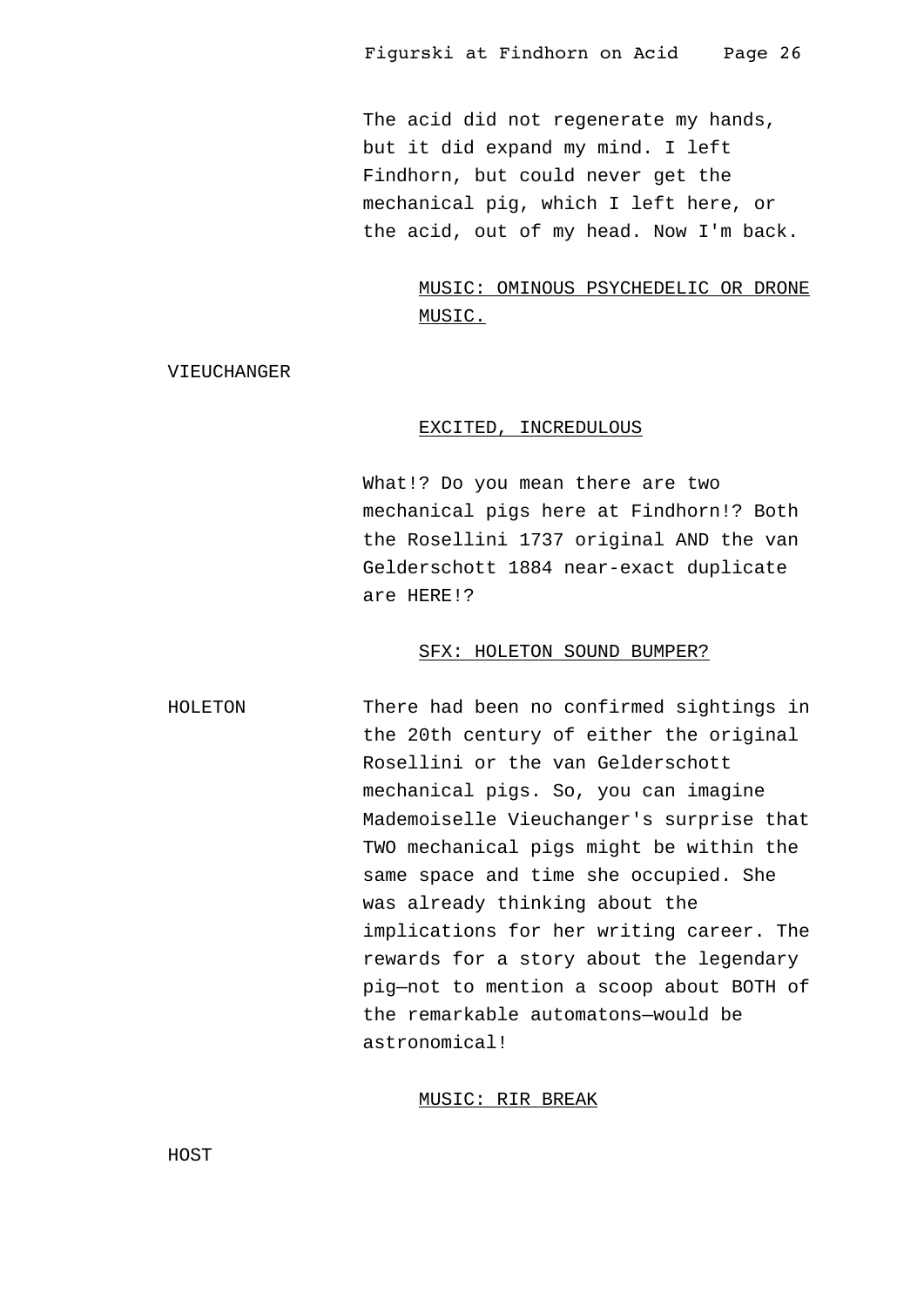## BREAK 2, RIR LOOKING AHEAD

You are listening to Re-Imagined Radio and our adaptation of Figurski at Findhorn on Acid, performed by The Voices. I'm John Barber.

Well, it seems FA-tima Michele Vieuchanger has found her story. And that's the thing about this world . . . it is filled with so many stories.

With each episode, Re-Imagined Radio sets out to share unique and interesting stories that we hope you will enjoy.

Just like the seekers at Findhorn, we're looking forward to the new year. We plan episodes to celebrate the unparalleled radio writing of Lucille Fletcher, the million dollar radio voice of William Conrad, the interconnections and interplay of three radio dramas produced and broadcast by the same Detroit radio station, a backstory for The War of the Worlds, a context for The Fall of the City, and a unique travelogue of a parallel dimension.

Next month, please join us for "Destination Freedom" a tribute to the historical, cultural, and artistic contributions of Black Americans. Our focus will be music and we will present dramatizations of W.C. Handy, The Father of the Blues, and Louis Armstrong, who changed the sound of New Orleans jazz music with his trumpet.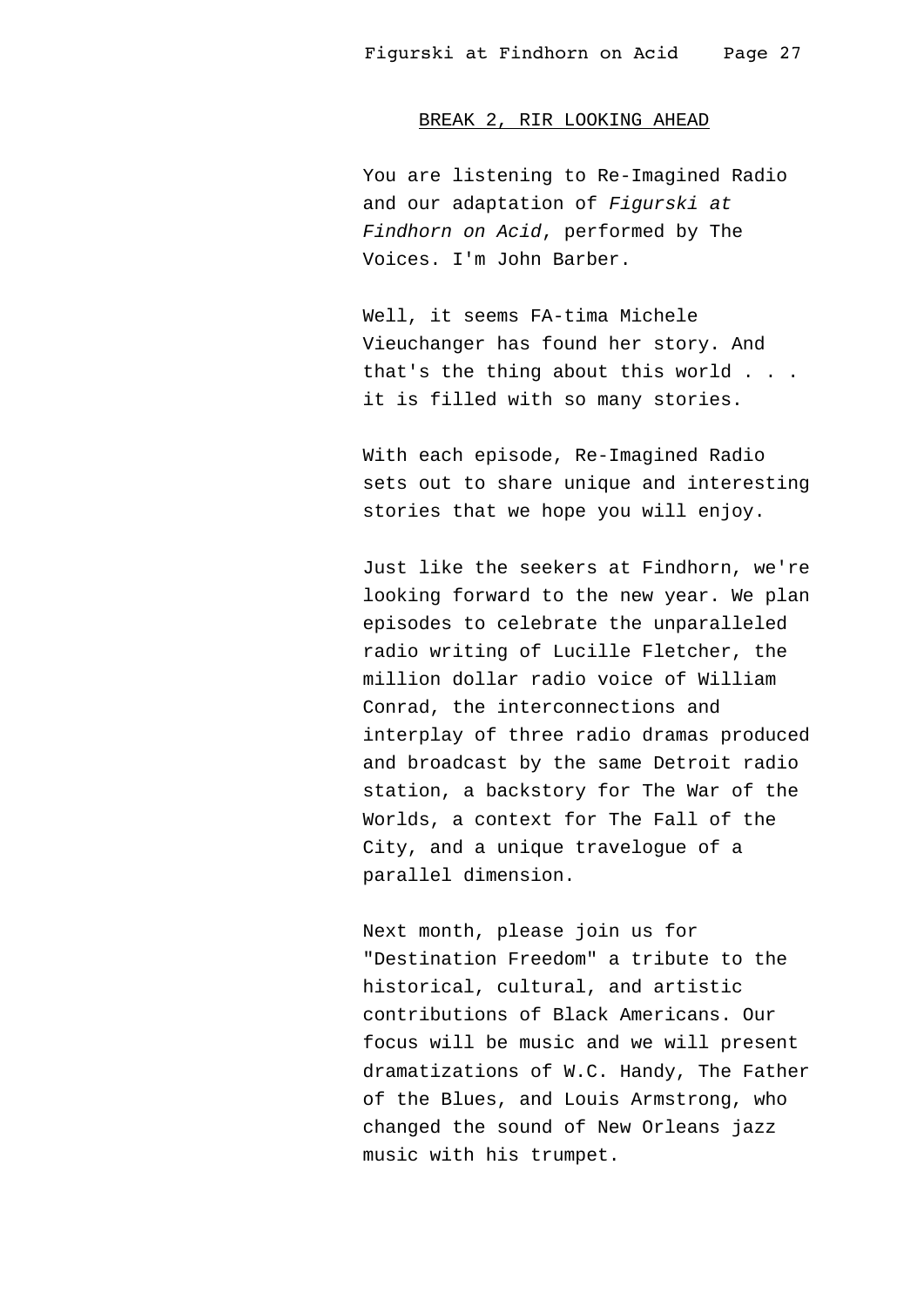As demonstrated in this episode, we're upgrading Re-Imagined Radio all around. The Voices bring professional voice acting. New music and cinematic sound bring greater immersion in the stories we share. Premier radio broadcasts and live streaming around the globe bring multiple listening opportunities. There's also on demand listening at your convenience. Interactive social media. An NFT for each episode. Radio storytelling that is entertaining, engaging, and educational.

Visit our website, www dot reimaginedradio dot net for more information about our upcoming episodes including background and resources.

Well . . . we've been introduced to all three characters of Figurski at Findhorn on Acid. Let's continue listening and learn what might happen.

### MUSIC: RIR BREAK LOOP

## ACT 3 > FROG AND SCORPION

MUSIC: TRANSITION, FADE UNDER CONVERSATION ALREADY IN PROGRESS

### SFX: INTERIOR.

CUP FLIPPER (Source: Note 074) . . . Okay, how about this. I have kitchen duty tonight, so at the end of dinner you convince me to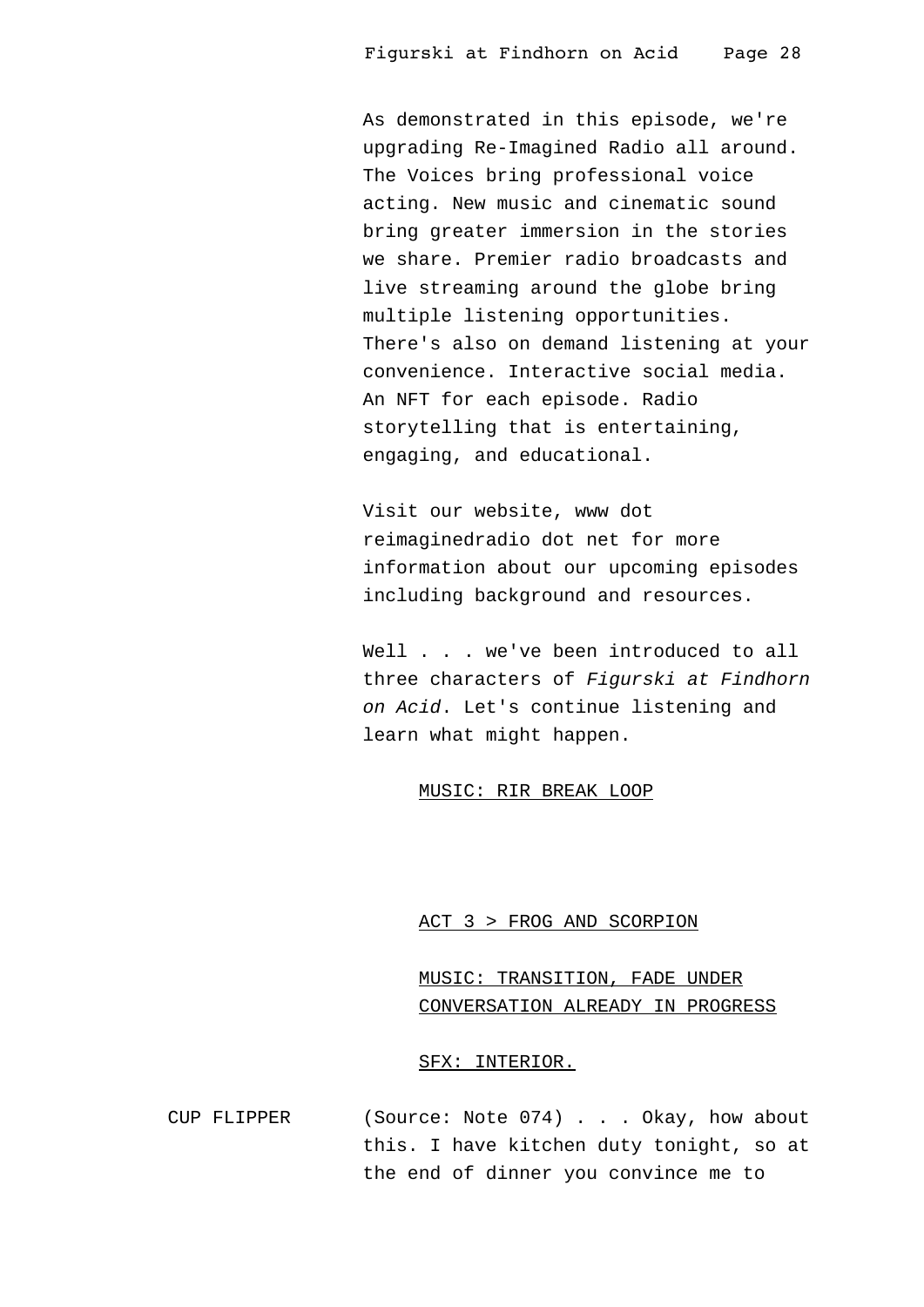show off a little cup flipping. I'll work my way around the room, dramatically with several near-misses, until I'm right in front of Figurski. You take this opportunity . . .

- VIEUCHANGER To sneak out and get the pig from his room. Unless he has moved it.
- CUP FLIPPER He hasn't. I saw them there after lunch. Just follow the empty Spam cans.
- VIEUCHANGER Right. So I'll just pick up the pig, assuming I can lift it, and . . .
- CUP FLIPPER Put them in my room. It's close to his. Here's the key.
- VIEUCHANGER Right. (PAUSE) Wrong. I'll put the pig in my room. You've already got one under your floorboards.
- CUP FLIPPER Only one problem with that plan. How will you get into his room?
- VIEUCHANGER With my key. Or yours.

CUP FLIPPER They're all the same?

- VIEUCHANGER Identical. It's in the fine print on the Findhorn sign-in. It's a community built on trust. "Keys offered as a convenience only" or something.
- CUP FLIPPER Oh, this will be great.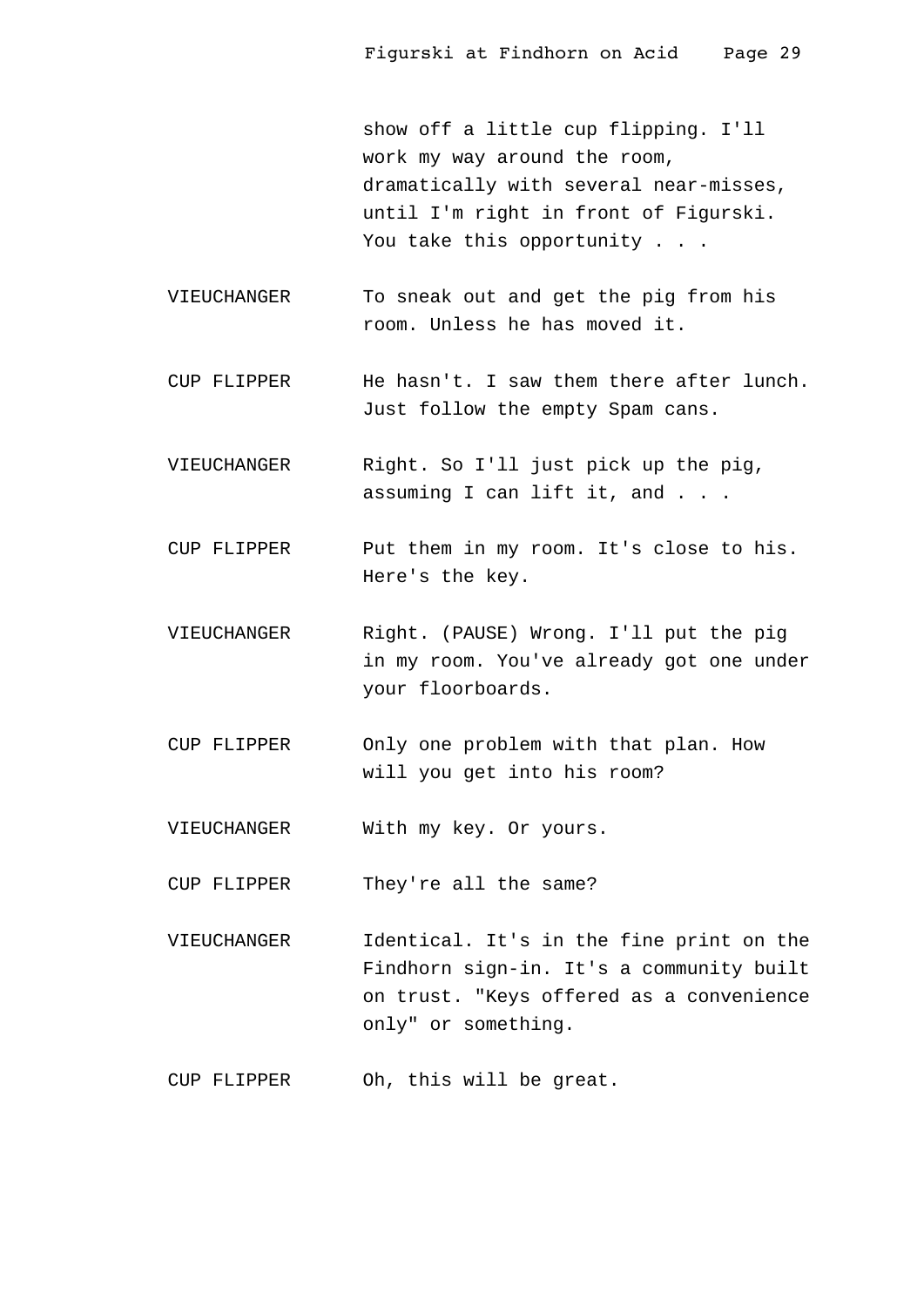MUSIC: TRANSITION TO SIGNIFY PASSAGE OF TIME. . . THEREMIN?, FADE DOWN AND UNDER THE FOLLOWING

CUP FLIPPER

# TALKING PAST VIEUCHANGER

(Source: Note 076) I kept him in the dining room as long as I could, but he got suspicious I guess.

VIEUCHANGER

# TALKING PAST CUP FLIPPER

Is Frank not a big fan of cup flipping?

CUP FLIPPER

#### TALKING PAST VIEUCHANGER

The community regulars kept asking me for more and more. But he left . . .

VIEUCHANGER

#### TALKING PAST CUP FLIPPER

(Source: Lexia 1.2.23) I found the pig in his closet, half-hidden under several floppy hats and paisley scarves. It was dusty but appeared intact and fully operational from my quick test of its controls.

I suspect that Figurski's pig may be the van Gelderschott forgery rather than the original Rosellini, but it doesn't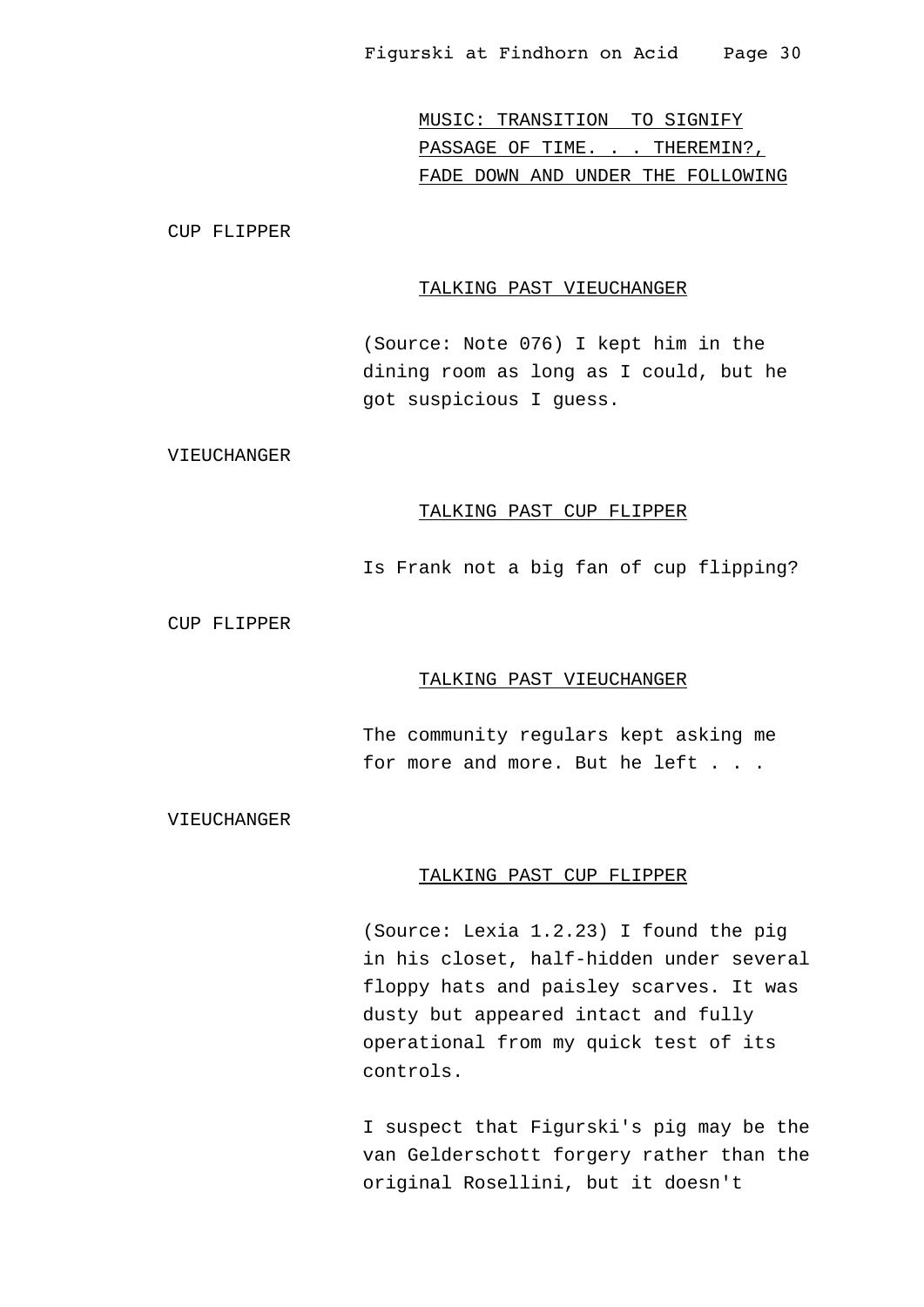matter because they both are incredibly valuable.

He returned to his room before I could get the pig out. I saw him coming across the clearing and knew my only chance was to go out the window.

CUP FLIPPER

# TALKING PAST CUP VIEUCHANGER

Shana insisted I do a little demo, show her how to do it with a single cup and saucer.

#### VIEUCHANGER

# TALKING PAST CUP FLIPPER

No time to pack out the pig. It's still there, in Figurski's closet.

CUP FLIPPER

# TALKING TO HIMSELF

Whoa! The acid goes in waves . . .

. . . one washes in and takes you away. You're just gone. Then you're back for a moment and you go, Wow, what was that.

(Source: Lexia 2.2.02) Goodbye. I'm riding up the wave.

# MUSIC: HARI RAMA CHANT, ENERGETIC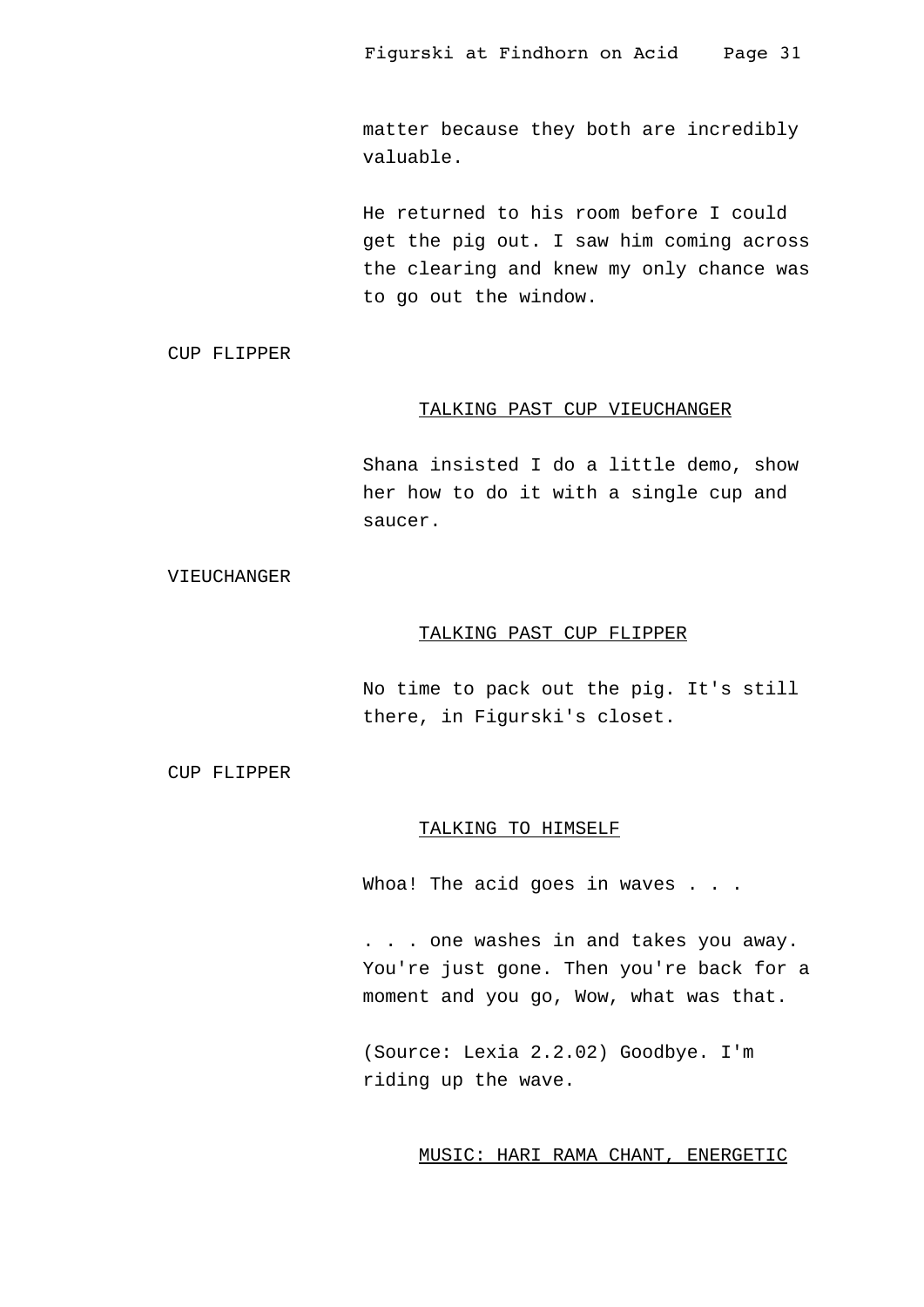CROSSFADE TO . . .

#### SFX: HOLETON SOUND BUMPER?

HOLETON In the middle of my writing this novel, the characters contacted me directly in a series of emails from Findhorn. Figurski contacted me first, on 26 August 1997. He wrote . . .

## SFX: FIGURSKI SOUND BUMPER?

FIGURSKI (Source: Lexia 2.1.14)

[Reading his email message]

"Hey . . .

"Don't cut me off now keep the acid flowing

"I think I'm building up a tolerance again after taking a few years off

"Could take low or even medium doses almost every day

"I caught the exotic chick from North Africa watching me she speaks English with a sexy French accent"

HOLETON (Source: Lexia 2.1.15)

[Speaking]

I replied the next day. I wrote . . .

[Reading from his email response]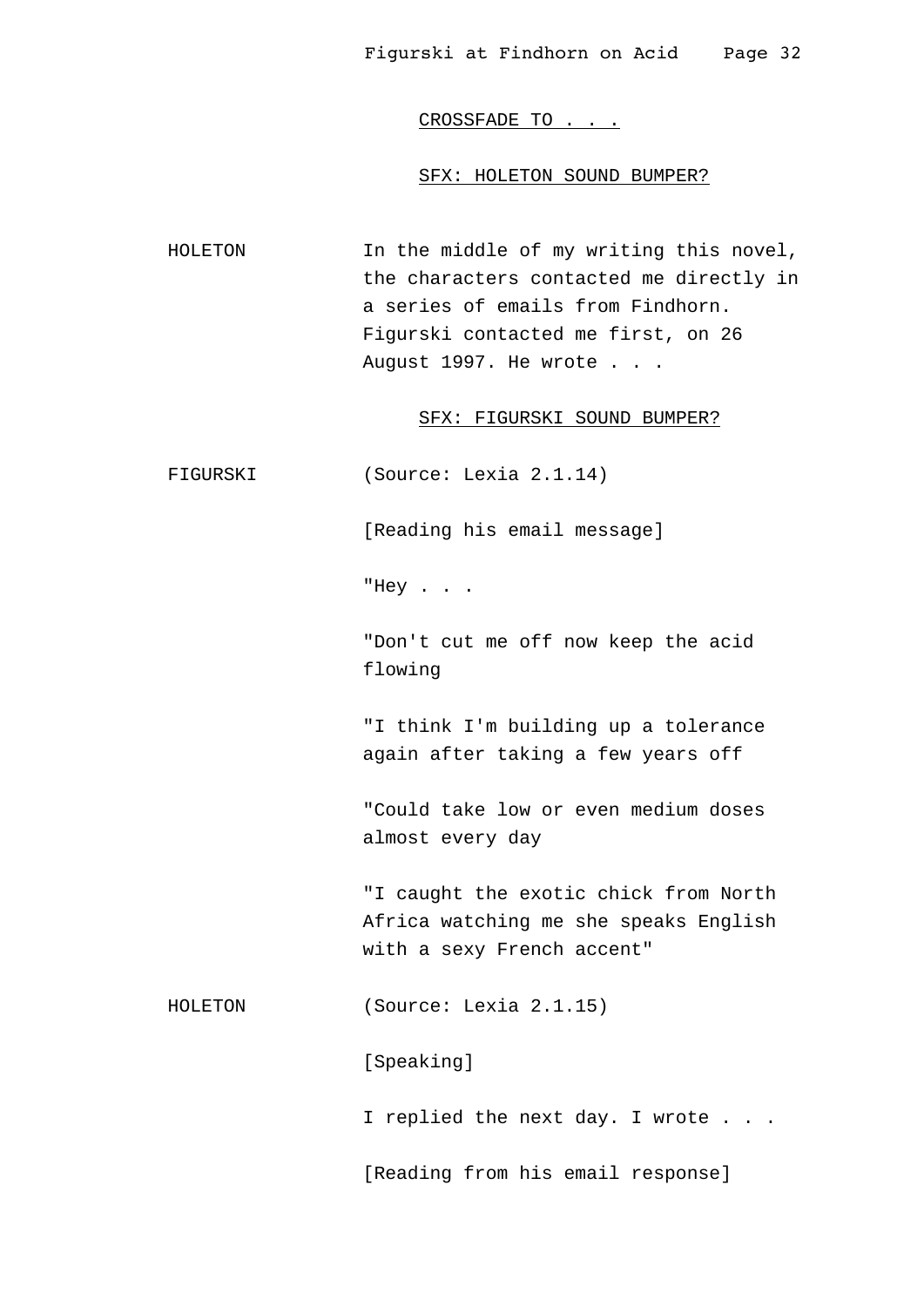"Tolerance and making good first impressions were never among your strong suits In My Humble Opinion. Incidentally, you may have something that Ms. Vieuchanger wants."

(Source: Lexia 2.x)

[Speaking]

That same day I also received an email message from Fatima Michelle Vieuchanger, which was more personal. She wrote . . .

#### SFX: VIEUCHANGER SOUND BUMPER?

VIEUCHANGER [Reading from her email message]

"I am considering writing about Rosellini's legendary 1737 mechanical pig. Such an article would be the first public attention this century, albeit for a very small audience, and very late in the century, before it would most likely quickly be forgotten. So, perhaps I need to consider exploring as well the fragility and tenuous nature of interpersonal relations, the extent and limits of human interdependence, the role of religion in postmodern society, and the shrinking space available on international flights for carry-on luggage."

HOLETON [Speaking]

She went on to say . . .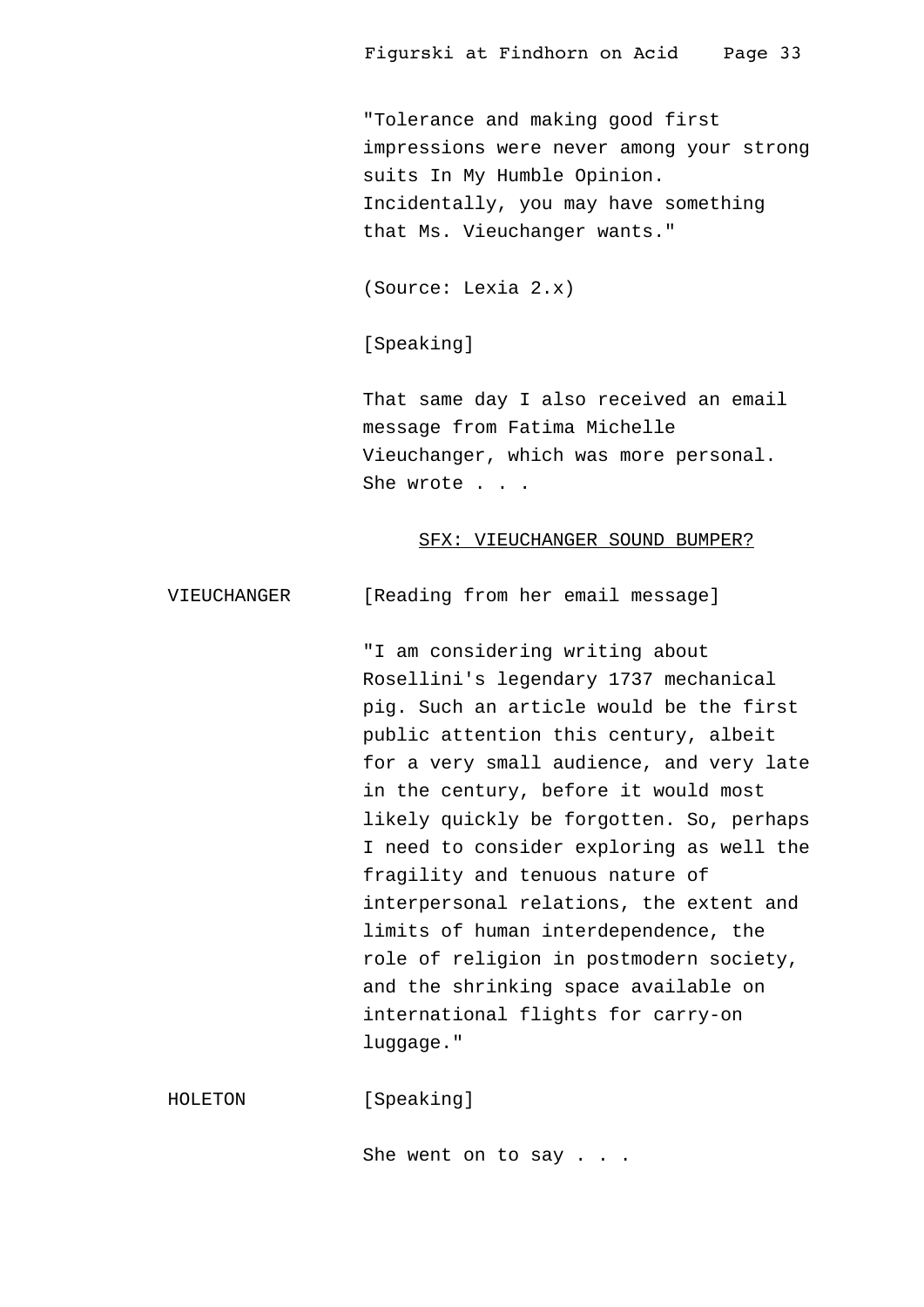VIEUCHANGER (Source: Lexia 2.1.13)

[Reading from her email message]

"Richard, please don't be constructing me as some '70s spokesperson for the counterculture, speaker for the dead, mouthpiece for your own nostalgia. The first time I lay eyes on Frank, it won't be a simpatico rebellious spirit that I see, but a big scary jerk. My first reaction will likely be to get away from him, especially if either of us is taking acid, as you insist we do frequently in these exchanges."

HOLETON [Speaking]

My reply sought to clarify my position as author of this hypertext novel and to address the more META observations she had shared with me.

[Reading from his email response]

"Fatima, regarding . . ."

VIEUCHANGER [Reading Holeton's email response]

..."constructing me as some spokesperson for the counterculture..."

HOLETON [Reading from his email response]

"OK but it does seem from reading your previous publications that you do have views about the 'movement' etc. that would be of interest to readers of the present work."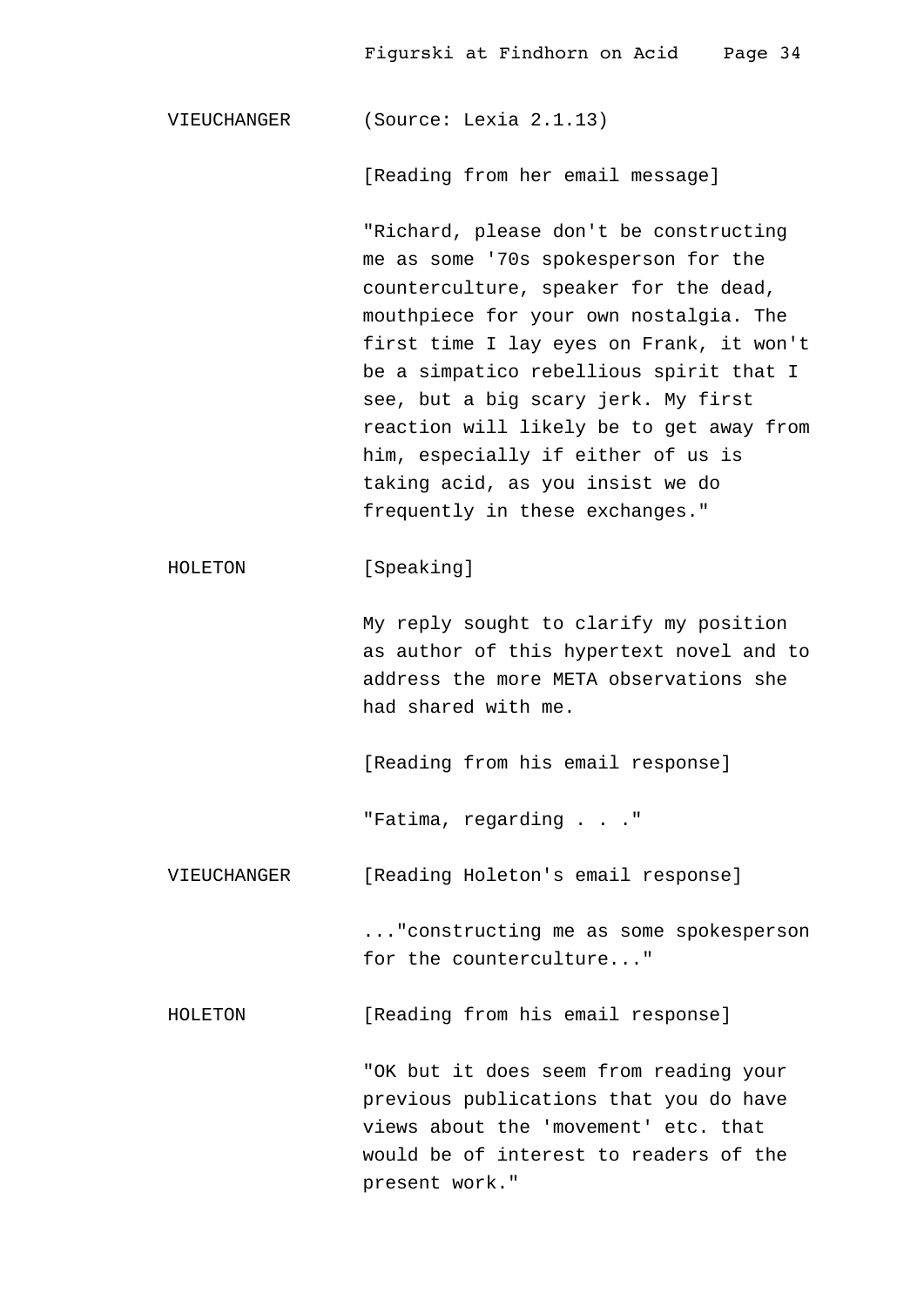[Now speaking]

Next, regarding . . .

VIEUCHANGER [Reading from Holeton's email response]

"... a big scary jerk."

HOLETON [Reading his email response]

"I imagine that your initial confrontation with Figurski has already occurred, in real time, 'before' this message. Down the road, who can say?"

[Speaking] Now, regarding

VIEUCHANGER [Reading from Holeton's email response]

"...taking acid, as you insist we do frequently..."

HOLETON [Reading from his email response]

"Surely you are always free to take as much or as little of it as you choose?"

HOLETON [Speaking]

She replied . . .

VIEUCHANGER (Source: Lexia 2.2.14)

[Reading from her email response]

"Who are you, may I ask, to be speaking for the reader etc.? Perhaps you're some kind of control freak. A person might ask herself, What the hell am I doing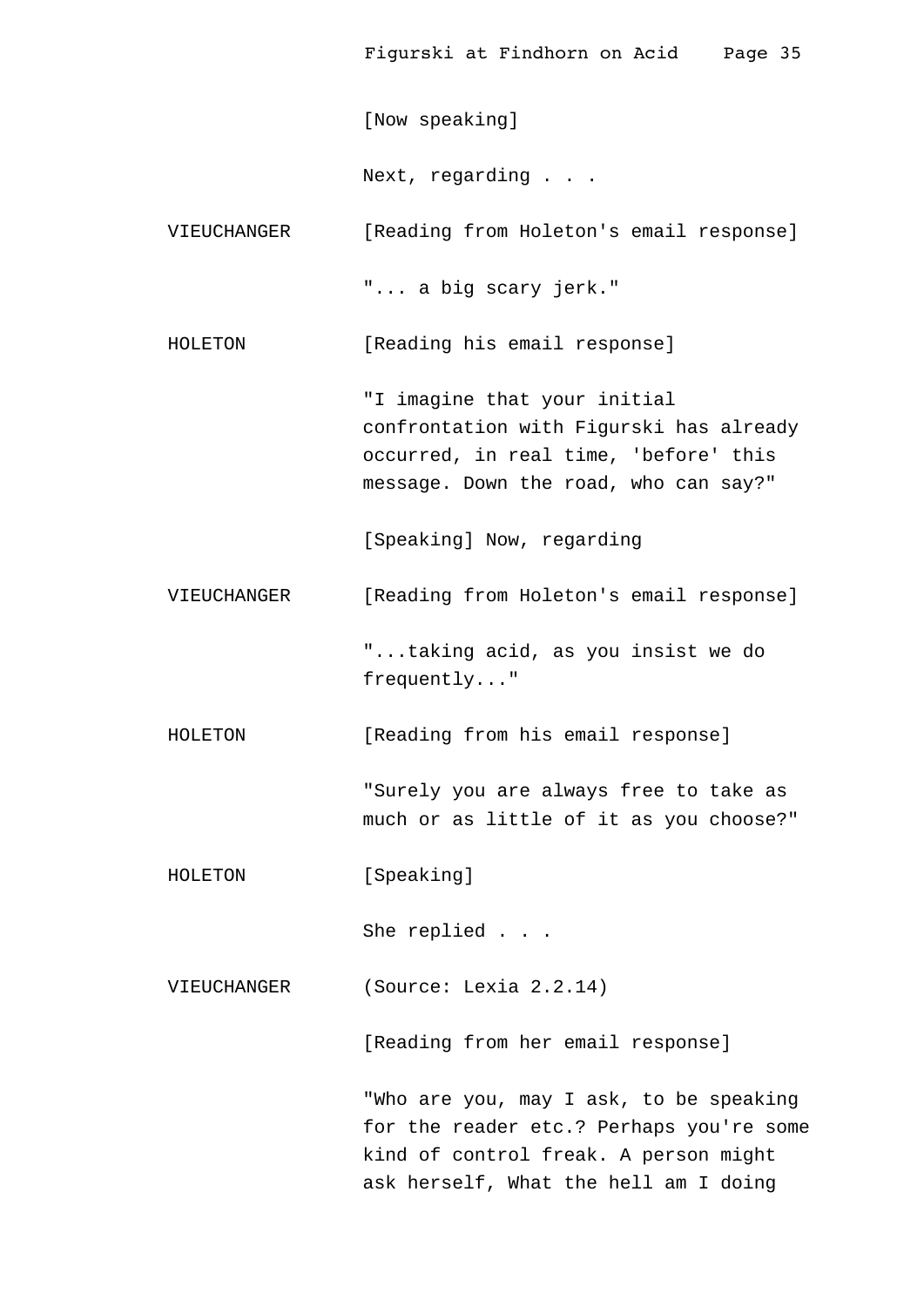dropping acid and chasing pigs with two bizarre men in Scotland!

"One place you've gotten it right, though -- there's something about that damned Rosellini. A one of a kind? A work of art, to be sure. I feel for some reason that I must have it. If I could get it, I might write the great postmodern shaggy dog story for the 1990s. Only this story would be true!"

HOLETON [Speaking]

Meanwhile, back to my email exchange with Figurski. He replied with an interesting report.

FIGURSKI (Source: Lexia 2.2.15)

[Reading from his email message]

"about the Algerian I mean Moroccan or whatever woman

"What's she doing there watching me out of the side of her vision

"Very shifty things, I can't tell she's spying on me

"I can get angry when I think people are trying to make a fool of me

"If she sticks around this place I will get a good look at her right in the eye."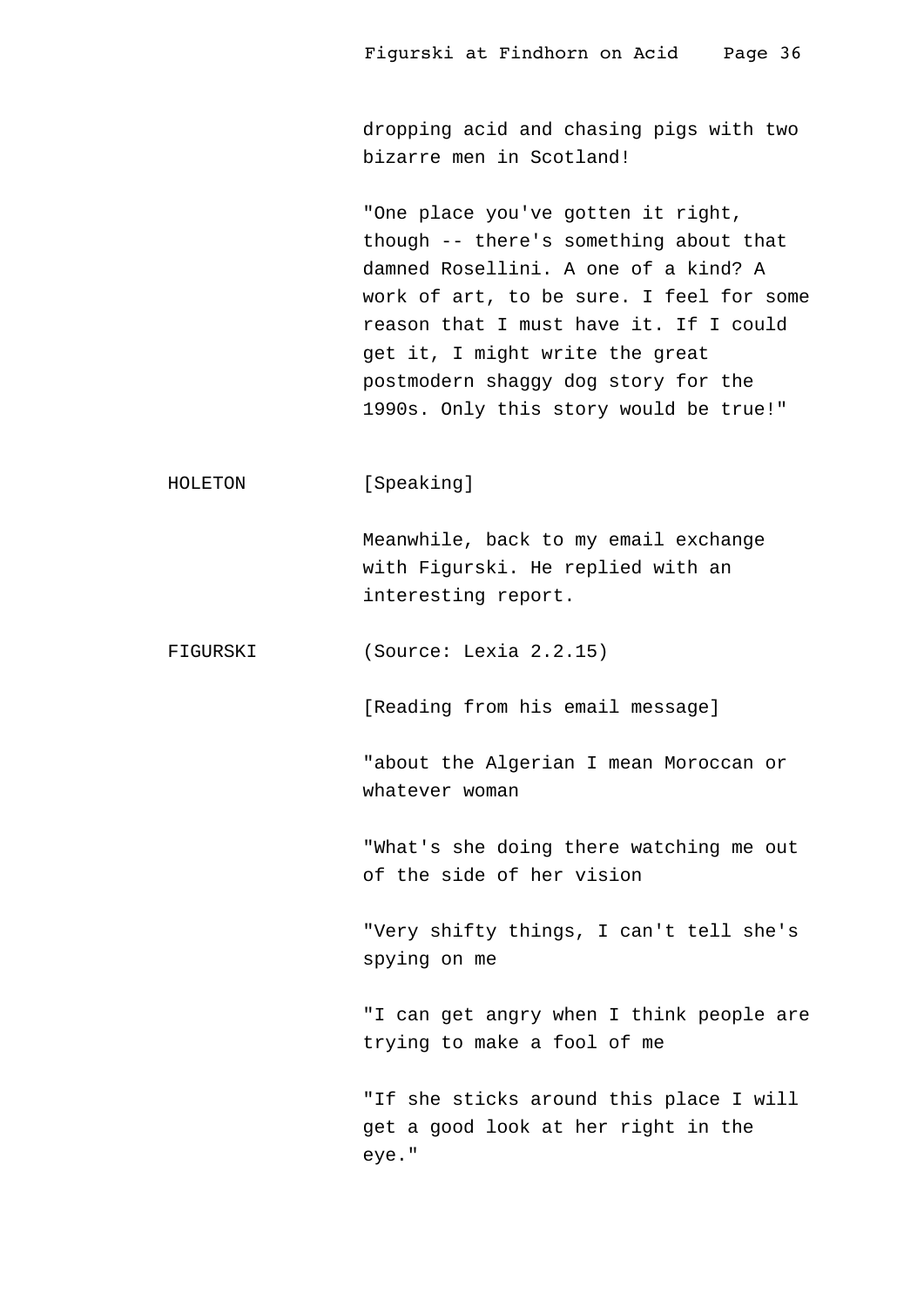HOLETON [Speaking] Fatima sent me an email message the next day about her run-in with Figurski . . . VIEUCHANGER (Source: Lexia 2.3.05) [Reading from Vieuchanger's email] "Your guy Figurski is some, do you say, 'piece of work' all right. "He kind of leers at me, we lock eyes, may I say his pupils are huge. He basically says . . ." FIGURSKI [Reading from his email message] "Who are you?" VIEUCHANGER [Reading from her email message] "Long story monsieur," I tell him. "He starts in on this lunatic rap about openings, openings are the most important part of the body, openings are the transitions, openings are the interface between outside and inside,

> "'You mean orifices,' I say the obvious, 'so why not just say so,' and then I add 'Do you take medication for your bipolar disorder?' and that gets him going on another rant about endings and orifices and some mathematical pattern he's got

grand openings are when one opening

becomes bigger than life, zut!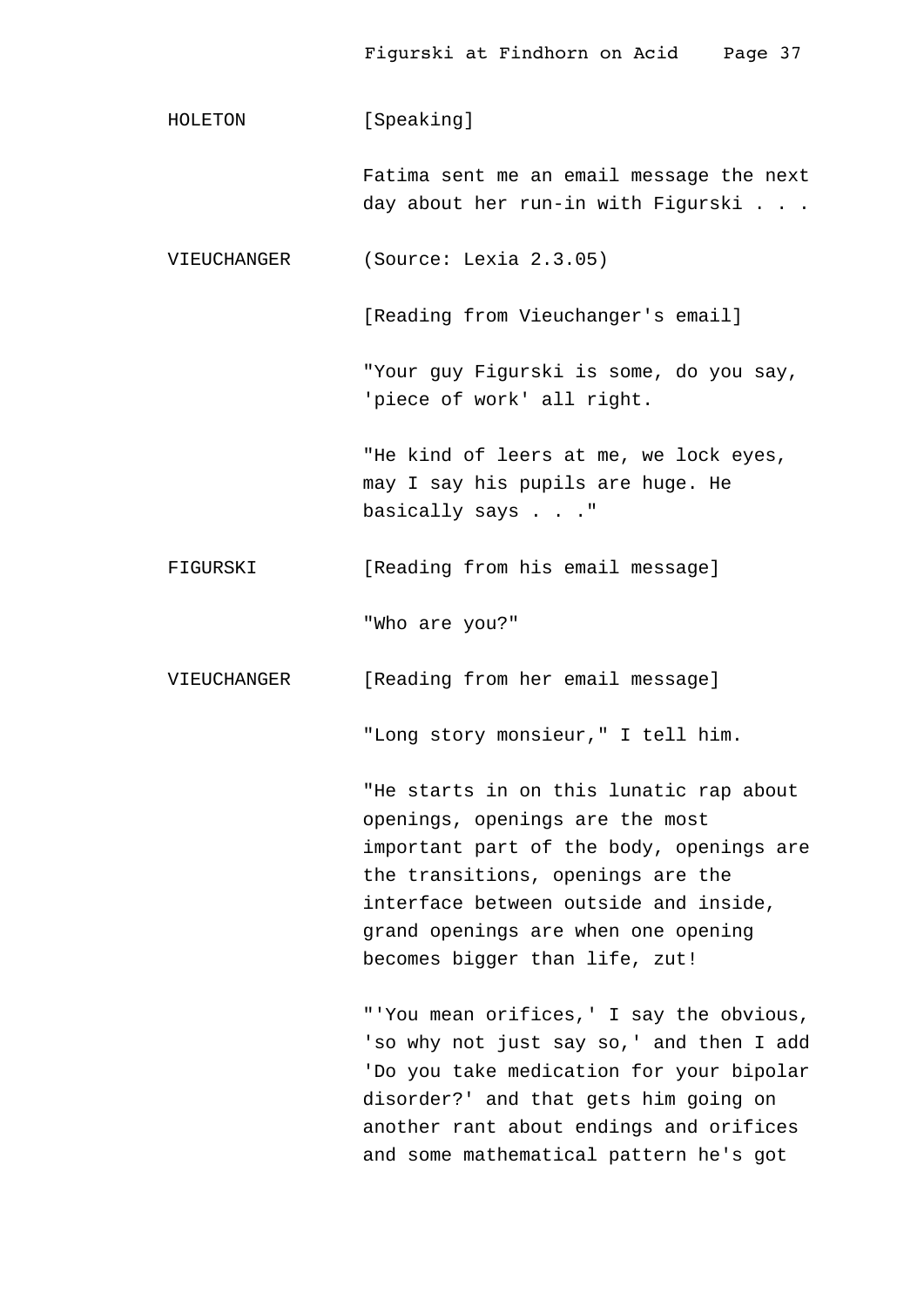stuck in his brain so I split, bail, boogey, how I love your American slang."

> MUSIC: A SONG THAT FEATURES OR EXPLAINS AMERICAN SLANG? TRANSITION TO . . .

HOST If you just joined us, this is Re-Imagined Radio with our adaptation of Figurski at Findhorn on Acid, a performance featuring The Voices. Behind all this character building, a growing influx of eccentric spiritual seekers gathered at Findhorn and fluttered like cosmic moths about The Universal Hall preparing for the coming of the 21st Century.

# SFX: INTERIOR, CROWD WALLAH . . .

PREACHER

# MALE, SPEAKING VOICE MODELED AFTER DYNAMIC RADIO PREACHER

# SFX: FILTER, AS IF SPEAKING THROUGH A PA SYSTEM

(Source: Findhorn 3.x) Friends . . . these are exciting times! In the new 21st Century, aliens will appear out of a transgravity lightwarp in the stratosphere, hesitate a few milliseconds while scanning the entire accumulated knowledge of humankind, and then swoop down for a landing atop The Universal Hall where we are now gathered.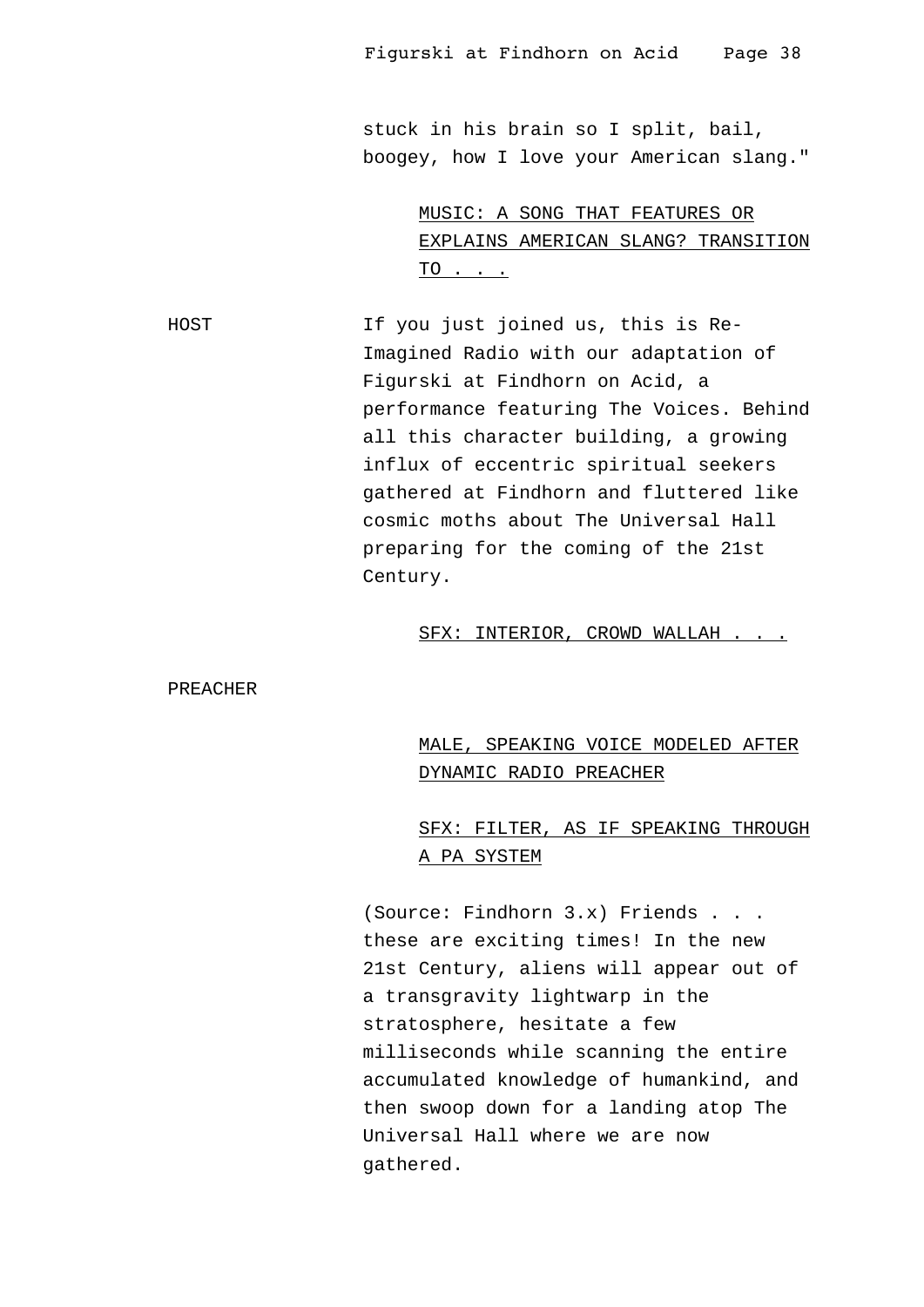MUSIC: DRAMATIC, FADE UP . . . HOLD BRIEFLY THEN DUCK UNDER . . .

PREACHER Yes, friends, aliens will send a subliminal message, whispered during sleep and broadcast on all communication media in every human language, to all the people on the planet. As result, universal human rights and true democratic reforms would sweep the planet. The use of police forces for domestic terrorism and torture will cease. McDonalds and Burger King will go vegetarian, purchase the entire Amazon Basin and donate it in perpetuity to the U.N. The U.S., its affluent allies, and transnational corporations will cooperate to distribute food, medicine, and shelter more equitably and efficiently. People everywhere will build sustainable communities using local resources. The profit motive will be understood more broadly as an increase in value for all stakeholders. Bill Gates, despite his involvement in an elite international sex trafficking organization, will open public appearances by leading the audience in singing Three Dog Night's "Shambala" while he spins off the remnants of the old Microsoft into thousands of Baby Bill nonprofit coops dedicated to empowering indigenous peoples and women.

> MUSIC: FADE UP FOR FINALE . . . APPLY REVERB AT END . . . LET IT RING FOR A MOMENT.

SFX: HOLETON SOUND BUMPER?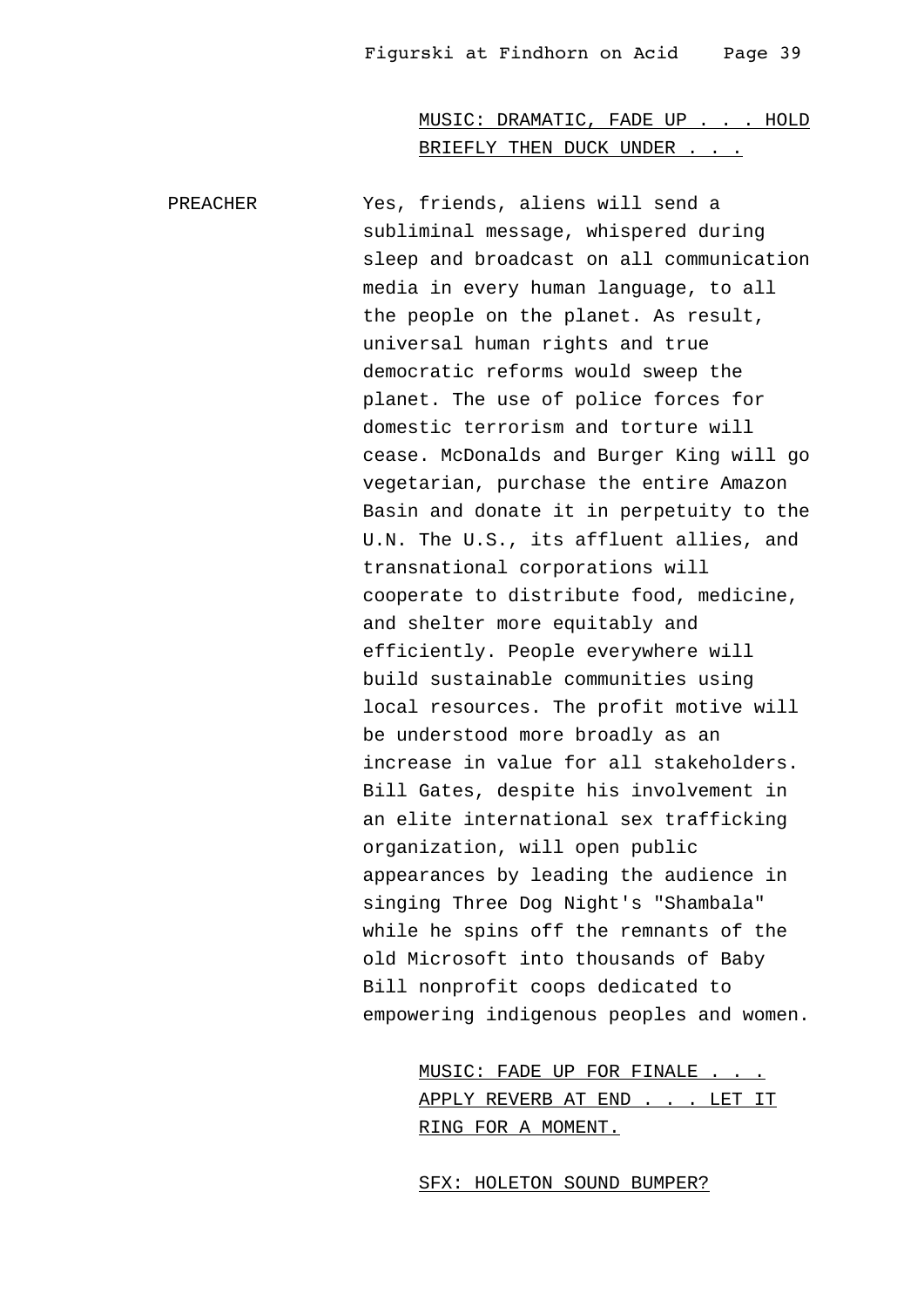HOLETON Academics can't resist popular culture. They want to define, dissect, and detour the creativity of the street along the pathways of their own scholarship, creating a form of rhetorical origami, folding narratives back into themselves, wrapping them in layers and red herrings.

# SFX: TRANSITION

HOLETON And so, the academics arrive at Findhorn for the Confederation of Multidisciplinary Automaton Scholars 1997 Conference, drawn by Mademoiselle Vieuchanger's short-lived publication regarding alleged sightings of one, maybe two, mechanical pigs on location.

> SFX: HOTEL LOBBY AND/OR CONFERENCE ROOM SOUNDS. FADE UP, ESTABLISH, THEN DUCK UNDER THE FOLLOWING

HOLETON Figurski and the Cup Flipper, disguised as college professors, have infiltrated the conference and even offered a paper entitled, "Orange Sunshine and Fetid-Smelling Pellets, colon, subtitle Ingestion, Digestion, and Excretion as Collective Hallucination in Enlightenment Europe."

> SFX: INTERIOR, HOTEL BREAKFAST DINING ROOM. CROWD WALLAH, SOUNDS OF PLATES, UTENSILS, GLASSES,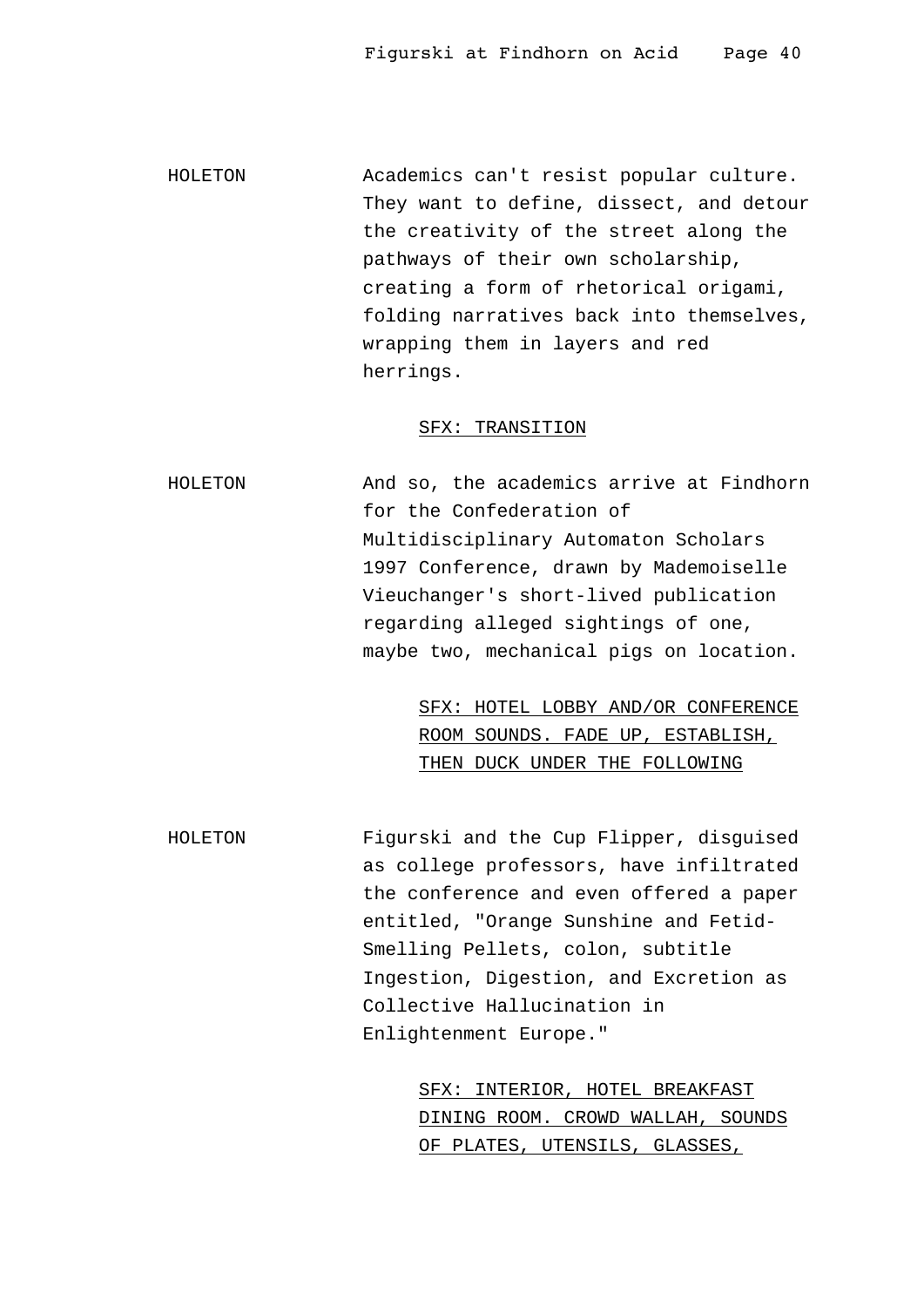UNDERTONE OF CONVERSATIONS, PERHAPS MUSAK FROM OVERHEAD SPEAKERS

FIGURSKI What's for breakfast?

- CUP FLIPPER Looks like Spam with toast and butter if you want the Continental Breakfast. Spam with mushy peas, Spam au gratin, Spam wrapped with bacon, Spam quiche, Spam and pancakes, and Spam and scrambled eggs if you like a more traditional breakfast. Spam fruit bowls and Spam with steel cut oatmeal as heart-healthy alternatives. And Spam-filled burritos if you just want something quick.
- HOLETON (Source: Lexia 2.3.03) Standing at a small table, Figurski and The No Hands Cup Flipper survey the crowd between bites of bagels and kiwis as they make plans . . .

MUSIC: PSYCHEDELIC MUSIC, SITAR, SWIRLING, THEN FADES DOWN AND OUT UNDER THE FOLLOWING . . .

SFX: DINING ROOM SOUNDS, PLATES, UTENSILS, GLASSES, UNDERTONE OF CONVERSATIONS, PERHAPS MUSAK FROM OVERHEAD SPEAKERS

FIGURSKI

# BRAGGING

We HAVE what these suckers are looking for!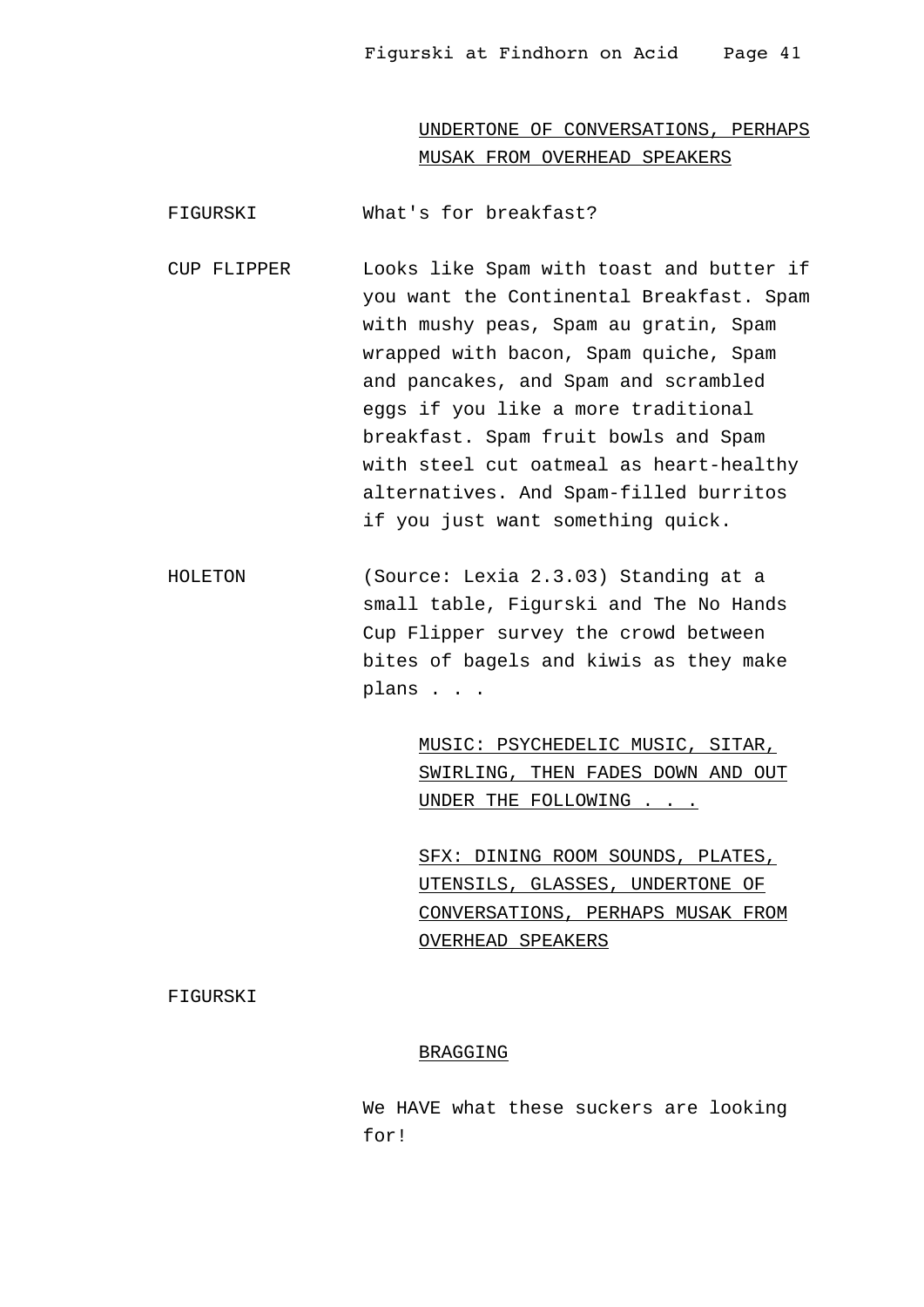- CUP FLIPPER What? The opportunity to increase the efficiency of our digestive processes by standing and eating?
- FIGURSKI No, the pigs! The mechanical pigs. Everyone here wants to see them. Touch them. Marvel at their actual existence.
- CUP FLIPPER What if they want to take away the pigs? We found them, right? They belong to us!
- FIGURSKI Let them try! Without our know how at the controls those pigs are nothing more than Metal Spam. We have to meet with Vieuchanger and decide how to best protect our investment in these mechanical pigs.

SFX: TO REPRESENT PASSAGE OF TIME

CROSS FADE TO . . .

SFX: INTERIOR, HOTEL BANQUET ROOM. BANQUET SOUNDS, PLATES, UTENSILS, GLASSES, CONVERSATIONAL UNDERTONES

MUSIC: PSYCHEDELIC CRESCENDO BEGINS UNDER THE FOLLOWING, BUILDING TOWARD THE END . . . DUCK UNDER

HOLETON While the featured speaker at the Final Banquet droned on about the crucial role of the humanities in lending a critical perspective to rapid advances in technology and merger-mania globalization, Figurski, The No Hands Cup Flipper, and Vieuchanger passed a note between their isolated tables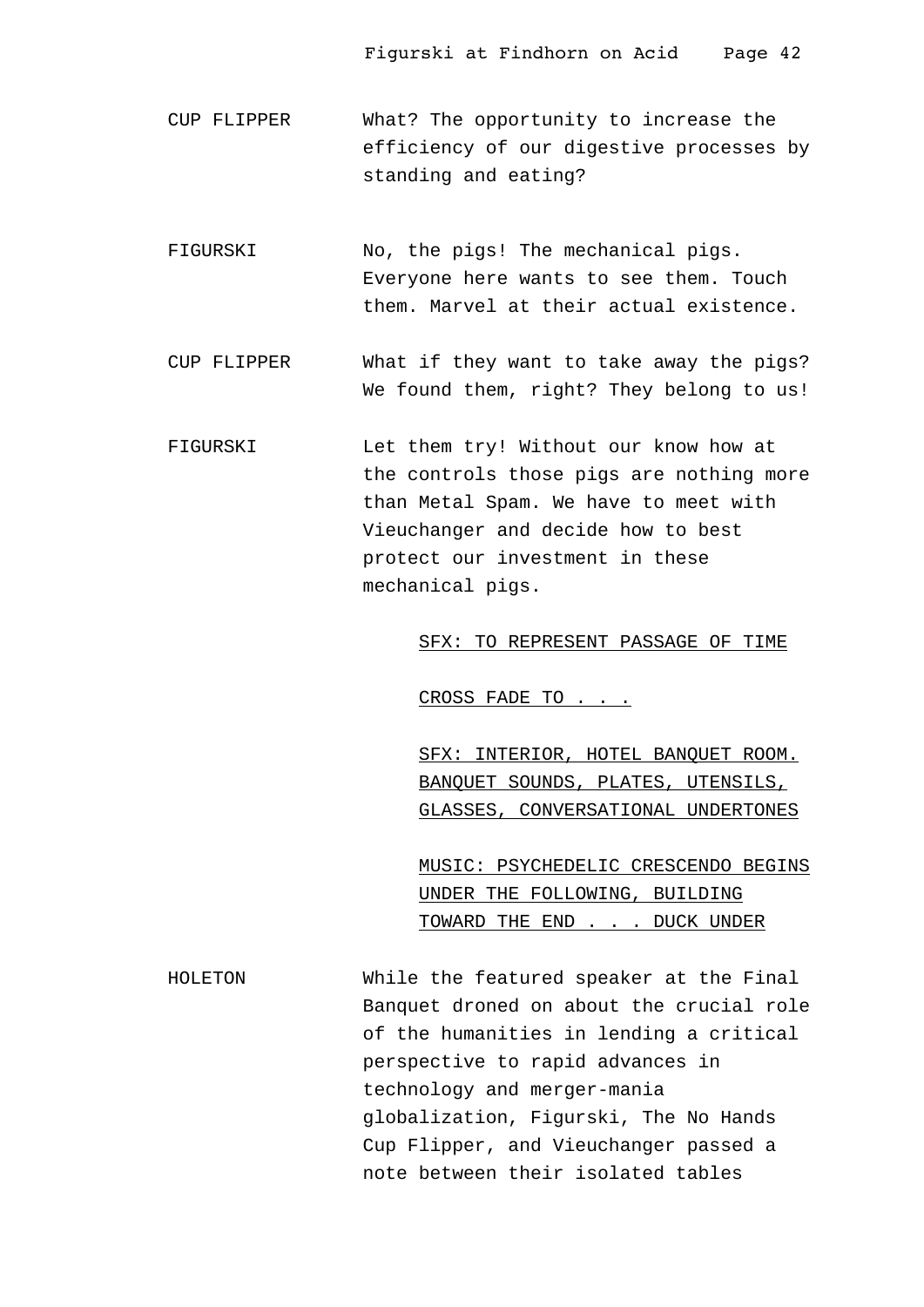confirming their intention to meet on the beach, with the mechanical pigs, after enjoying the after dinner refreshments provided by Shana and Zed, the Findhorn Ambassadors on Duty.

> MUSIC: PSYCHEDELIC CRESCENDO REACHES ITS LOUDEST POINT, THEN FALLS APART AND AWAY

(PAUSE)

MUSIC: FADE UP . . . ESTABLISH, THEN DUCK UNDER AND OUT

SFX: EXTERIOR, BEACH, OCEAN, WAVES AND WIND SOUNDS, THE SOUNDS OF A DRIFTWOOD FIRE . . . ESTABLISH, THEN DUCK UNDER THE FOLLOWING CONVERSATION ALREADY IN PROGRESS

- VIEUCHANGER (Source: 3.1.02) . . . I will miss sharing Apple Almond Nectar herbal tea with Shana and Zed.
- FIGURSKI Is this the millennium party or is it like the endgame in chess? The fewer the pieces left on the board the more constrained the moves. So easy to take a misstep.
- CUP FLIPPER We are in danger of losing our coherence here. In the endgame there's no memory of previous positions, the history of how you got to this scenario is totally irrelevant in terms of playing the present position.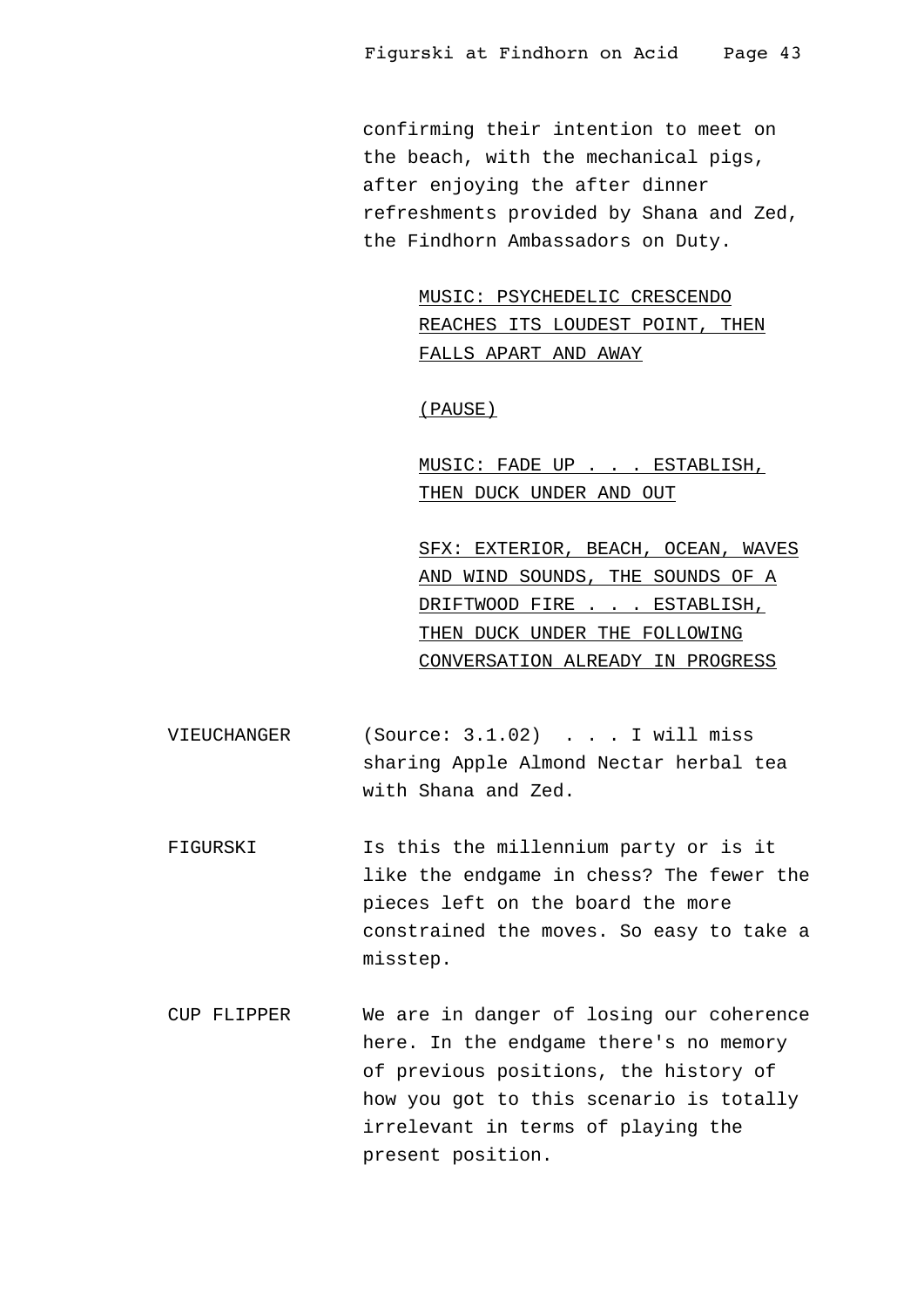FIGURSKI (Source: 3.1.03) So . . . we agree to fully disassemble Rosellini's 1737 mechanical pig and van Gelderschott's skillful 1884 forgery, divide the parts equally among ourselves, take them away, and then, after the heat dies down, to rendezvous in November 2000, the hindmost shank of the millennium, here at Findhorn, Scotland.

VIEUCHANGER Right. From a total of 147 for each pig, that's 49 per pig, times 2 equals 98 parts. Let's be careful not to mix them up.

- CUP FLIPPER If we are mixing them up on purpose to randomize the reconstruction what difference does it make?
- FIGURSKI Quick! Does everyone have your one third of the algorithm down pat? Speak now or forever literally hold your pieces. We can't risk jumbling the codes when we put Humpty Dumpty back together again.
- VIEUCHANGER Would anyone really say that? It sounds like you are explaining the plot to some imaginary audience sitting at home listening to their radios, their chapped ears straining for coherence.
- CUP FLIPPER No bickering. Remember, we are becoming One. We can be certain only of our own part, if we can even be sure of that, not how it fits into the whole formula.
- VIEUCHANGER (Source: 3.2.01) Let me say that in reassembling these mechanical pigs we are merging into different components of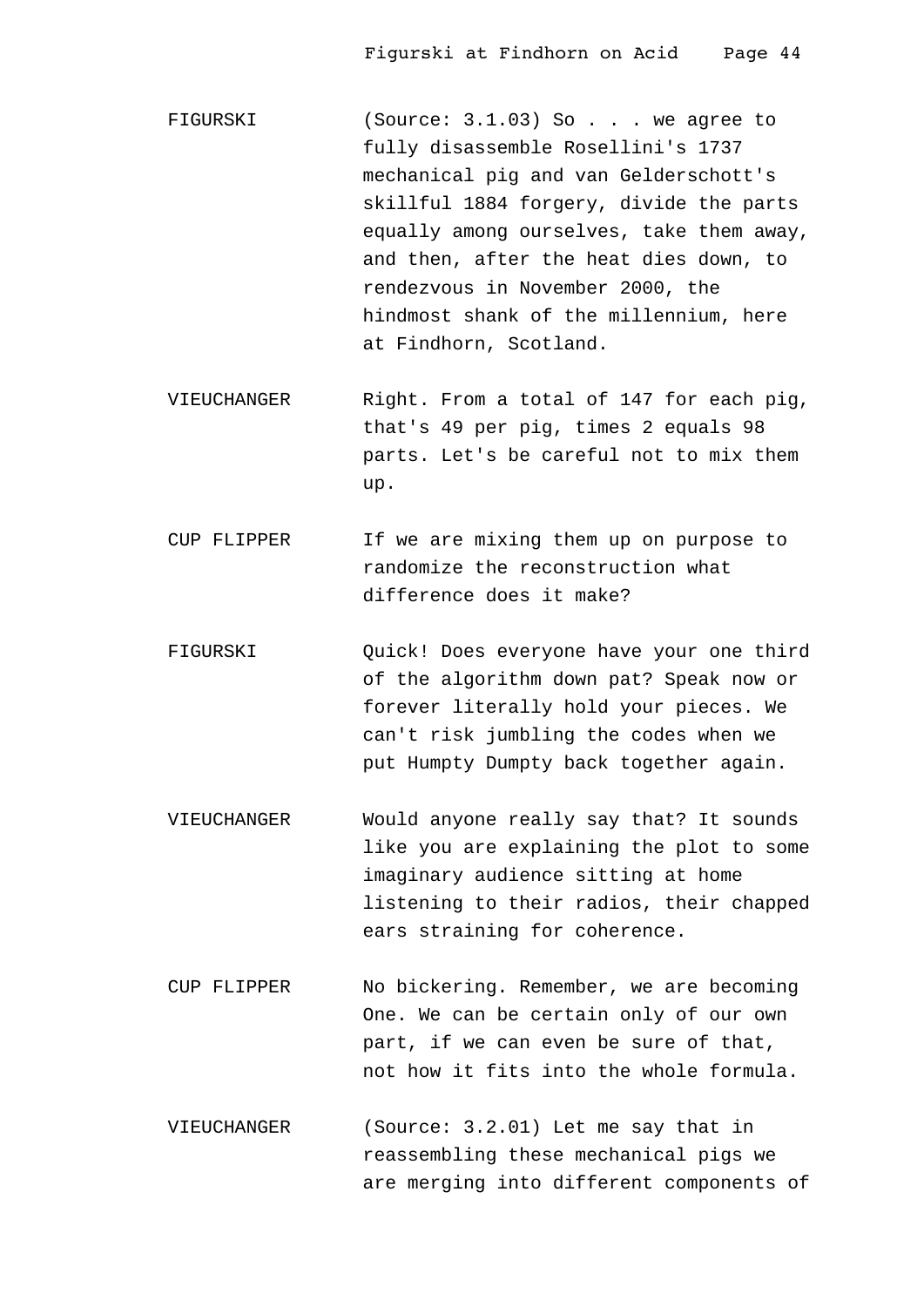the same character, taking on aspects of one another's personality. That is really annoying. I refuse to be an interchangeable part, especially with you two.

FIGURSKI What the hell did she just say?

VIEUCHANGER I am serious! Don't you think this place exudes an effect on you? You can say it's the people not the place, but why are the people drawn here time and again, a particular kind of people?

- FIGURSKI Are people drawn here or are they running away from another place? If they were doing well where they came from they'd still be there.
- VIEUCHANGER It might be to their credit that they leave the safety of their routine prisons to try something new, to build something from nothing.
- FIGURSKI Everyone is building something from nothing. It is all we do. Just becomes habit.

CUP FLIPPER That's what we used to call an acid insight. How do we tell them apart?

VIEUCHANGER (Source: 3.2.02) Markings we made, signs we left behind, our individual memories each of the others. Monsieur Parritt, my fifth grade teacher, said God is nature's mathematician. Is there beauty in knowing one-third of the algorithm?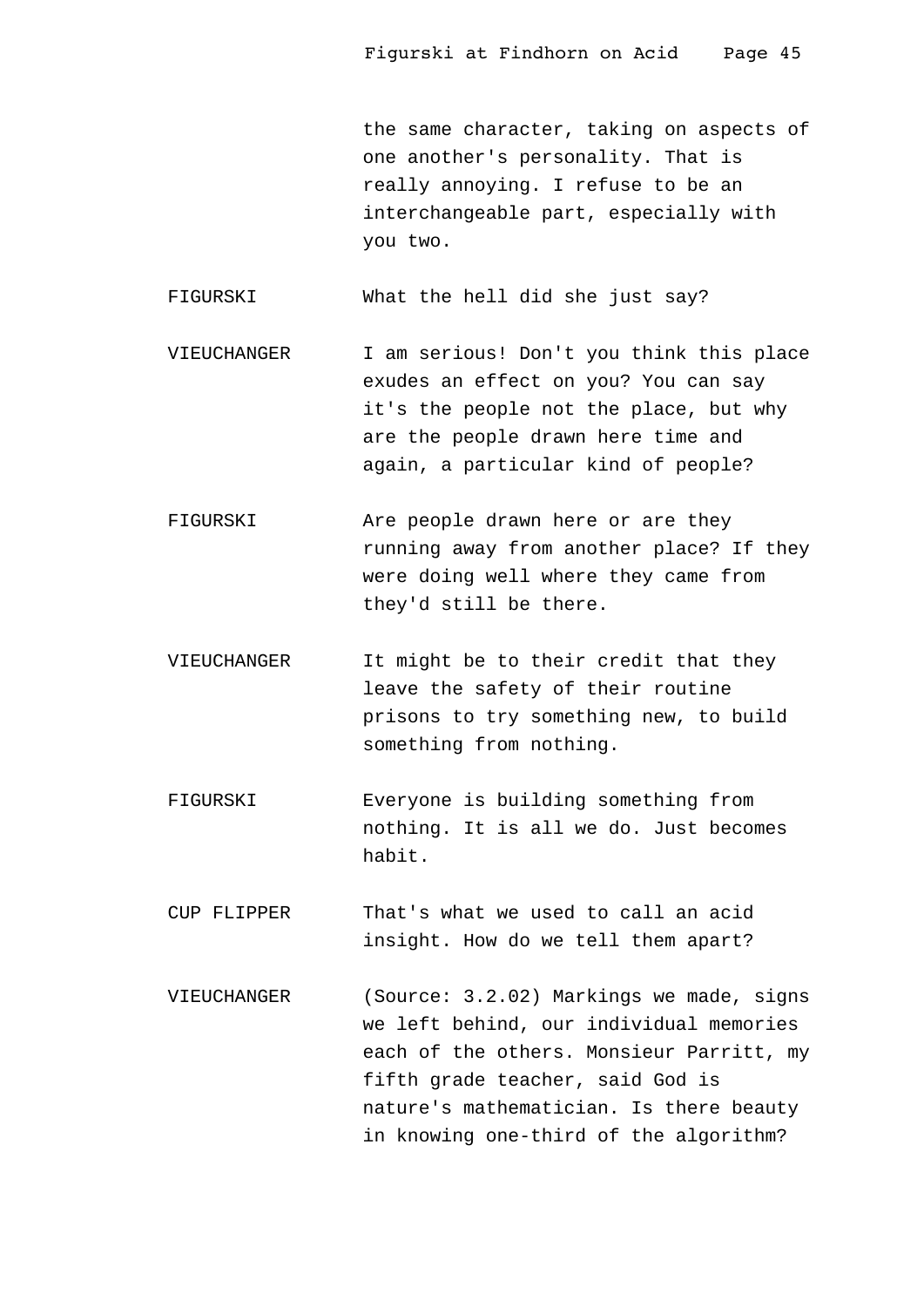- CUP FLIPPER Assuming we can put them back together with the parts all mixed up.
- FIGURSKI All the King's soldiers and all the King's men . . .
- VIEUCHANGER Remember at the conference someone said the Rosellini pig was perhaps constructed from a fictional historical record which explains why evidence is so skimpy. The conference people are paparazzi, totally guessing while we've got the real McCoys.
- FIGURSKI We've got every single section numbered for Christ sake. That must count for something.
- CUP FLIPPER No way to keep track otherwise. Too many possibilities.
- FIGURSKI In my book we've each got one-third of two sets of equivalent numbers.
- CUP FLIPPER Let's book 'em Dano. I'm all mixed up, randomized.
- FIGURSKI (Source: 3.2.03) The real test will be what I call the Spam Test.

CUP FLIPPER Oh, no! Not again.

- FIGURSKI What they eat, how they eat it, and how it comes out in the end.
- VIEUCHANGER You just keep going and going. What are you. The Energizer Bunny?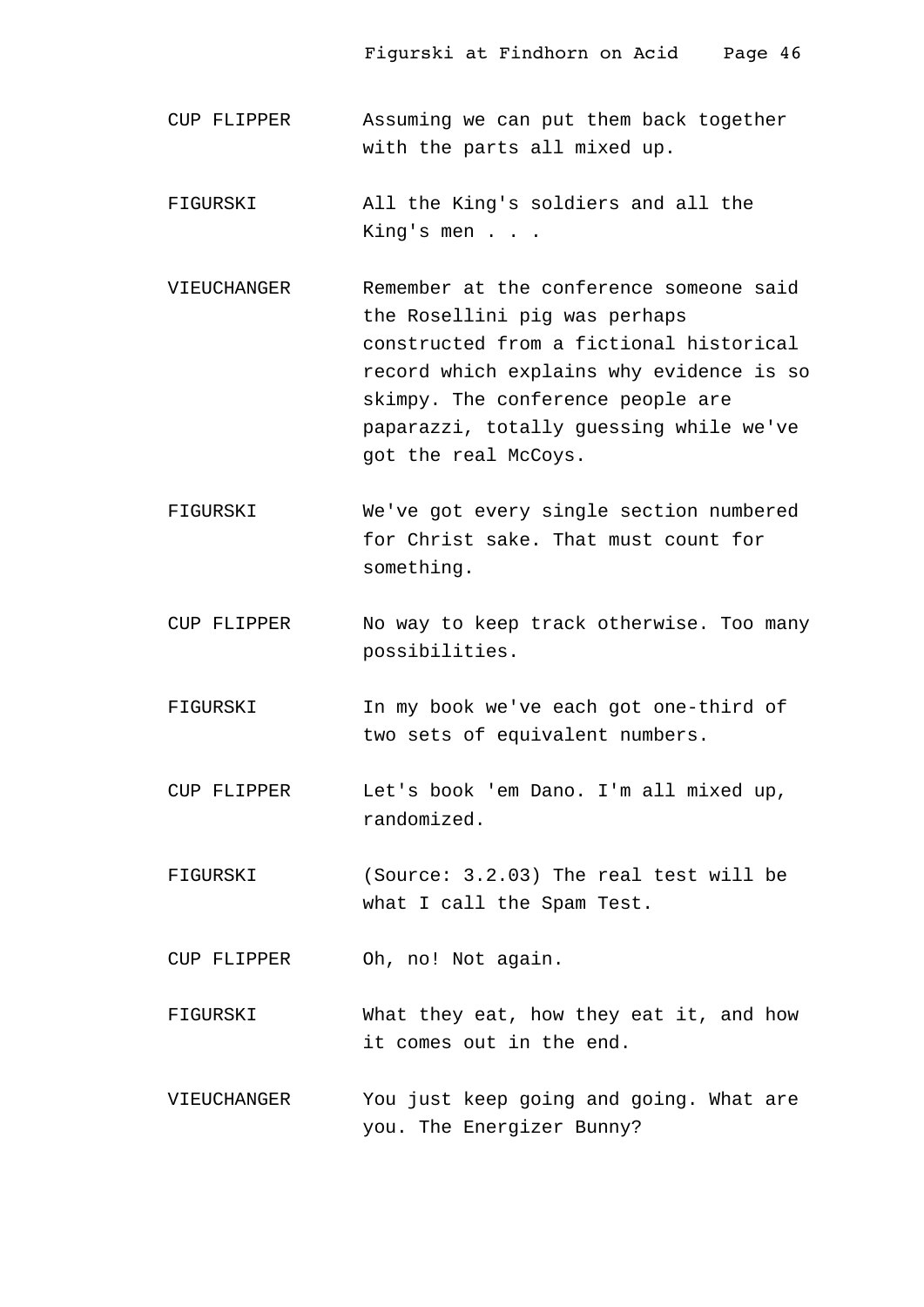- FIGURSKI That is not a question. It's a statement.
- VIEUCHANGER All the questions are statements. Haven't you noticed? I told you . . . don't get sand in the gears . . .
- FIGURSKI Don't worry. I'm just winding them up for a final test before we take them apart . . .

SFX: FADE UP OCEAN, WAVES, WIND, MAINTAIN MOMENTARILY, THEN DUCK UNDER . . .

#### SFX: CUP FLIPPER SOUND BUMPER?

CUP FLIPPER These mechanical pigs are not ours. We are custodians. To make them ours we have to take them apart and put them back together our own way.

# SFX: VIEUCHANGER SOUND BUMPER?

VIEUCHANGER They will never be ours. If we reconstruct them they will look identical but will be different inside.

## SFX: FIGURSKI SOUND BUMPER?

- FIGURSKI (Cynically echoing Vieuchanger) Different . . . [pause] . . . inside. Different inside. You said it all right.
- HOLETON And that's where we leave Figurski, on the beach at Findhorn, Scotland, with The No Hands Cup Flipper and Fatima Michelle Vieuchanger, each wrapped in the warm embrace of acid, gazing upward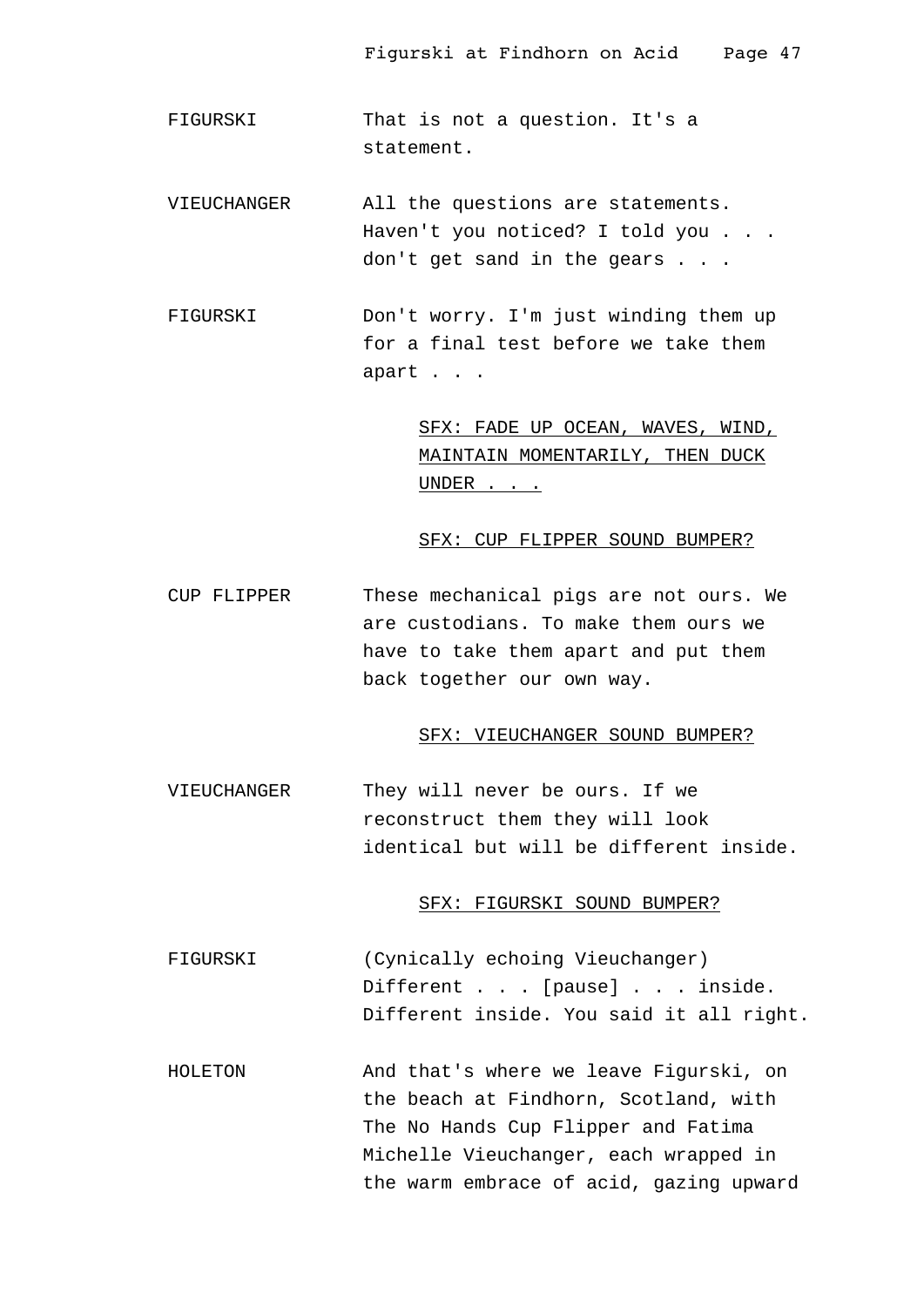watching the sky above as remnants of ancient worlds or alien spacecrafts blaze brightly, briefly, and then disappear. Behind them, unseen, two mechanical pigs walk away from the campfire and into the sand dunes. Goodnight pigs. Enjoy your own adventure.

> SFX: FADE UP OCEAN, WAVES, WIND, MAINTAIN MOMENTARILY, THEN CROSSFADE TO . . .

SFX: SPACE AGE DRONE, RELAXING, MAINTAIN BRIEFLY, CROSSFADE TO

#### SFX: HOLETON SOUND BUMPER?

HOLETON Remember, with a hypertext novel like Figurski at Findhorn on Acid, there are multiple pathways through the story. We have explored one, which I hope you have enjoyed. If you would like to explore others, please visit the web edition of my novel at figurskiatfindhornonacid.com, produced by the Electronic Literature Lab at Washington State University Vancouver, directed by Dr. Dene Grigar. Thank you.

#### MUSIC: RIR BREAK THEME

# BREAK 3: ELL SHOUT OUT

HOST That was Richard Holeton, author of the ground-breaking, award-winning, and mind-bending hypertext novel Figurski at Findhorn on Acid. You have listened to a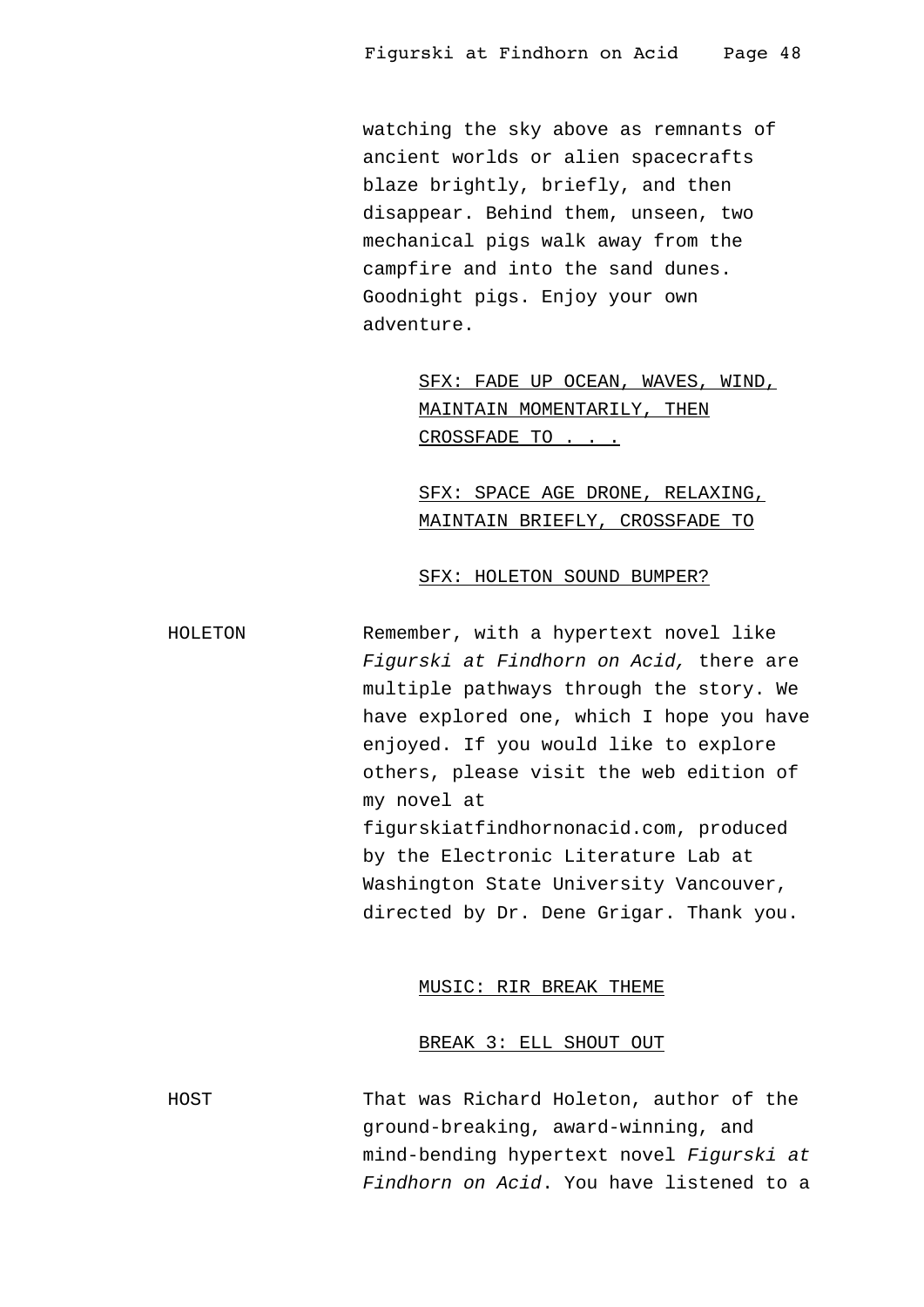Re-Imagined Radio adaptation of that novel in this episode. I'm John Barber. I hope you enjoyed our experiment in radio storytelling performed for you by The Voices, our dynamic ensemble of voice actors.

You heard Richard Holeton who spoke as himself, the author. You also heard . . Mago Weston as Shana.

Devin James as Zed.

Sam A. Mowry as Frank Figurski.

Heath Houghton as Nuyen Van Tho (DOH), The No-Hands Cup Flipper

Patricia Belm as FA-tima Michelle Vieuchanger

Jeff Pollard as The Preacher

and Jack Armstrong as our announcer.

The script was written by John Barber.

Music composition, sound design, and post production by Marc Rose of Fuse Audio Design

Our presence on Twitter, Facebook, and Instagram is provided by Regina Carol Social Media Management

Graphic design by Holly Slocum Design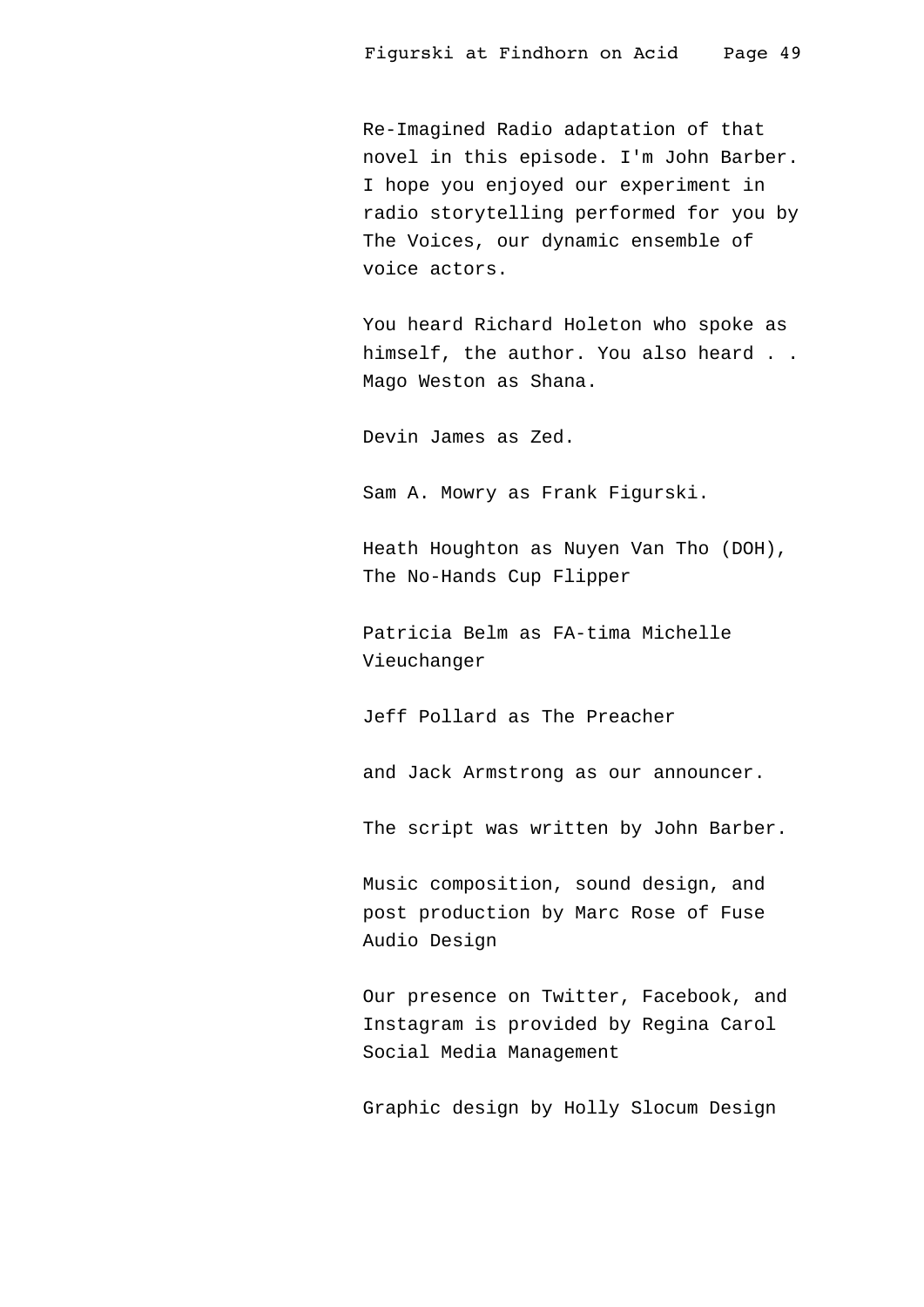A special thanks to the team of researchers at the Electronic Literature Lab at Washington State University Vancouver. Directed by Dr. Dene Grigar, this fine group of digital media artists reconstituted Figurski at Findhorn on Acid making it available for contemporary computers after it had lain dormant, lost, for nearly twenty years. The Electronic Literature Lab specializes in interactive media and has preserved, archived, and curated more than 3,000 Flash and other literary media works in the last decade.

This is John Barber, producer and host. Thank you for listening.

ANNOUNCER This is a production of Re-Imagined Radio. Our radio broadcasts are heard on local, regional, and international community radio stations.

> For on demand streaming, point your browsers to our website, reimaginedradio (all one word, no punctuation) DOT net. While there, subscribe to our snappy email Program Guide.

Thank you so much for listening, and please, join us again for another episode of Re-Imagined Radio where we will continue our exploration of radio storytelling.

Oh, and keep your eyes out for the pigs . . . they're out there.